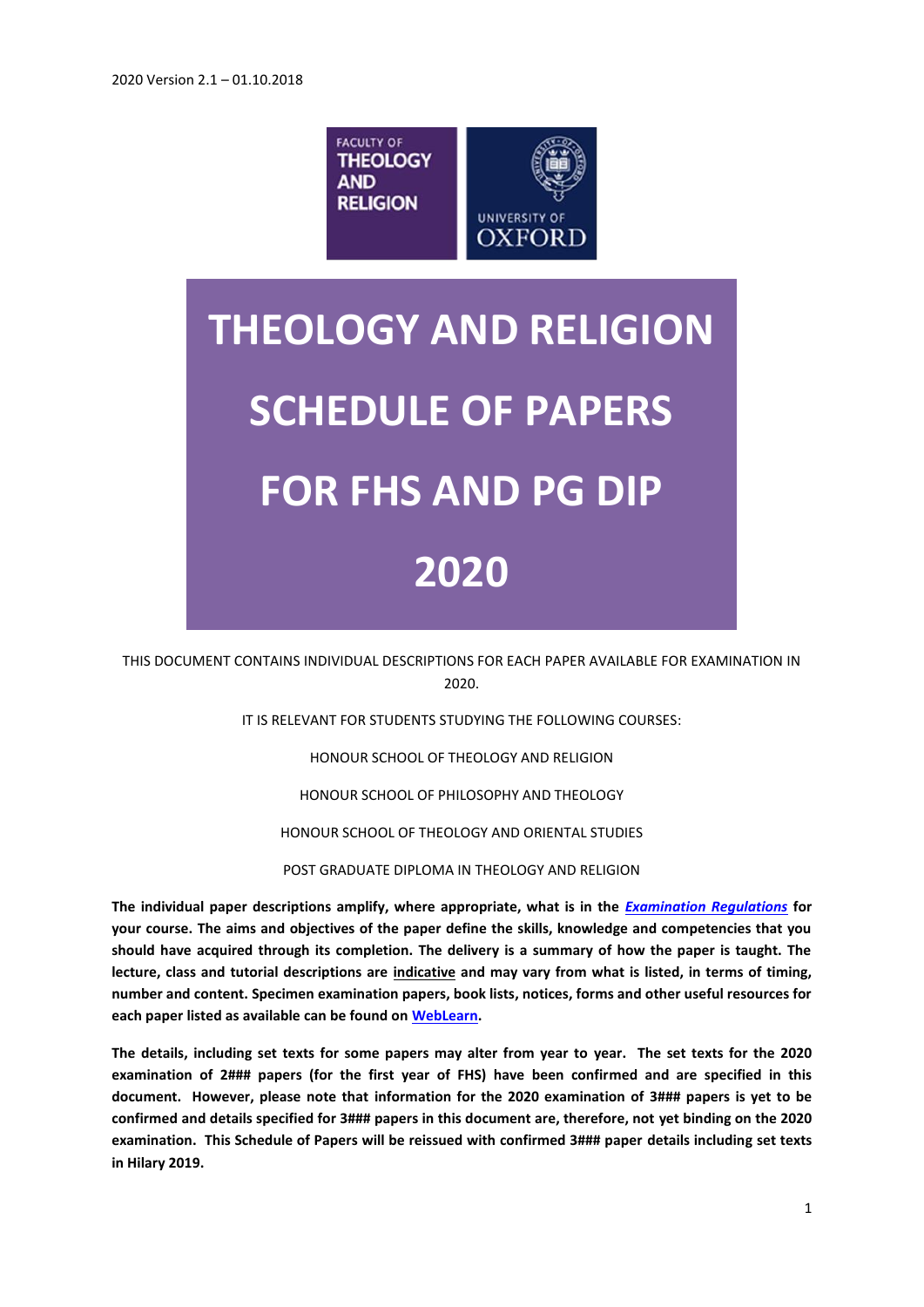| <b>Version</b> | <b>Purpose/Change</b>                                                                                                                                                                                                                                                                                                                                     | Date       |
|----------------|-----------------------------------------------------------------------------------------------------------------------------------------------------------------------------------------------------------------------------------------------------------------------------------------------------------------------------------------------------------|------------|
| 1              | 2020 Edition                                                                                                                                                                                                                                                                                                                                              | 25.04.18   |
| $\mathcal{P}$  | Updated to reflect changes to Examination Regulations, prescribing<br>the online submission of work and a deadline change for 3110 and<br>3406. Recommended Patterns of Teaching Table and course<br>descriptions for 2306 and 2403 amended. A note on progression<br>between papers in the first and second year of the Honour School<br>has been added. | 19.08.2018 |
| 2.1            | Set texts for 2101 updated - 2 Kings 17-23 removed, 2 Chronicles<br>36 added. Hebrew set chapters transferred from chs. 1-4 to chs 6-8<br>of Genesis.                                                                                                                                                                                                     | 01.10.2018 |

**This is version 2.1 of the Theology and Religion Schedule of Papers for FHS and PG Dip for examination in 2020.**

# **Summary of changes in version 2**

Updates to reflect new electronic submission for papers **3000**, **3110**, **3303**, **3305**, **3306**, **3307**, **3308**, **3404** and **3406**.

Deadline for submission of work for **3310** and **3406** updated.

Recommended patterns of teaching grid amended for paper **3110**. Lectures and classes will be delivered in Michaelmas Term, not Hilary Term.

The phrase "in their second year" has been corrected to "in the first year of the Honour School" in the descriptions for **3305**, **3306**, **3307** and **3308**.

Course Descriptions for **2306** and **2403** have been corrected in line with the Recommended Patterns of Teaching Table to include the 16 shared lectures on Foundations of Buddhist Thought in the paper delivery.

A note on progression between papers in the first and second year of the Honour School has been added.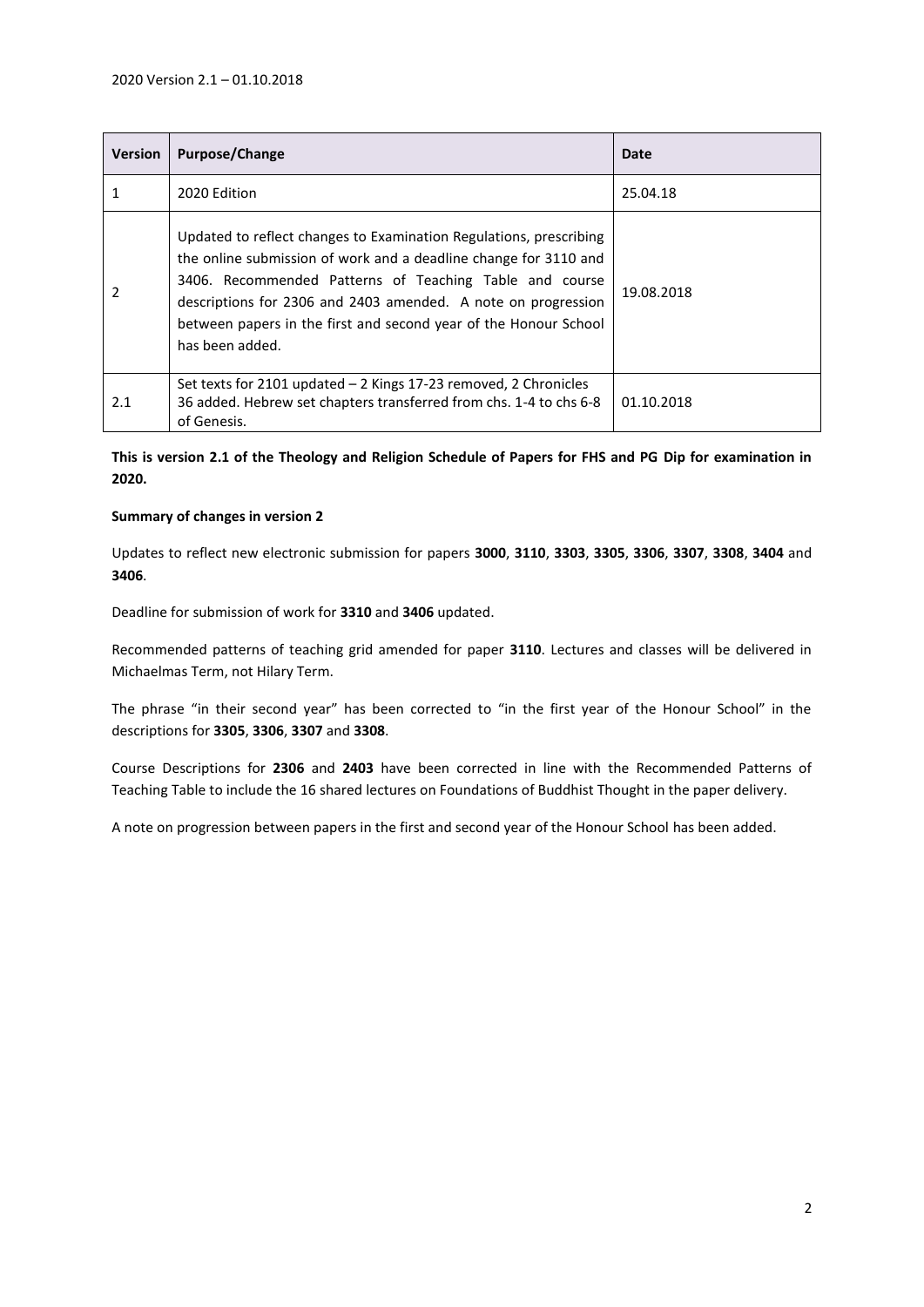# **CONTENTS**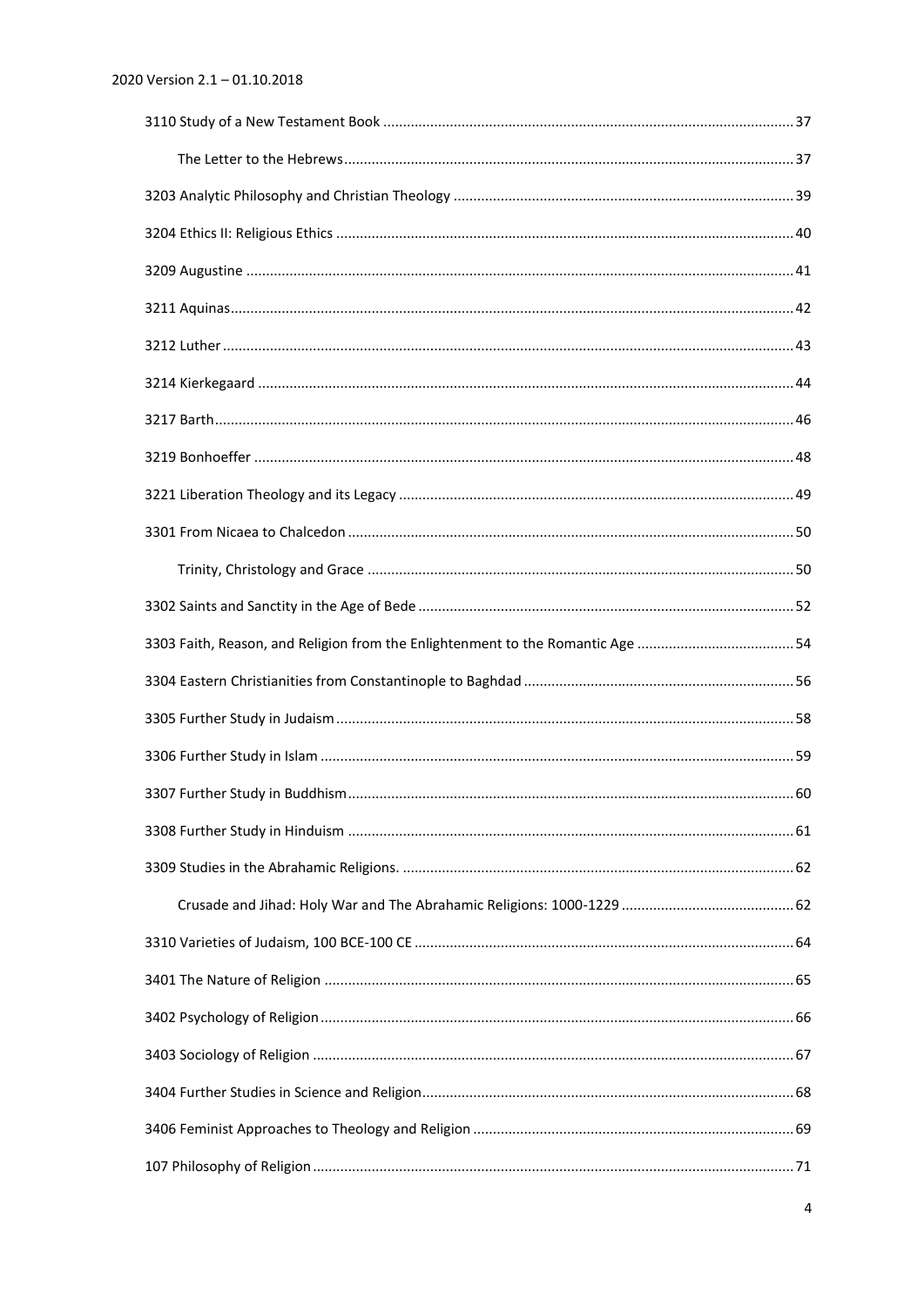# 2020 Version 2.1 – 01.10.2018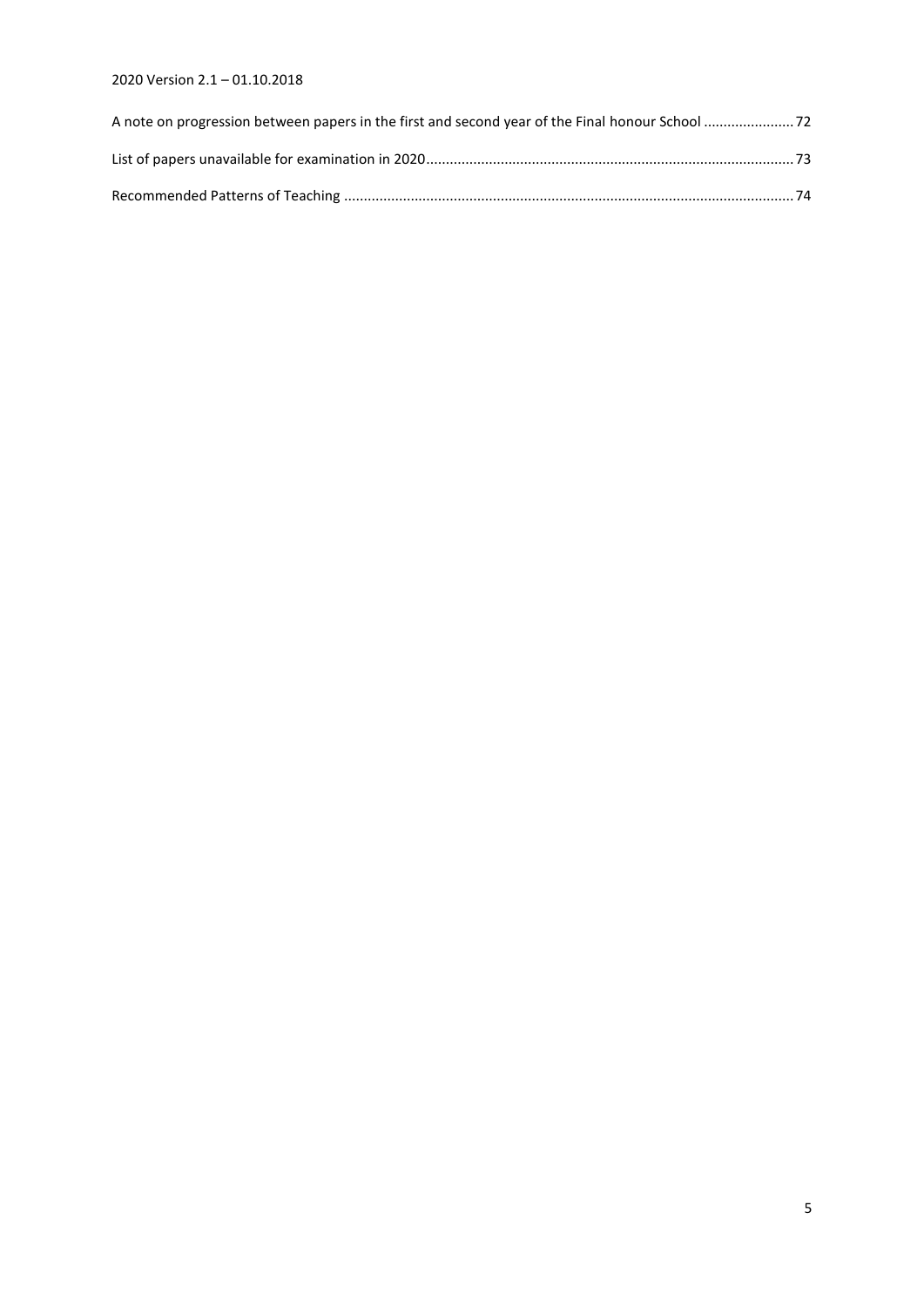# **PAPERS IN THE FIRST YEAR OF THE FINAL HONOUR SCHOOL**

## 2101 THE NARRATIVE WORLD OF THE HEBREW BIBLE

#### <span id="page-5-1"></span><span id="page-5-0"></span>**Description**

This second-year paper explores the rich and diverse world of biblical narrative, particularly in light of various methods of approaching narrative, coping with divergent sources behind narratives, investigating the often loaded way in which language and quotations are used in narratives, exploring aspects of cultural borrowing within narratives, and look at multiple narratives in multiple genres within the exilic and post-exilic periods.

#### **Set Texts**

These focus on the stories of primeval times that were seen as shaping the world (Genesis 1–11) and on the accounts of the last days of the kingdoms of Israel and Judah (2 Kings 24–25; 2 Chronicles 36). Examination gobbets will come from these chapters, and there will also be an opportunity to comment on the Hebrew text of Genesis 6-8.

## **Aims**

To develop and refine students understanding of the various ways in which narratives operate in terms of sources, editing, and cultural borrowing and to equip students with a range of heuristic lenses through which to understand and contextualise biblical texts.

#### **Objectives**

Students who successfully complete this paper will:

- Have developed a refined, critical awareness of the numerous ways in which biblical narrative can be contextualised.
- Have developed a deep knowledge of the history of the exilic and post-exilic periods through examining primary biblical and non-biblical material.
- Understand the pertinent critical issues currently debated among scholars concerning each of the texts and periods specified.
- Be able to write intelligently on the selected texts and topics in dialogue with both primary material and scholars.

#### **Delivery**

#### 12 - 16 lectures; 8 Tutorials; 2-6 Text Tutorials

*Students should attend 8 lectures on Introduction to the Hebrew Bible (shared with paper 2102) and 4 lectures on Narrative World of the Hebrew Bible with 4 recommended lectures on Poetic World of the Hebrew Bible (core for 2102). Students have 8 regular tutorials, supplemented by further tutorials on the set texts and answering gobbets, either 2 on English texts or 6 on the Hebrew texts. Text tutorials may be taken in the same or a different term and may take a variety of formats.*

*Hebrew set text tutorials are strongly recommended for students who intend to take paper 3101 Hebrew of the Hebrew Bible in their final year.*

#### **Assessment**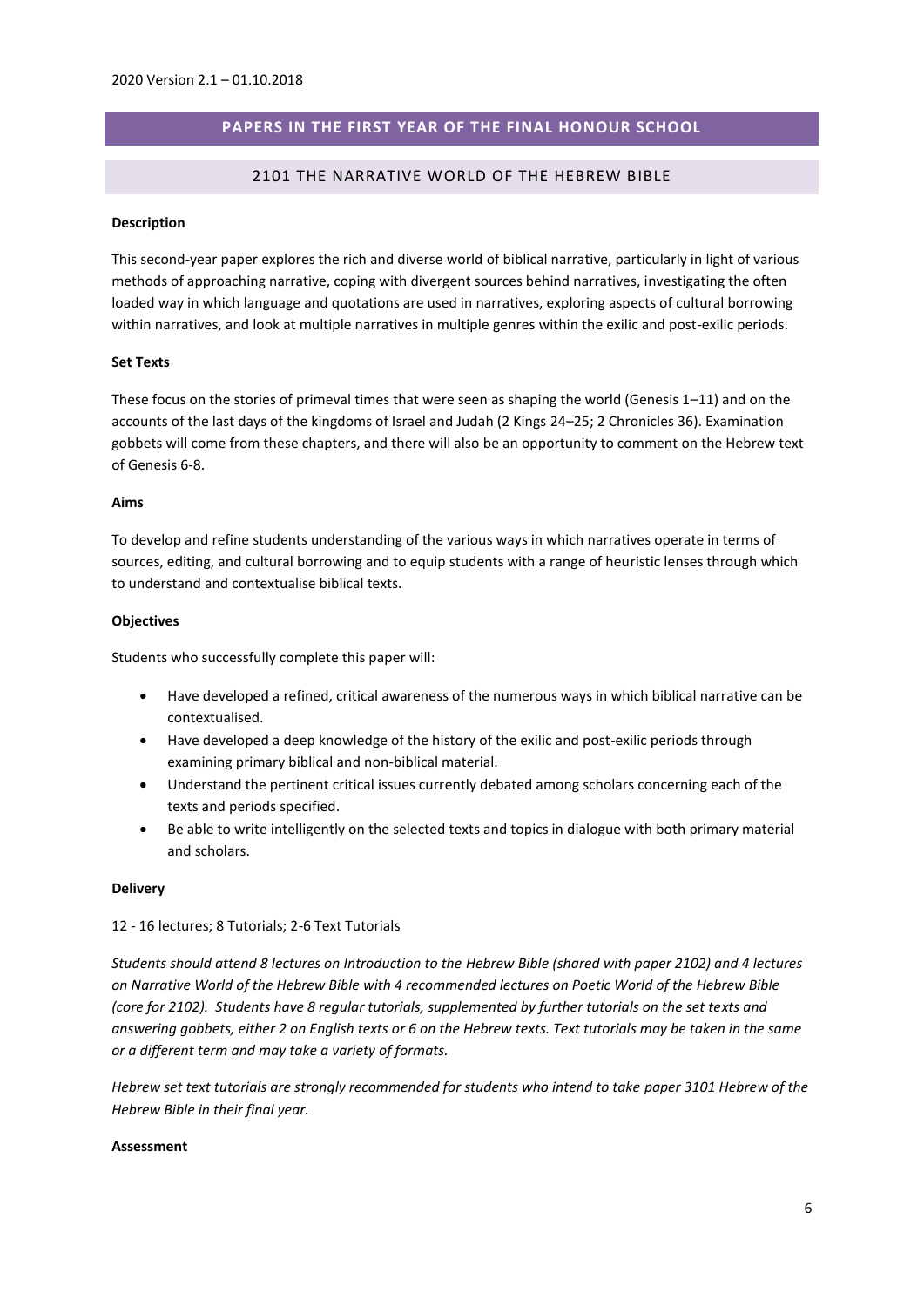2020 Version 2.1 – 01.10.2018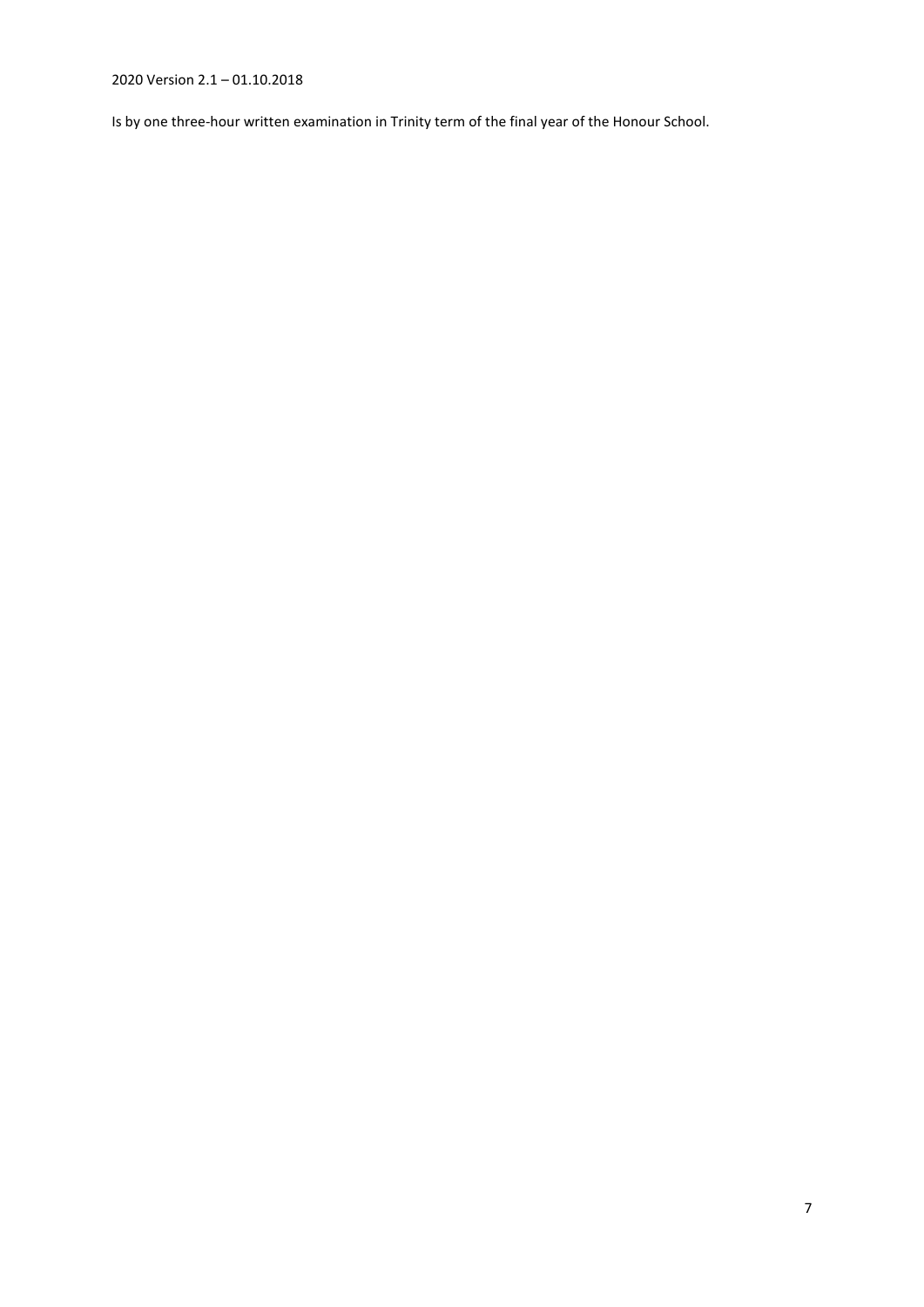# 2102 THE POETIC WORLD OF THE HEBREW BIBLE

## <span id="page-7-0"></span>**Description**

This paper investigates the poetic traditions of the Old Testament, including prophetic, liturgical, and wisdom literature. Consideration is given to such topics as the nature of Hebrew poetry, prophecy and particular prophets, psalmody and the Psalms, wisdom and the wise, the relation of these writings to ancient Near Eastern culture, and the reception of the biblical poems and songs in Jewish and Christian traditions.

# **Set Texts**

The textual focus is on the Book Four of the Psalter (Psalms 90-106) and the poems/songs of 'Second Isaiah' (Isaiah 40–55). Examination gobbets will come from these chapters, and there will also be an opportunity to comment on the Hebrew text of Psalms 93-99.

## **Aims**

To enable students to acquire a knowledge of the poetic traditions in the Old Testament, and to develop critical understanding by introducing them to basic issues of method, with particular reference to the study of two major Old Testament texts.

## **Objectives**

Students who successfully complete this paper will:

- Have gained knowledge about and understanding of the poetic traditions within the Hebrew Bible/Old Testament;
- Have gained a close knowledge of two particular poetic texts set for special study in English, with the option of having studied a section of one of these in Hebrew;
- Have explored the possible historical, literary and theological backgrounds to these writings and the trajectories of interpretation to which they gave rise.

# **Delivery**

# 12 - 16 lectures; 8 Tutorials; 2-6 Text Tutorials

*Students should attend 8 lectures on Introduction to the Hebrew Bible (shared with paper 2101) and 4 lectures on Poetic World of the Hebrew Bible with 4 recommended lectures on Narrative World of the Hebrew Bible (core for 2101). Students have 8 regular tutorials, supplemented by further tutorials on the set texts and answering gobbets, either 2 on English texts or 6 on the Hebrew texts. Text tutorials may be taken in the same or a different term and may take a variety of formats.*

*Hebrew set text tutorials are strongly recommended for students who intend to take paper 3101 Hebrew of the Hebrew Bible in their final year.*

# **Assessment**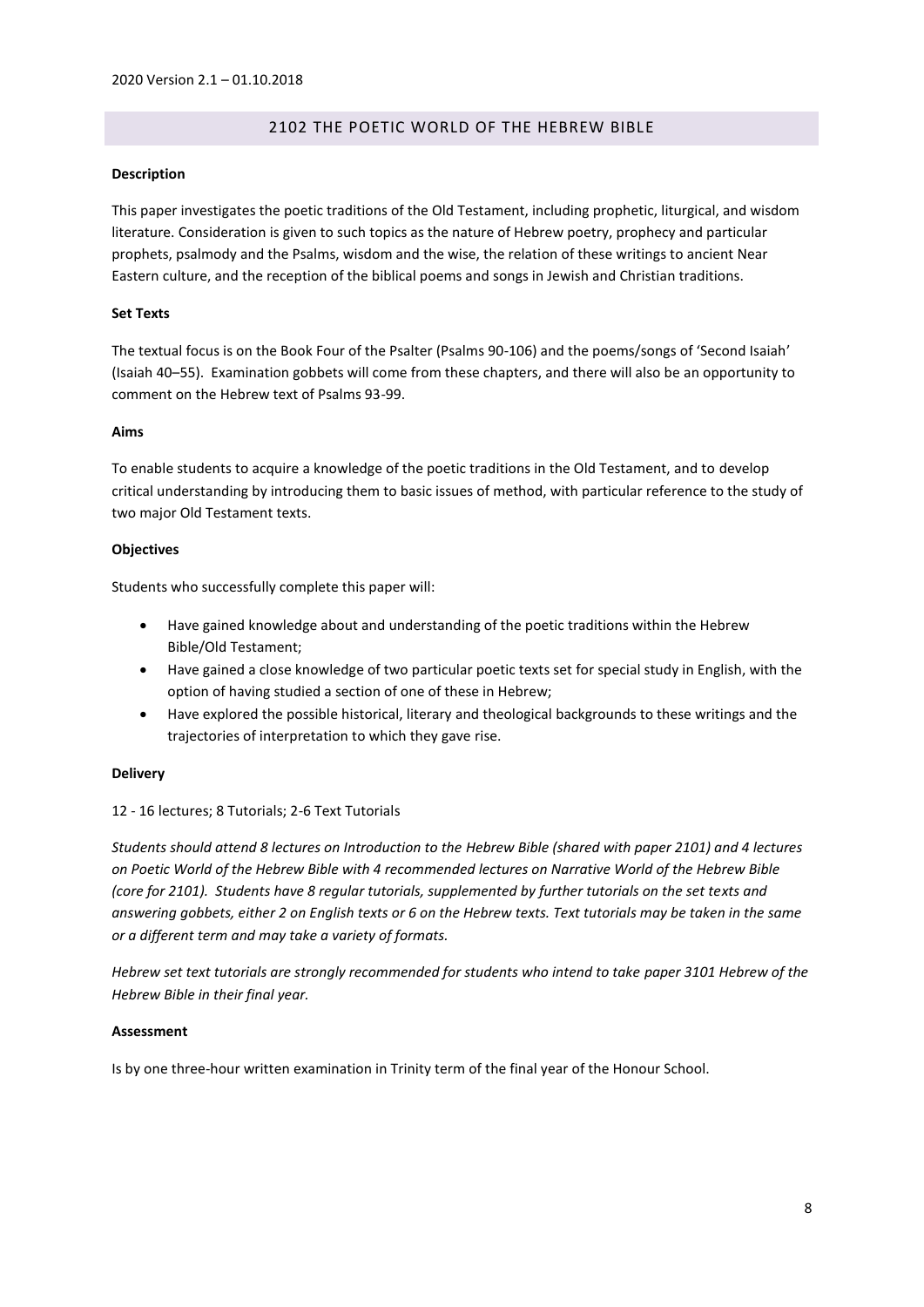# 2103 THE GOSPELS

#### <span id="page-8-0"></span>**Description**

The Gospels paper will introduce students to foundational understanding of the Gospels of Matthew and John as exemplifying early Christianity's two most influential normative expressions of the Jesus tradition. While offering an introduction to the backgrounds and origins of the gospels, and to leading scholarly theories about literary relationships between them, the primary aim will be to develop familiarity with the historical, critical, theological and interpretative issues raised by the Gospels of Matthew and John in their canonical form. Teaching for this paper will also aim at least selectively to illustrate the gospels' place within the wider biblical context, and to show how their exegesis and/or reception bears on issues of Christian history, doctrine, and relations with other religious traditions.

#### **Set texts**

(in English and/or Greek):

Matthew 2-3, 5-9, 17, 26-28

John 1, 5-6, 8, 11, 17, 19-20

#### **Aims**

The paper aims to provide foundational understanding of the Gospels of Matthew and John as exemplifying early Christianity's two most influential normative expressions of the Jesus tradition. The primary aim will be to develop familiarity with the Gospels of Matthew and John in their canonical form and setting.

#### **Objectives**

Students who successfully complete this paper will:

- Have gained a close familiarity with the text and meaning of the Gospels of Matthew and John;
- Be able to give an account of their historical origin and setting;
- Have a thorough grasp of the main historical, critical and theological issues raised by these texts;
- Be able to exegete and comment on particular texts assigned for special study, and to illustrate how selected passages bear on matters of ancient and/or contemporary interpretation.

#### **Delivery**

12 lectures; 8 classes; 8 tutorials.

*The 6 lectures each on Matthew and John provide a general framework for understanding, followed by EITHER 8 English text classes (4 on Matthew, 4 on John) OR 8 Greek text classes (4 on Matthew, 4 on John).* 

*Candidates who chose this paper must at the same time indicate whether they intend to take English or Greek text classes.*

#### **Assessment**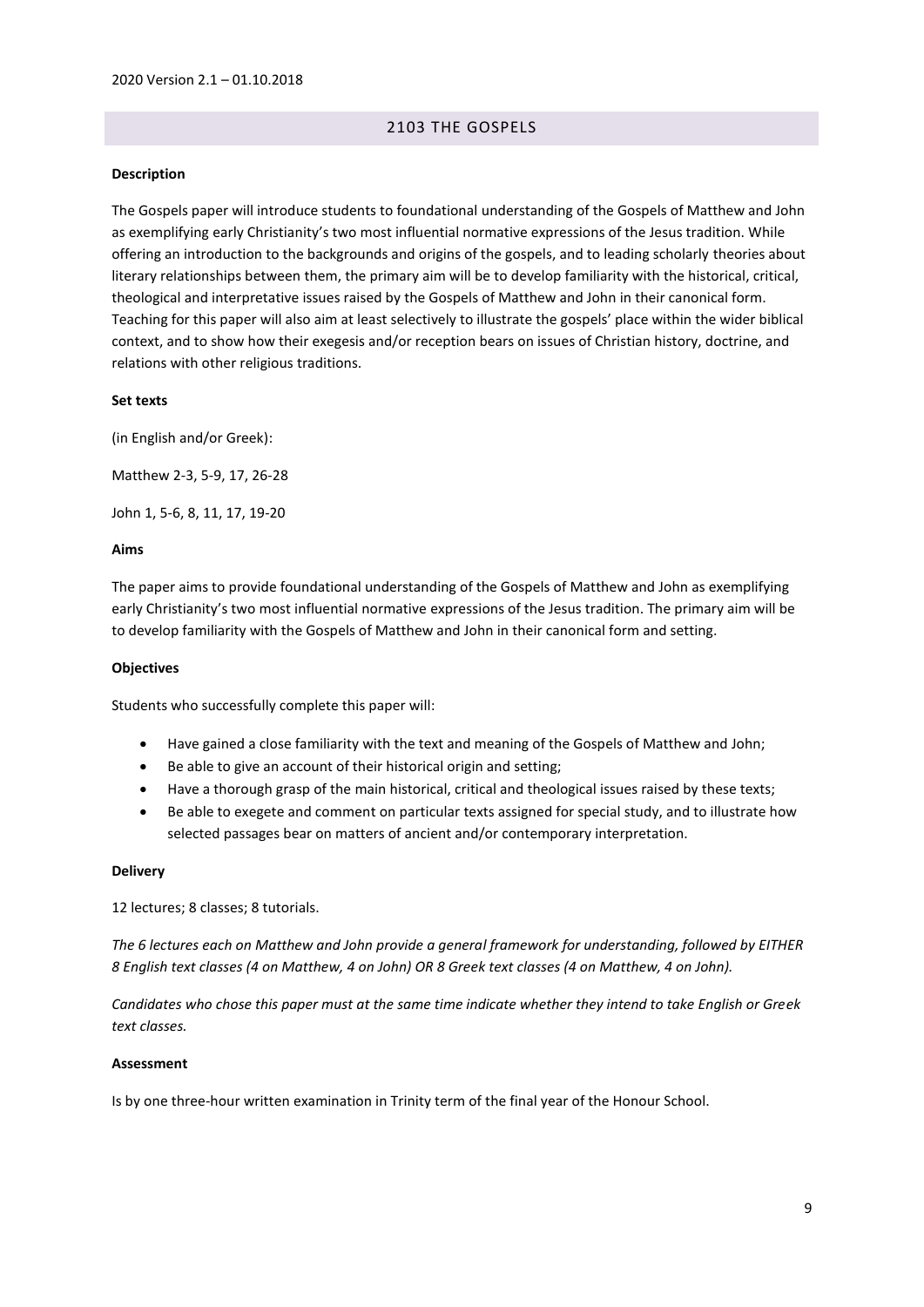# 2202 ETHICS I: CHRISTIAN MORAL REASONING

## <span id="page-9-0"></span>**Description**

This paper is designed to introduce students to Christian ethics—its concepts, its variety, its history, its major figures, some of its classic texts and its practical significance.

# **Aims**

The aim of the *Christian Moral Reasoning* paper is to develop a capacity for moral reasoning, specifically in terms of the Christian moral tradition. Candidates are invited to criticize what they find in this tradition, but they are advised to do so only after they have first acquired a sound understanding of it. *Candidates are, of course, always free to advance their own convictions.*

# **Objectives**

Students who successfully complete this paper will be able to demonstrate understanding of:

- Principal concepts and methodological issues in Christian moral thought
- Concrete issues *in the light of* Christian moral concepts and *in relation to* Christian moral sources
- How to marshal material from the Hebrew bible, the New Testament, classic texts and other relevant sources in support of an argument
- In the course of demonstrating the above, the course also aims to enable candidates, secondarily, to demonstrate some understanding of:
	- The moral thought of relevant major figures in the history of Christian ethics—e.g., Augustine, Aquinas, Luther, Calvin, Kierkegaard, Bonhoeffer, Barth
	- The variety of Christian traditions of ethics—e.g., Thomist, Lutheran, Calvinist, Anglican, Catholic, Anabaptist
	- The relation of Christian moral thinking to major schools of moral philosophy (e.g., those of Aristotle, Kant, and Utilitarianism) and to current intellectual trends (e.g., political liberalism, feminism, postmodernism, human rights discourse)
	- The practical significance of Christian moral thinking to present-day debates, controversies and issues around the world

# **Delivery**

8 lectures; 8 classes; 8 tutorials.

*The course aims to cover a large amount of theoretical, practical, and historical territory. Candidates will be prepared for the examination paper by 4 tutorials on methodological issues and concepts such as love, natural and revealed law, the supreme good, divine command, freedom, conscience, virtues, justification, faith and grace; and 4 tutorials on concrete moral issues in sexual ethics, healthcare ethics and political ethics.* 

*These tutorials will be supported by a series of 8 introductory lectures on "A Christian Vision of Moral Life", and by 8 classes on concrete moral issues concerning sexual ethics, healthcare ethics and political ethics the following term. The lectures and classes will incorporate modes of Christian moral reasoning which will constitute preparation for progression to Ethics II: Religious Ethics.*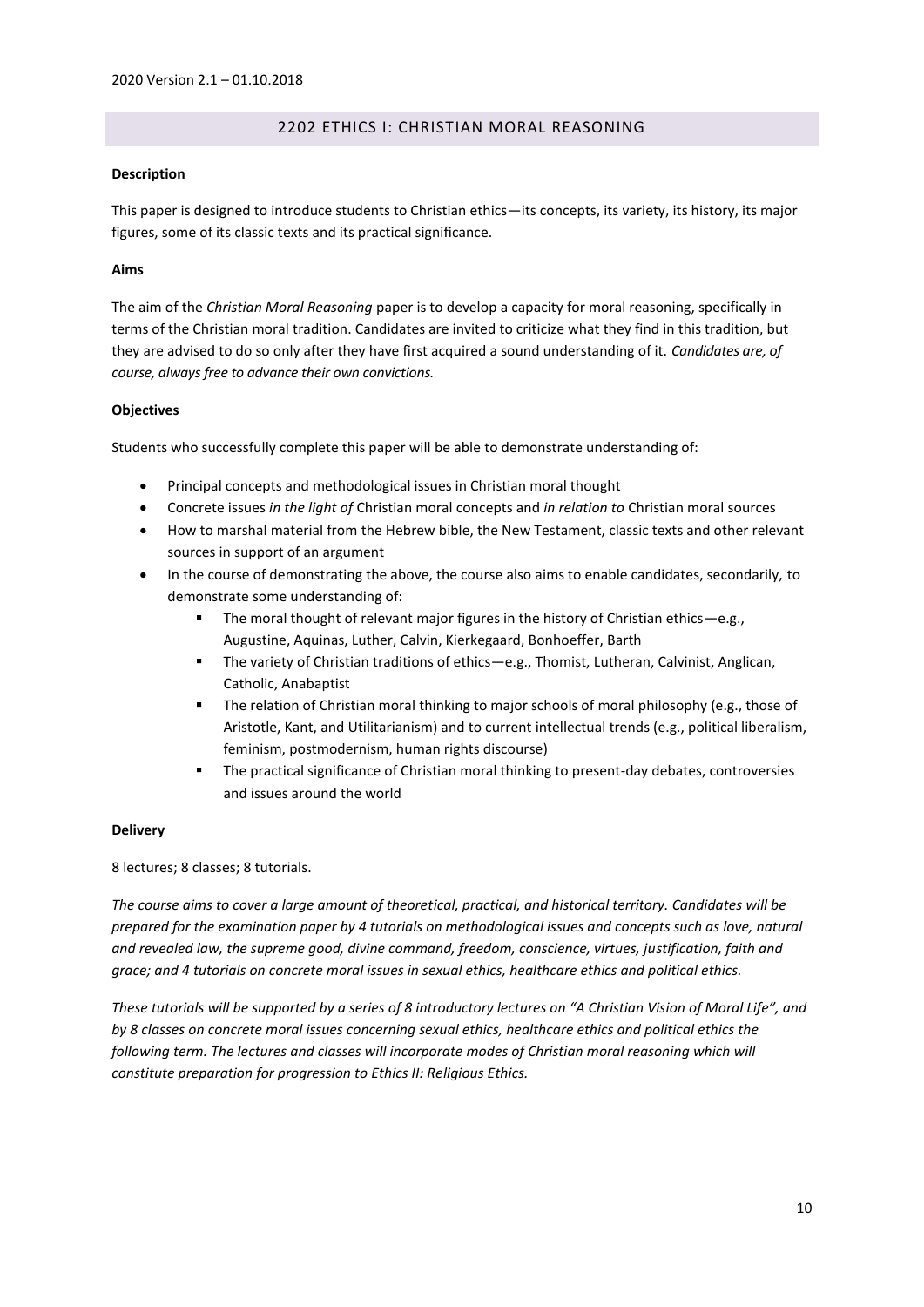# **Assessment**

Is by one three-hour written examination in Trinity term of the final year of the Honour School.

The examination paper will consist of four sections: 1. Christian Moral Concepts and Methods; 2. Sexual ethics; 3. Healthcare ethics; 4. Political Ethics. Candidates will be required to answer three questions, of which at least one question must be answered from section 1, and at least one from another section.

In answering questions, candidates are encouraged to show an intelligent and critical grasp of relevant classic texts, including papal encyclicals and those by such authors as Augustine, Aquinas, Luther, Calvin, Kant, Kierkegaard, Bonhoeffer and Barth.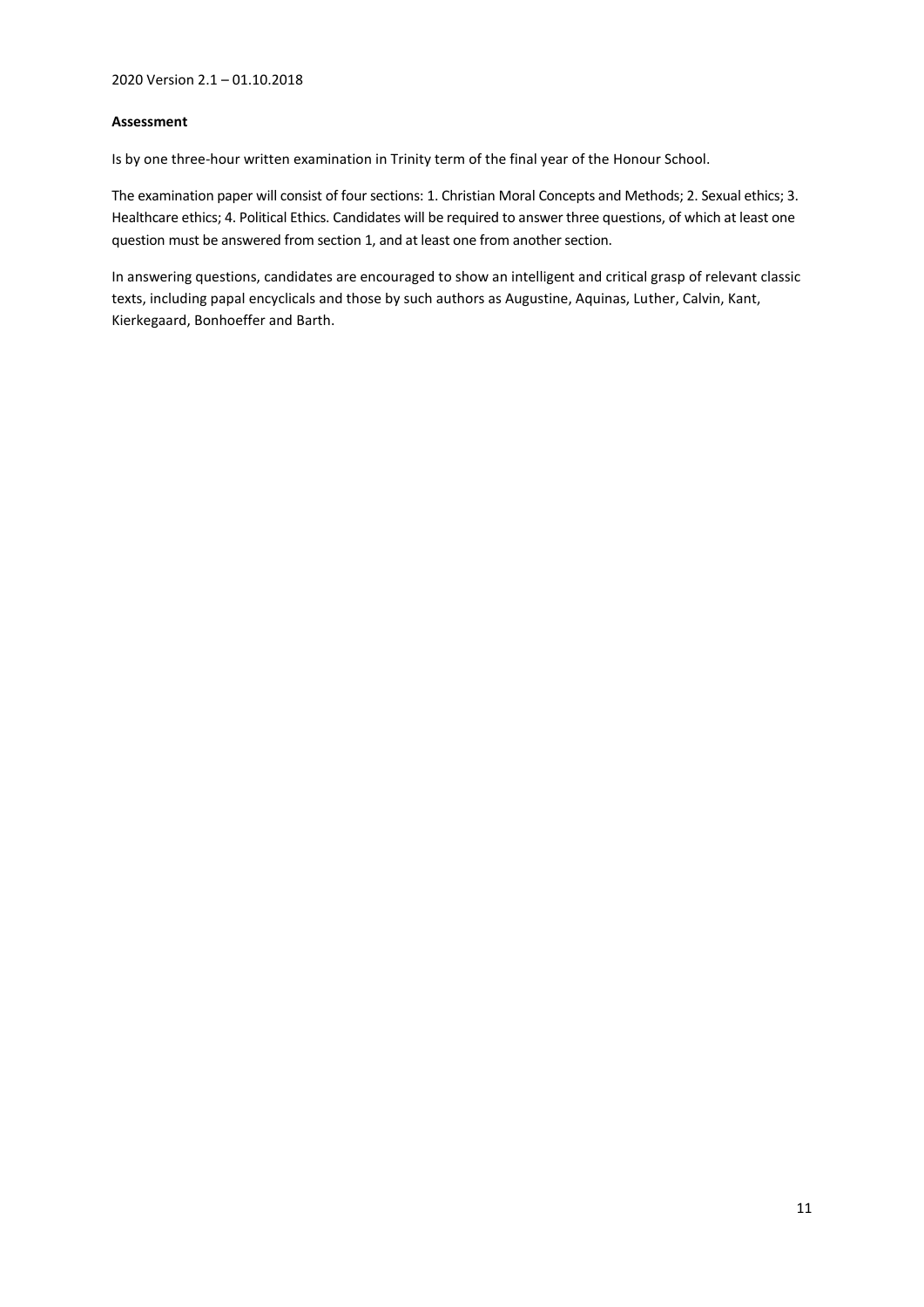# 2203 THEMES IN 19<sup>TH</sup>-CENTURY THEOLOGY & RELIGION

## <span id="page-11-0"></span>**Description**

The paper addresses key themes in theological thinking and the study of religion in Europe and North America during the long nineteenth century. These include Biblical interpretation, the nature of authority, faith and reason, ecclesiology, Christology, romanticism, literature and imagination, spirit and history, secularization, reductionism, religious experience, and the encounter with world religions and the natural sciences. The topics will be addressed through seminal or representative texts. Kant, Hegel, Schleiermacher, Kierkegaard, Nietzsche, Newman and Coleridge are especially significant thinkers whose work or influence will normally be represented. Four main topics with prescribed texts will be published for each year. Students are not expected to become familiar with all of these texts, but, in consultation with tutors, will focus on two or three of the prescribed texts as well as preparing one or more essays on more general issues.

#### **Set Texts**

The themes and texts specified for study in 2017-2018 and examination in 2019 are as follows:

#### 1) Spirit and History

G.W.F. Hegel, "The Consummate Religion," Part III in *Lectures on the Philosophy of Religion*, One-Volume Edition: The Lectures of 1827, ed. By Peter C. Hodgson (Berkeley: University of California Press, 1988)

Søren Kierkegaard, *Philosophical Fragments*, ed. By Howard V. Hong and Edna H. Hong (Princeton: Princeton University Press, 1985)

Charles Gore, "The Holy Spirit and Inspiration," Chapter 7 in *Lux Mundi: A Series of Studies in the Religion of the Incarnation* (London: John Murray, 1889)

#### 2) Reductionism

Ludwig Feuerbach, *The Essence of Christianity* [1841], trans. By George Eliot (New York: Harper & Row, 1957)

Karl Marx, *Marx on Religion*, ed. By John Raines (Philadelphia: Temple University Press, 2002): "On the Jewish Question" [1843]; "Critique of Hegel's Dialectic and General Philosophy" [1844]; "Critique of Hegel's Philosophy of Right" [1844]; "Concerning Feuerbach" [1845]; "Social Principles of Christianity" [1847]

Friedrich Nietzsche, *On the Genealogy of Morality* [1887], ed. By Keith Ansell-Pearson and trans. By Carol Diethe (Cambridge: Cambridge University Press, 1997)

#### 3) Religious Experience

Friedrich Schleiermacher, *On Religion: Speeches to its Cultured Despisers* [1799], trans. By Richard Crouter (Cambridge: Cambridge University Press, 1988)

William James, *The Varieties of Religious Experience* [1902] (London: Penguin Classics, 1985)

Rudolf Otto, The Idea of the Holy: An Inquiry into the Non-Rational Factor in the Idea of the Divine and its Relation to the Rational [1917], trans. By John W. Harvey (Oxford: Oxford University Press, 1958)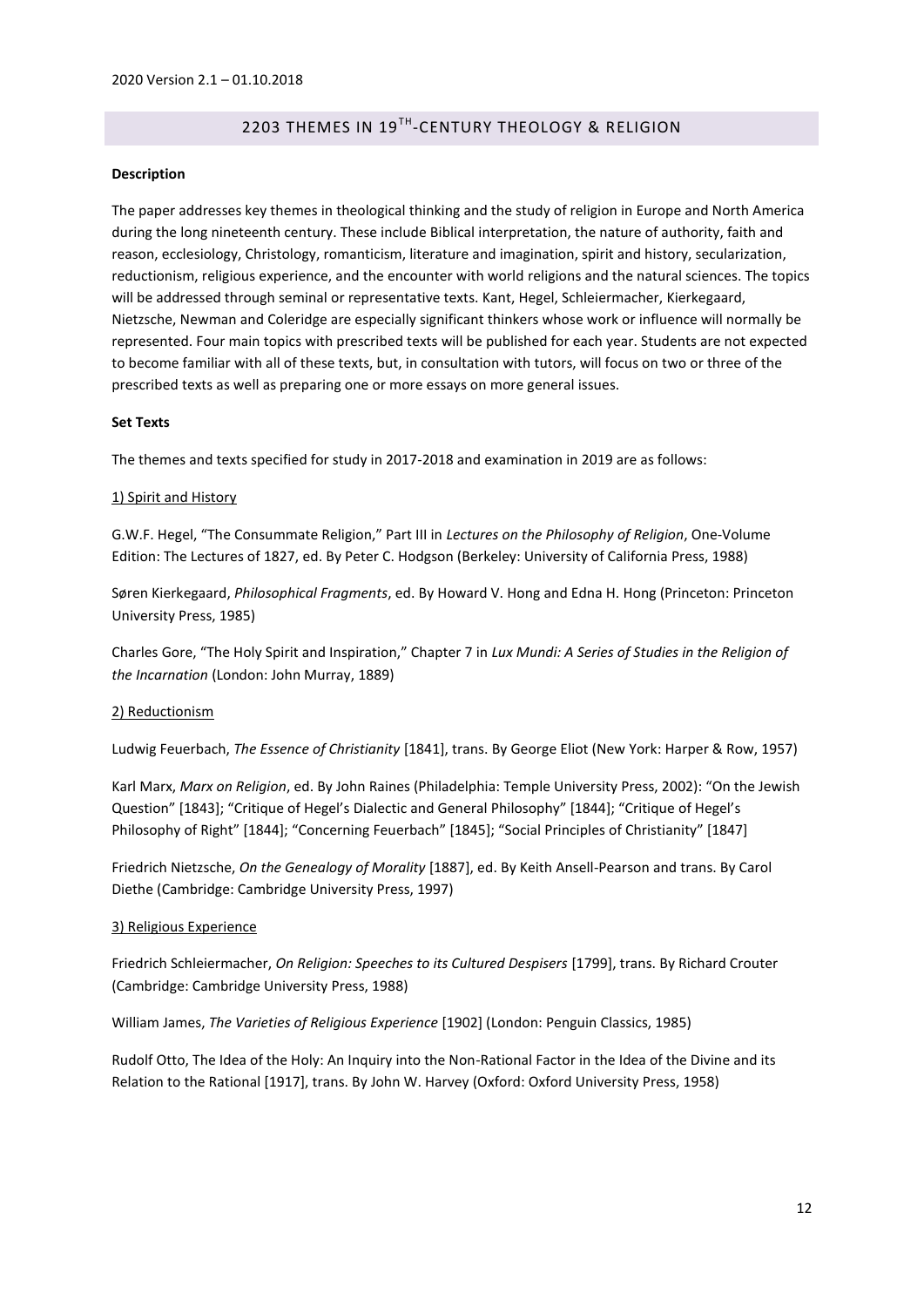# 2020 Version 2.1 – 01.10.2018

# 4) Literature and Religion

Nathaniel Hawthorne, *Selected Tales and Sketches*, ed. By Michael J. Colacurcio (London: Penguin Books, 1987): "Young Goodman Brown" [1835]; "The Minister's Black Veil" [1836]; "Sunday at Home" [1837]; "The Celestial Railroad" [1843]; "Ethan Brand" [1850]

George Eliot, "Janet's Repentance," in *Scenes of Clerical Life* [1857], ed. By Jennifer Gribble (London: Penguin Books, 1998)

Fyodor Dostoevsky, *The Brothers Karamazov* [1881], trans. By Richard Pevear and Larissa Volokhonsky (New York: Vintage, 1992): "Rebellion" (Book V, chapter 4); "The Grand Inquisitor" (Book V, chapter 5); and "The Russian Monk" (Book 6)

# **Aims**

- To build on the student's knowledge of theology and the history of religion
- To understand some of the key intellectual developments in the long nineteenth century that have proved significant for the history of Christianity, the emergence of the academic study of religion, and for modern society more generally
- To analyse and evaluate the relative merits and deficiencies of arguments concerning theology and religion as considered under various thematic rubrics
- To become familiar with the reception history of such arguments through engagement with substantive secondary resources

# **Objectives**

Students who successfully complete this paper will have:

- A good knowledge of some of the most influential and representative texts and thinkers of the period
- The ability to contextualize representative texts and thinkers with respect to the larger religious, social, and political movements of the period
- Skills important for the historical study of religion generally, and for the history of Christianity and historical theology specifically, by assessing different sorts of historical materials, and by analysing the broader context of the period

The capacity to think theologically, holding in view classic texts from the tradition

# **Delivery**

16 lectures; 8 tutorials; 4 revision classes

*The lectures offer thematic coverage and historical contextualization of the complex intellectual developments in theology and religion across the period; the tutorials enable students to explore and interrogate these themes in greater depth through supervised personal engagement with primary and secondary literature; and the 4 classes (led by graduate students and supervised by the post-holder in the area) help students to consolidate their knowledge of the material in preparation for assessment.*

# **Assessment**

Is by one three-hour written examination in Trinity term of the final year of the Honour School.

The examination paper is split into two parts. One part requires comment on the set texts and the other offers more general questions. Students will be required to answer 3 questions, at least one from each part.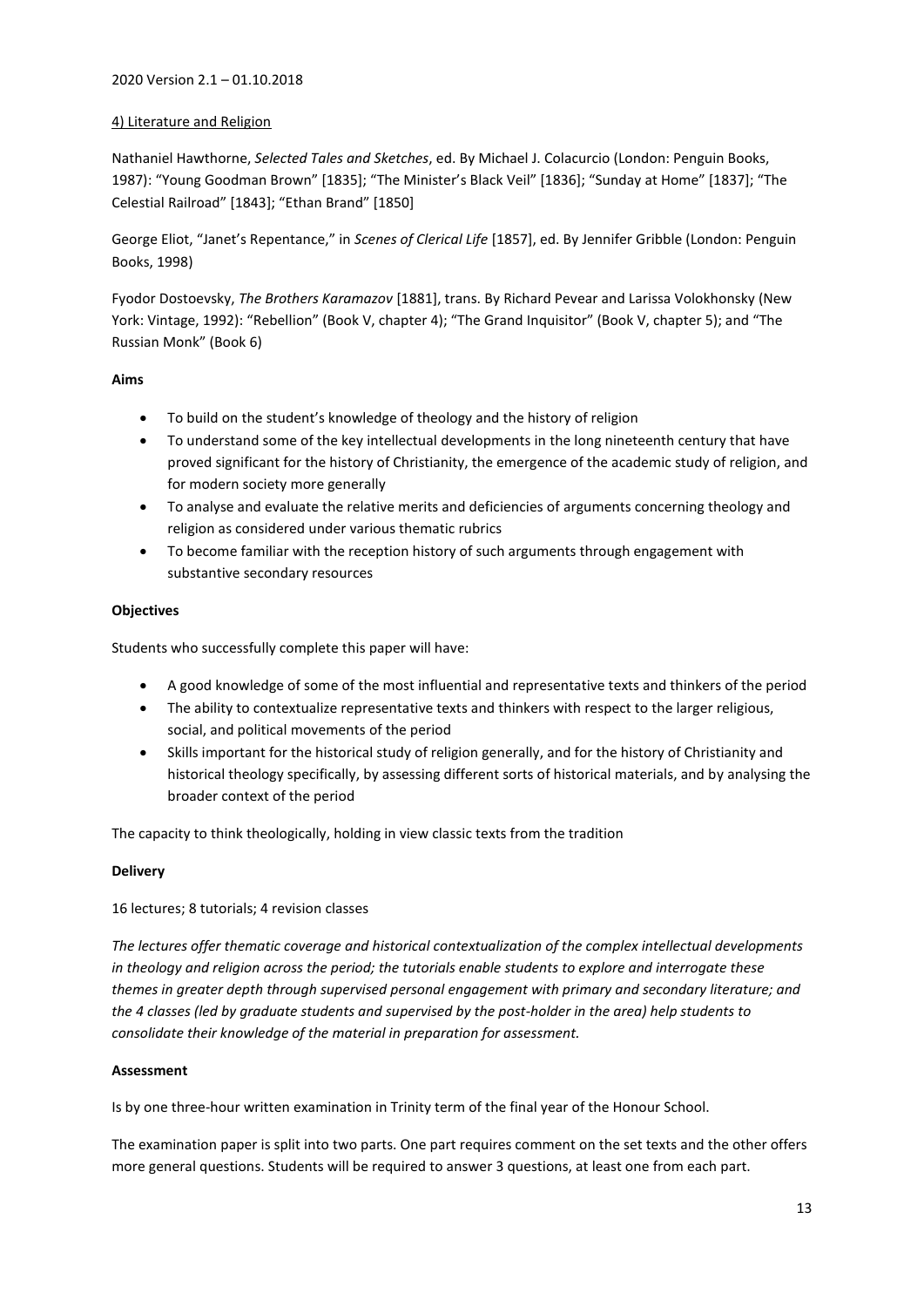# 2204 KEY THEMES IN SYSTEMATIC THEOLOGY

# **GOD, CREATION, CHRIST, AND CHURCH**

## <span id="page-13-1"></span><span id="page-13-0"></span>**Description**

It will develop the student's knowledge in and understanding of, four key areas of Christian doctrine introducing sources, fundamental ideas, methods, controversies and major historical as well as contemporary positions:

- 1. The Triune God
- 2. Creation and Anthropology
- 3. Christology and Soteriology
- 4. Pneumatology and the Church.

The paper will also explore their interrelatedness and thereby introduce students to the ordering and arrangement of the key doctrines in theological systems or *summae*, the reason for such an ordering, and its theological implications. In this way, students will learn the craft of theological thinking.

# **Aims**

- To deepen students' knowledge and understanding of main elements of Christian doctrine.
- To develop the engage students' awareness of the systematic interrelationship between the key doctrines.
- To engage students with classic as well as contemporary expositions of key doctrines.
- To develop the student's awareness of doctrinal debate and controversy including disagreements between the historic churches.
- To develop the student's ability to think theologically and critically about doctrine.

# **Objectives**

Students who successfully complete this paper will have:

- A good knowledge and understanding of systematic theology.
- Developed an ability to think theologically with an awareness of the theological implications across a system for a particular emphasis and interpretation of one key doctrine.
- An awareness of different theological traditions, their commonalities and disagreements.
- Knowledge of and ability to engage with, important theological texts regarding the four doctrinal *loci*.

# **Delivery**

# 16 lectures; 8 classes; 8 tutorials.

*The 16 lectures introduce students to each of the four doctrinal loci within their historical, confessional, and systematic contexts. They will map out for the candidates how these doctrines have been articulated, what their conceptual potential and challenges are and how they relate systematically to one another. Attention will be drawn to where theological incoherencies can occur. The broad sweep of the lecture course will enable students to contextualise the in-depth analyses of specific texts to be covered in classes. The written exam will*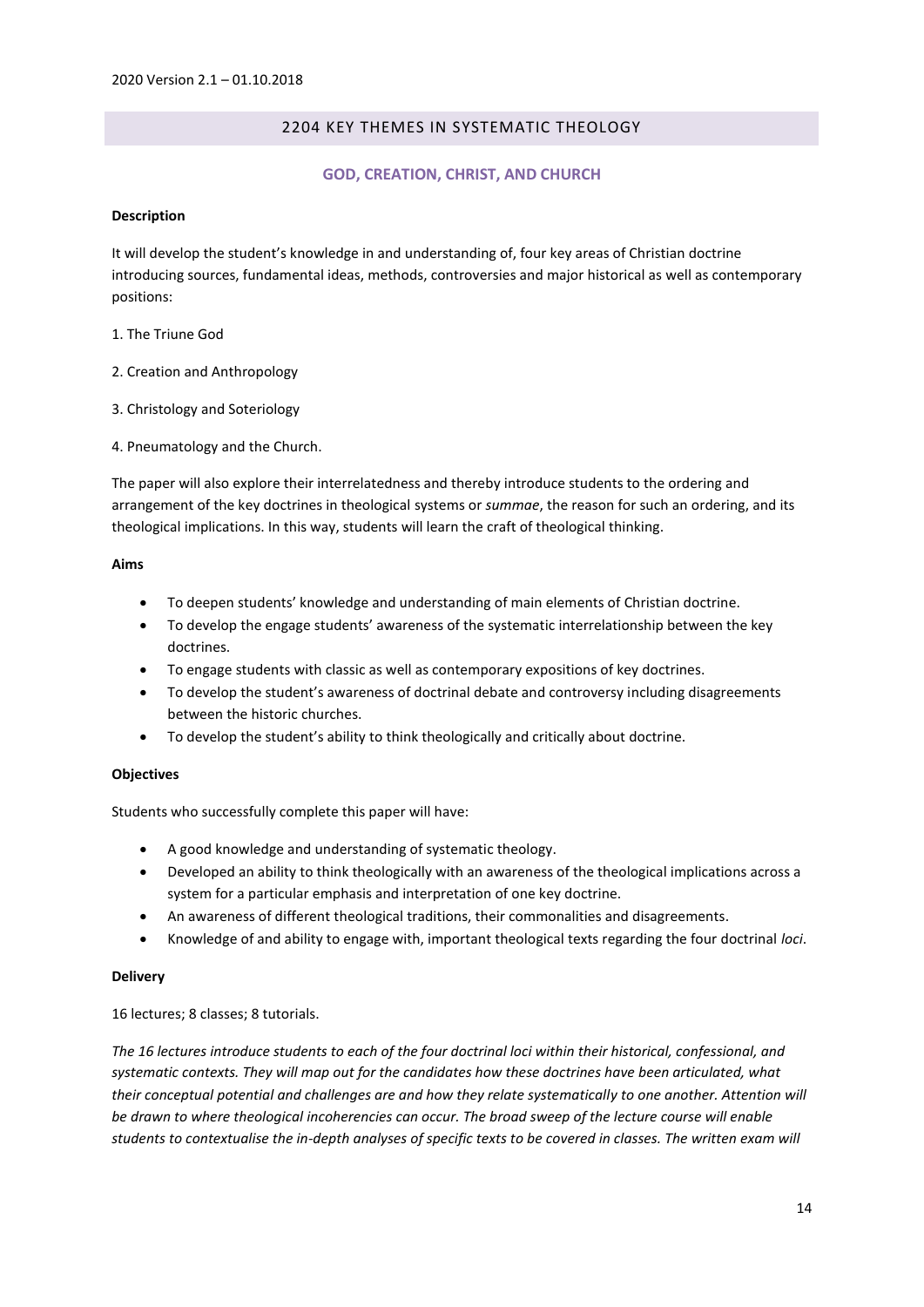2020 Version 2.1 – 01.10.2018

*be based both on the broader issues introduced in the lectures and the more specific approaches encountered in the prescribed texts.*

The prescribed texts for 2019 are as follows:

# 1. Trinity:

Week One: Walter Kasper – The God of Jesus Christ, Part Three, 2, pp.264-314.

Week Two: David Bentley Hart, The Beauty of the Infinite Part Two, 1, pp.155-210

# 2. Creation and Anthropology

Week Three: Rosemary Radford Ruether: 'Ecofeminism: First and Third World Women' in Theology and Feminism ed. Diana Lipton and Janet Soskice

Week Four: Wolfhart Pannenberg: What is Man? Contemporary Anthropology in Theological Perspective.

# 3. Christ and Salvation:

Week Five: Sergei Bulgakov, pp.342-410 on the work of Christ, The Lamb of God

Week Six: Kathryn Tanner, Christ the Key, 'Death and Sacrifice', pp.247-73 and Graham Ward, Christ and Culture, 'Christology and Mimesis', pp.29-59.

## 4. Pneumatology and Church:

Week Seven: Lumen Gentium and Gaudium et Spes, Vatican II documents.

Week Eight: Stanley Hauerwas, The Peaceable Community, 'The Servant Community', pp.96-115 and John Milbank, Theology and Social Theory, 'The Other City', pp. 382-442.

# **Assessment**

Is by one three-hour written examination in Trinity term of the final year of the Honour School.

The exam paper will be divided into four parts according to the four doctrinal *loci*. Candidates will be asked to answer three questions from two different parts.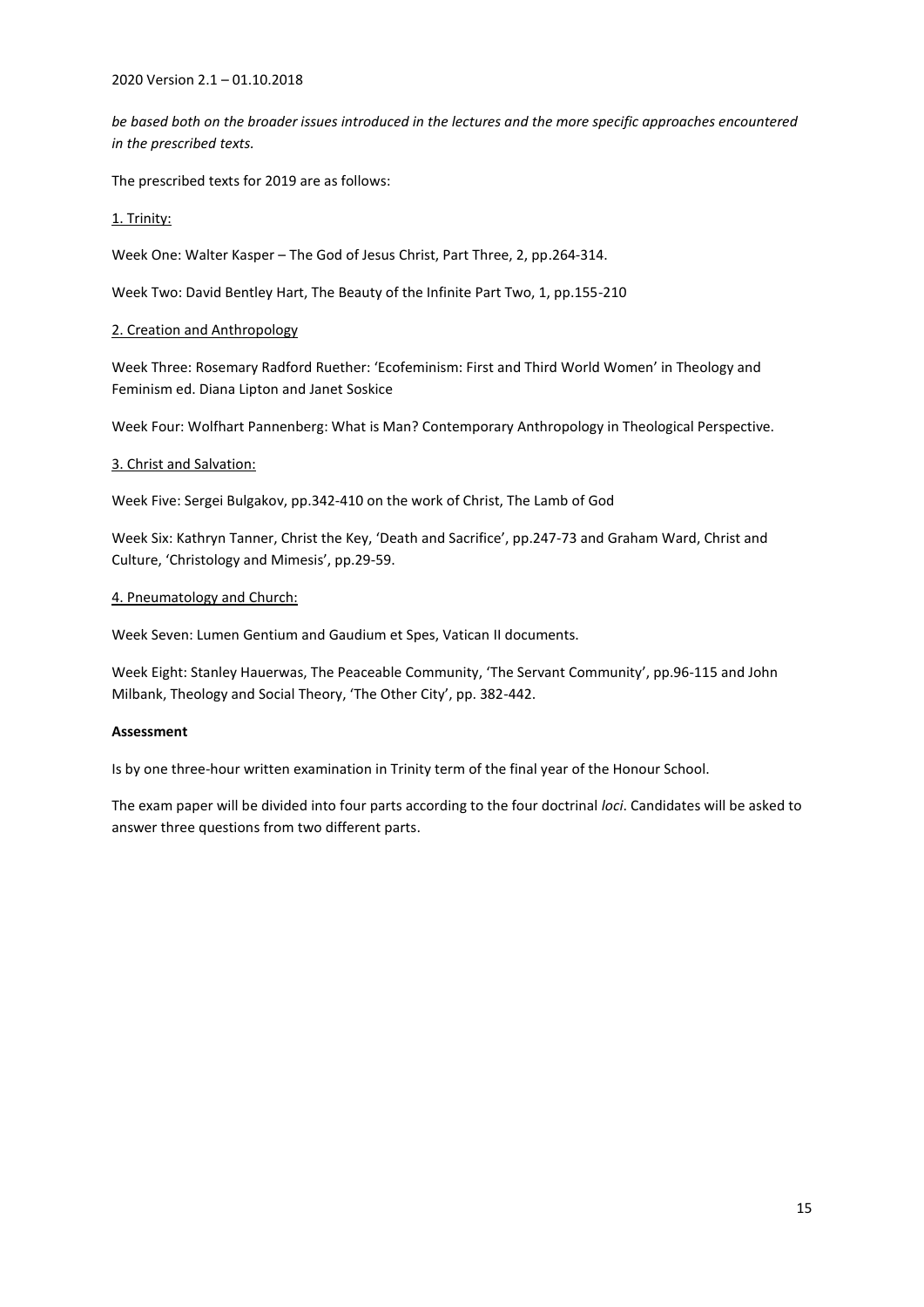# 2301 HISTORY AND THEOLOGY OF THE EARLY CHURCH (64-337 A.D.)

#### <span id="page-15-0"></span>**Description**

Students taking this paper will be able to observe the evolution of Christianity from a community of disciples to an organized Church which spanned the whole of the Mediterranean world. For convenience, the term "Church" in the present rubric embraces all professing Christians in the period from 64 to 337 A.D. though it is expected that students will become aware of the difficulties which attend the use of this term.

Part A consists of the history of the Church as an institution, and of its relations to the Roman Empire, from the death of St Paul (c. 64 A.D.) to the death of Constantine in 337 A.D. Questions will be set on some but not necessarily all of the following: the growth of the church and the meaning of conversion; the relation of Christianity to Judaism; the diversity of early Christian communities; the causes, scope and effects of persecution; patterns of Christian ministry (including the origins of the threefold hierarchy and of the title Papa or Pope); ecclesiastical discipline and the beginnings of monasticism; schisms caused by Judaizers, Gnostics, Montanists, Novatianists and Donatists; the development of orthodoxy and synodical government; the evolution of the biblical canon; the role of Christianity in the Constantinian Empire.

Part B consists of the speculative and dogmatic theologies of this period. Questions will be set on some, but not necessarily all, of the following: Ignatius of Antioch; the Gnostic understanding of creation and redemption; Justin Martyr; Athenagoras; Theophilus of Antioch; Irenaeus of Lyons; Tertullian of Carthage; Clement of Alexandria; Hippolytus of Rome; Origen; Cyprian of Carthage; Novatian; Dionysius of Alexandria; Eusebius of Caesarea; Lactantius; Arius; the Nicene Creed; Athanasius of Alexandria. Candidates will be expected to show some knowledge of a theologian's intellectual background and the historical conditions which prompted and shaped his activity as a theologian.

#### **Aims**

- To communicate knowledge of the formative period of Christian history;
- To impart to students an understanding of historiographic method;
- To promote reflection on the relation between history and doctrine.

#### **Objectives**

Students who successfully complete this paper will have:

- A clear outline narrative of events in the history of the church up to the death of Constantine;
- Pertinent knowledge of the history of the Roman empire during this period;
- Mastered principles of causal explanation in both political and intellectual history;
- Reflected on the teaching of at least one major theologian and on the genesis of his opinions.

#### **Delivery**

8 Lectures; 8 Classes; 8 tutorials.

## **Assessment**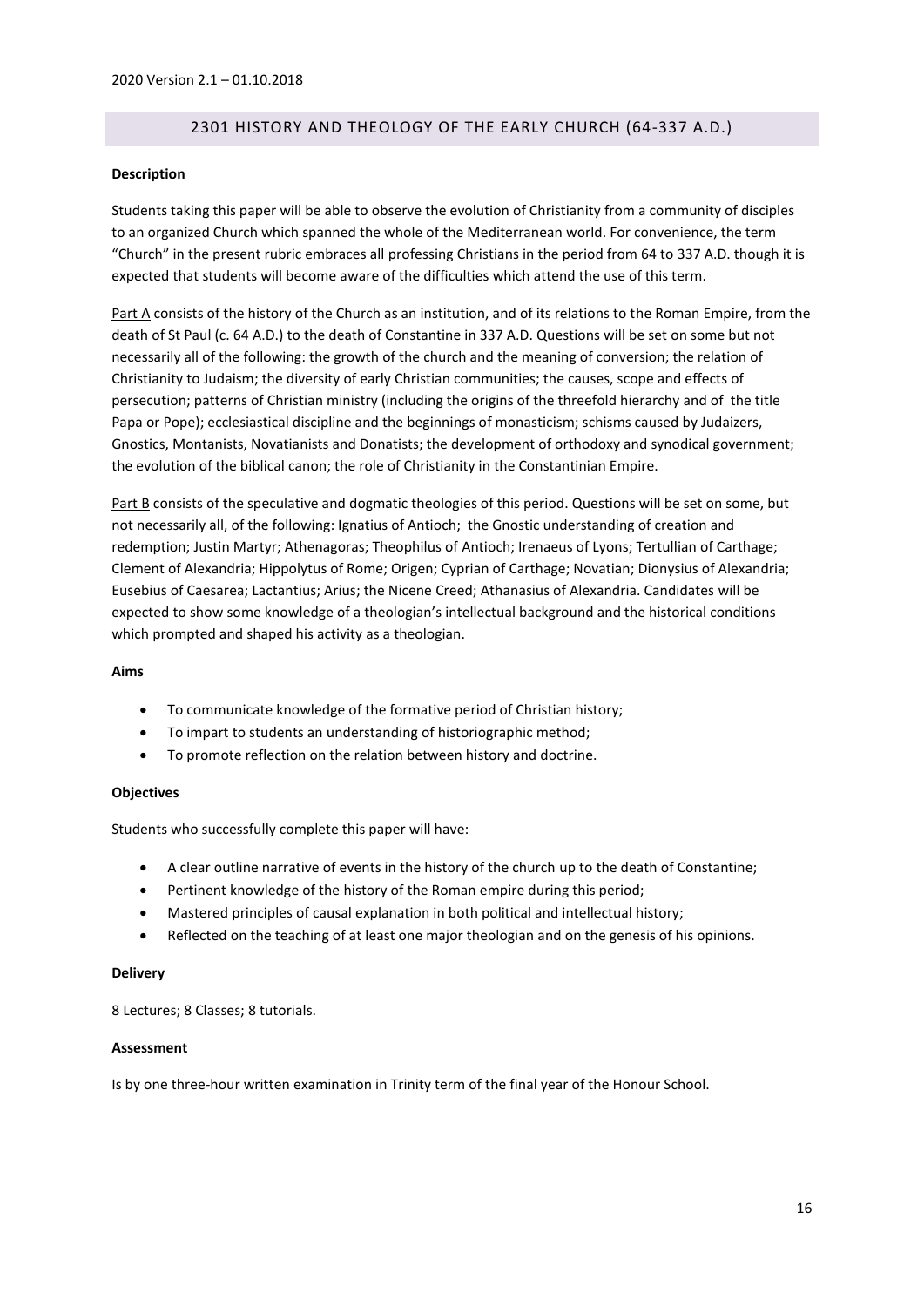# 2302 MEDIEVAL RELIGIONS

## <span id="page-16-0"></span>**Description**

This paper aims to introduce students to a number of major topics concerning the institutions, thought and practice of medieval Christianity as it interacted with Judaism and Islam. The course will study Christianity (including its confrontation with Paganism) in the framework of its encounters with Judaism and Islam in the medieval West. Students will be encouraged to explore areas of similarity in the thought of the three Abrahamic religions, while recognising the distinctiveness of each. In considering how the adherents of different religions identified themselves, they will address the extent to which religious intolerance and persecution related in medieval societies to fear of 'the other'. Treatment of the religions will interlock in order to demonstrate the many facets of the various interactions between Christians, Muslims and Jews in the Middle Ages.

## **Aims**

- To make students aware of the fact that Christianity was not the sole religion of medieval Western Europe and to introduce students to the many facets of interactions between Christianity, Judaism and Islam.
- To introduce students to important topics in a formative period in the development of the Western Church
- To teach students to distinguish between the institutions of the medieval Church and its teachings, as well as to distinguish between learned theology of the elite and religious expression of the laity.
- To introduce students to an exciting period of intellectual growth and to study its impact on the doctrinal and institutional developments of the Church.
- To be introduced to the work of a number of major Christian, Jewish, and Muslim medieval thinkers.

#### **Objectives**

Students who successfully complete this paper will:

- Have a sound overview of the major developments of the medieval western Church
- Understand the importance of the Middle Ages for the development of the doctrines and institutions of the Western Church
- Understand the importance of studying the interactions between Christians, Jews and Muslims to gain an understanding of the history of medieval Europe, and the attitudes of Christians towards those they described as Pagans
- Understand the importance of the medieval encounter between Christians, Jews and Muslims for subsequent attitudes in Christianity, Judaism and Islam concerning the religious self in relationship to the religious other.

#### **Delivery**

16 lectures; 6 classes; 8 tutorials.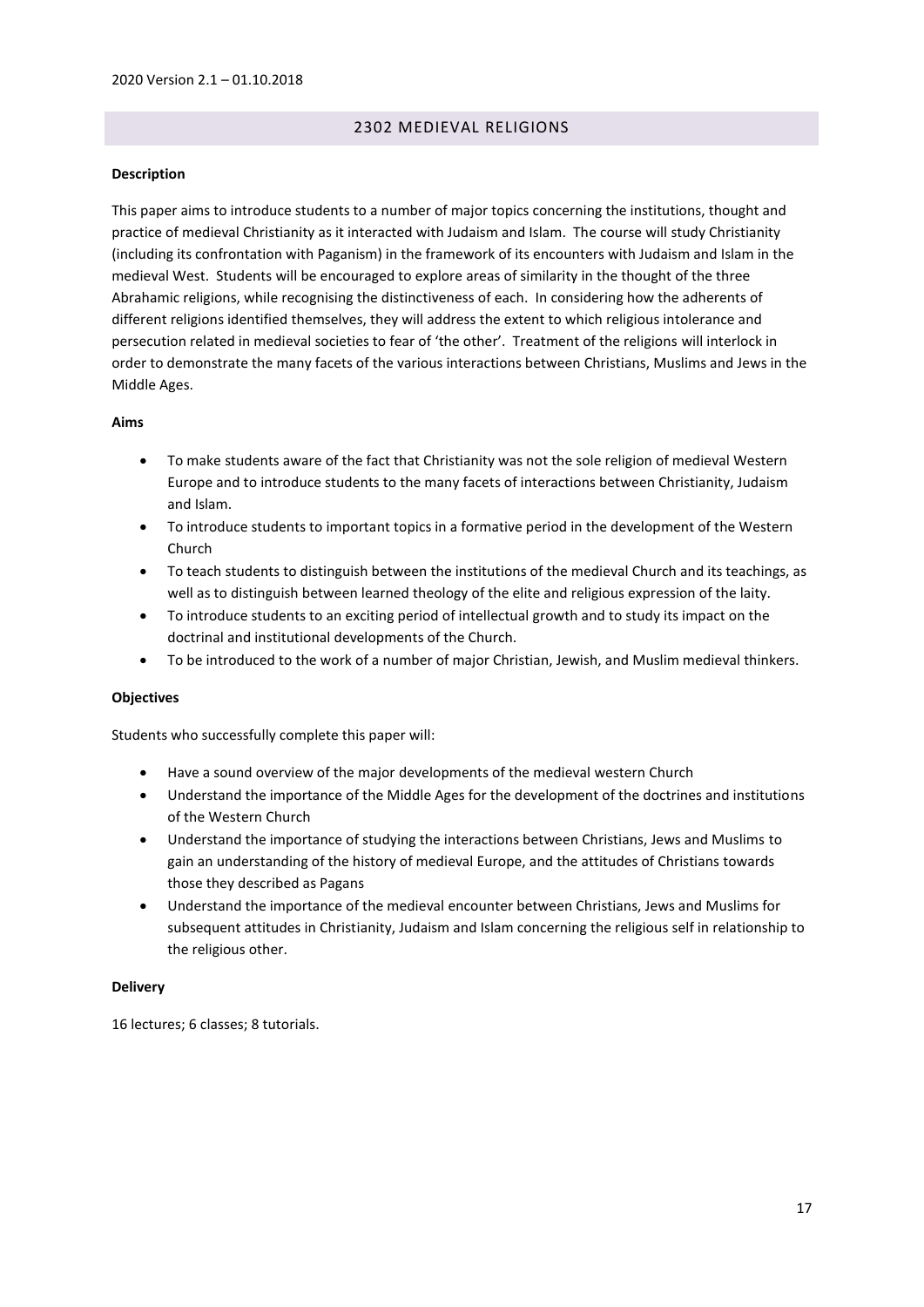| <b>Lecture Subject</b> |                                                                        | <b>Lecture Themes</b>                                                                                        |  |
|------------------------|------------------------------------------------------------------------|--------------------------------------------------------------------------------------------------------------|--|
| $\mathbf{1}$           | Carolingian Church                                                     | Paganism (Saxons, Vikings, Magyars)                                                                          |  |
| $\overline{2}$         | Carolingian Church                                                     | Role of Papacy                                                                                               |  |
| 3                      | Muslims, Christians, and Jews in<br>Iberia, 711-c. 1300                | Conquest of Islam; Cordoban Caliphate; Convivencia; New<br>Christian kingdoms; Almoravids and Almohads       |  |
| 4                      | Jews in Medieval Christian Society, C.<br>1000 - C. 1300               | Demography; Centres of Judaism; Christian attitudes to Jews                                                  |  |
| 5                      | Gregorian Reform                                                       | The year 1000; 'Peace and Truce of God'; Purity and reform;<br>Gregory VII; The Investiture Controversy      |  |
| 6                      | <b>Monastic Reform</b>                                                 | Hermits and the search for perfection; Bernard of Clairvaux;<br>The Cistercian Order; Other monastic orders  |  |
| 7                      | Twelfth-century Renaissance:<br>Monastic and cathedral schools         | Learning and labour; Monastic libraries; Cathedral schools;<br>Salerno, Bologna, Paris                       |  |
| 8                      | Twelfth-century Renaissance:<br>medieval humanism                      | Challenge of ratio (reason); issue of the Eucharist; John of<br>Salisbury; Herrad of Hohenbourg              |  |
| 9                      | Twelfth-century Renaissance: Anselm<br>of Canterbury/Bec               |                                                                                                              |  |
| 10                     | Twelfth-century Renaissance: Peter<br>Abelard                          |                                                                                                              |  |
| 11                     | Universities of Paris and Oxford:<br>Aquinas                           |                                                                                                              |  |
| 12                     | Universities of Paris and Oxford: Duns<br>Scotus and William of Ockham | Conciliarism                                                                                                 |  |
| 13                     | <b>Averroes and Maimonides</b>                                         |                                                                                                              |  |
| 14                     | Heresy                                                                 | Cathars; Waldensians; Inquisitions                                                                           |  |
| 15                     | Friars                                                                 |                                                                                                              |  |
| 16                     | 1492: The Fall of Granada and the<br>Expulsion of the Jews from Spain  |                                                                                                              |  |
|                        | <b>Class Subject</b>                                                   | <b>Class Themes</b>                                                                                          |  |
| 1                      | Benedictine monasticism; Cluny                                         | The era of regula mixta; the Carolingians and the Rule of St<br>Benedict; the St Gall Plan; Cluny and reform |  |
| 2                      | Twelfth-century Renaissance:<br>Study of the Bible:                    | Glossa ordinaria; School of Rashi; Christian Hebraists                                                       |  |
| 3                      | Canon Law                                                              | Evolution of Gratian's Decretum; Lateran IV and programme of<br>Innocent III; Gregorian Decretals            |  |
| 4                      | Crusades                                                               | Link to Reform movement; Pilgrimage; Holy war; Jews and<br><b>Muslims</b>                                    |  |
| 5                      | Heresy, mysticism, gender                                              |                                                                                                              |  |
| 6                      | Popular religion                                                       | Religion/religiosity; Christian lay piety; Jewish lay piety                                                  |  |

# **Assessment**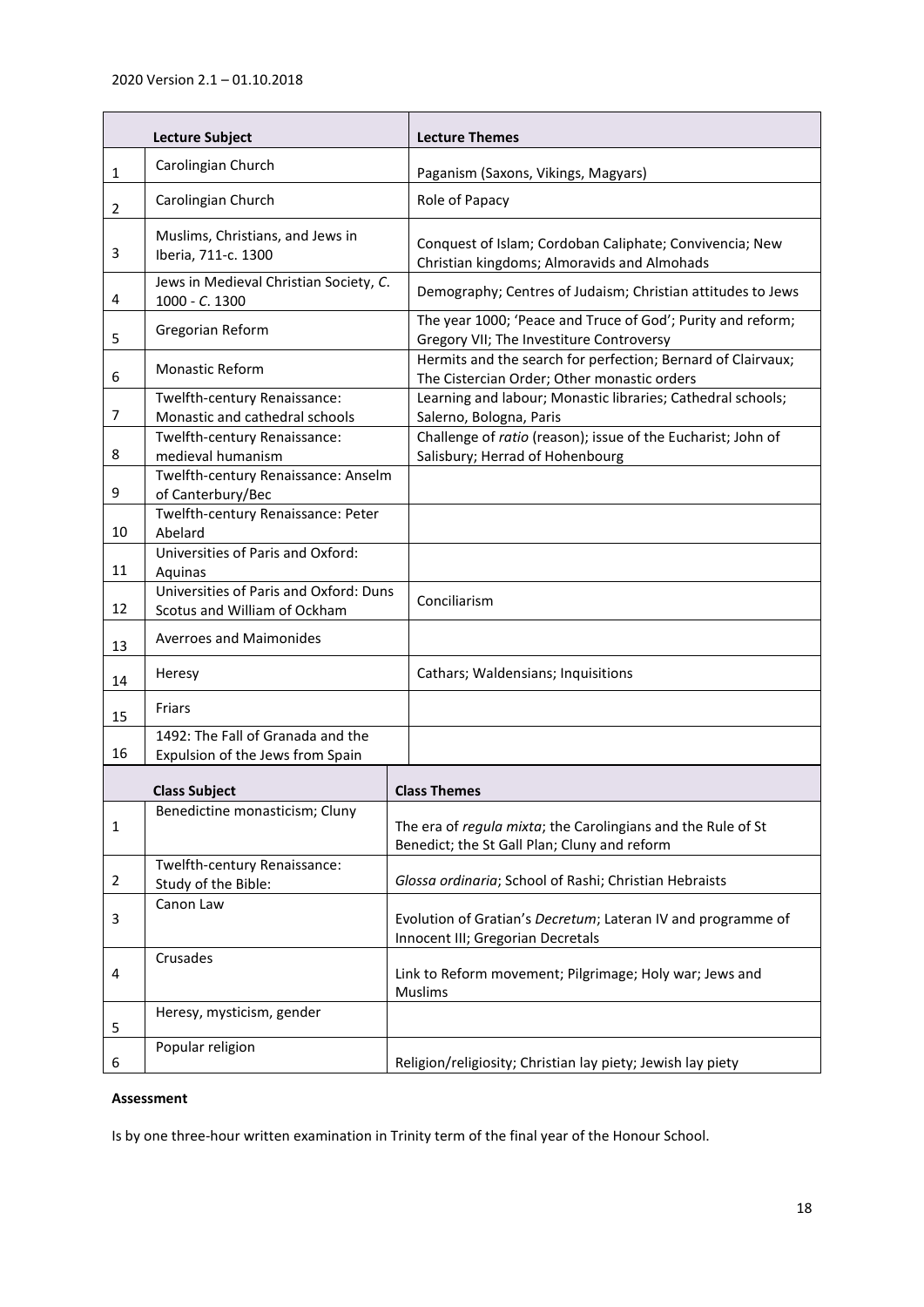# 2303 EARLY MODERN CHRISTIANITY 1500-1648

#### <span id="page-18-0"></span>**Description**

The paper requires an understanding of the late-medieval Church, the work and thought of the leading reformers – particularly Luther, Zwingli, and Calvin – together with the radicals, and the impact of the Reformation on European society. Students will also be introduced to varieties of renewal and reaction in the Roman Catholic Church, and to the religious changes in England from the Henrician reforms to the reign of Charles I and the civil wars in his kingdoms.

## **Aims**

- To gain an integrated view of the historical and doctrinal developments which led to ruptures in the Western Latin Church.
- To sample the full range of the period which extended from the last decades of the undivided Western Church through to the wars in Europe in the early seventeenth century,
- To appreciate the extent to which these wars were related to religious conflict.

## **Objectives**

Students who successfully complete this paper will have:

- Have a clear understanding of why the Western Latin Church proved vulnerable to calls for reform
- Be familiar with the work and thought of the leading magisterial Protestant reformers, and be able to identify what constituted radical theological alternatives
- Have been introduced to the impact of the Reformation on European society
- Be aware of the reforming movements within and responses to the Protestant separation from the Roman Catholic Church
- Have gained a sense of the slow and untidy evolution of confessional identities up to the end of the Thirty Years' War (1648). They will be able to explain how confessional tensions interacted with political interests
- Have been introduced to the course of religious change in England from the reforms and legislative acts of Henry VIII up to the downfall of Charles I, and to see how religious disputes shaped the conflicts which (temporarily) destroyed the monarchy in the Stuarts' three kingdoms. They may choose to study the English Reformation in greater or lesser depth, in balance with the wider European picture.

#### **Delivery**

#### 16 lectures; 8 tutorials

*Two lecture series spanning two terms are core to this paper:* The Reformation in Europe *and* The English Reformation*.*

#### **Assessment**

Is by one three-hour written examination in Trinity term of the final year of the Honour School.

Candidates will be required to answer three essay questions.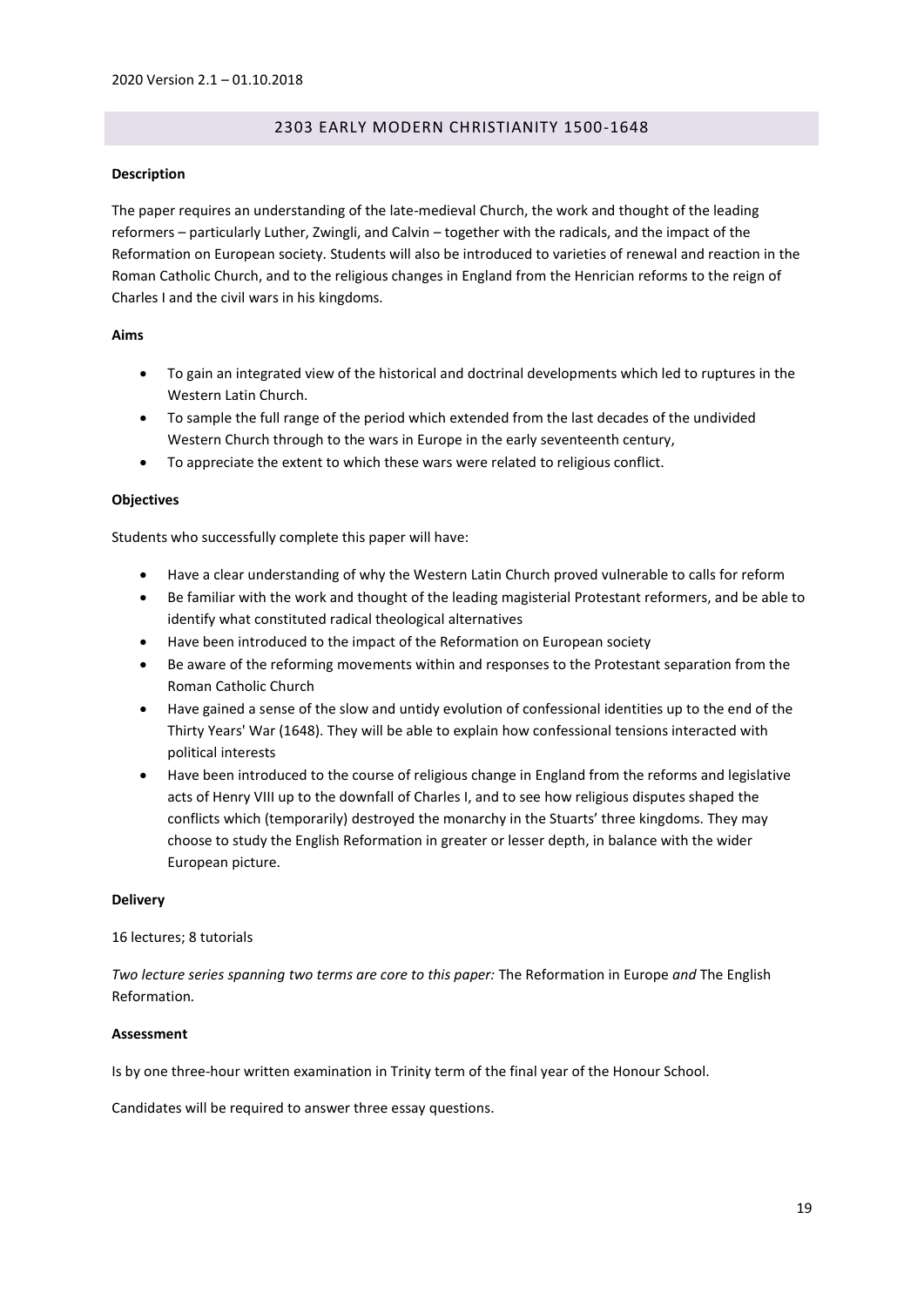# 2304 FORMATION OF RABBINIC JUDAISM

## <span id="page-19-0"></span>**Description**

An analysis of the origins and development of rabbinic Judaism from the first century CE to the early modern period.

## **Aims**

The course aims to acquaint students with the main evidence for the development of rabbinic Judaism in this period and the main factors which influenced that development.

## **Objectives**

Students who successfully complete this paper will:

- Be aware of the nature and origin of key rabbinic texts from this period
- Be able to relate the ideas and attitudes expressed in these texts to the religious lives of Jews in these centuries.

## **Delivery**

16 lectures; 8 tutorials.

*Lectures provide an overview of the issues and evidence; tutorials require students to come to grips with key texts and problems of interpretation.*

*8 lectures, entitled 'Formation of Rabbinic Judaism', are delivered in Michaelmas or Hilary Term each year. 8 lectures, entitled 'The Jews of Medieval Ashkenaz and Sepharad', are delivered in Michaelmas Term each year. Students on this course are also encouraged to attend the 8 lectures on 'Varieties of Judaism in the late Second Temple period' delivered in Hilary Term each year.*

*Students taking this course are strongly encouraged to have attended the lectures on 'Formation of Rabbinic Judaism' before the tutorials provided for this paper.*

#### **Assessment**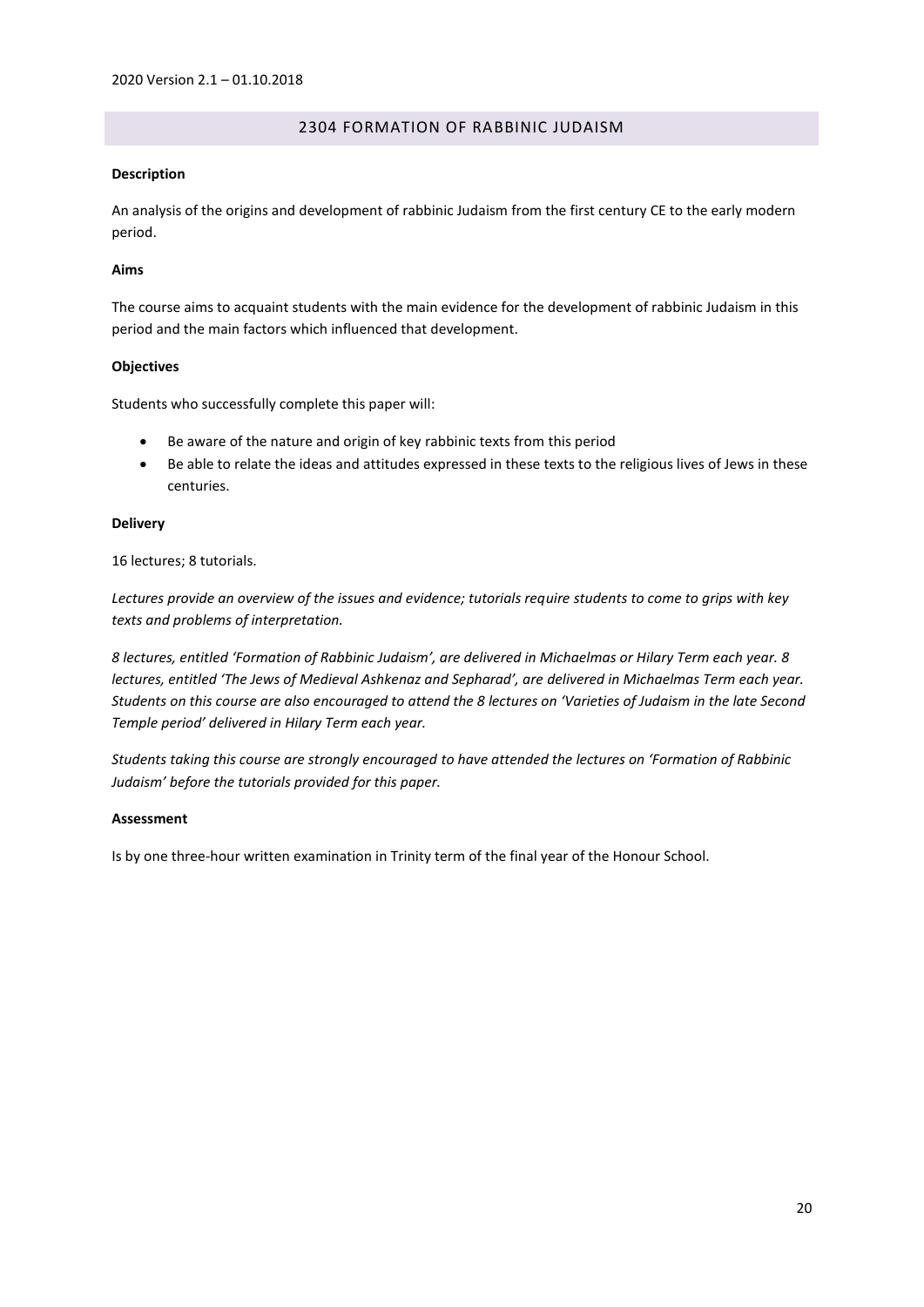# 2305 ISLAM IN THE CLASSICAL PERIOD

# <span id="page-20-0"></span>**Description**

The paper covers the historical origins and development of the theology, law and mysticism of Islam, from the seventh to the fifteenth centuries. It will consist of questions on the Prophethood of Muhammad; the Qur'an; the Hadith; Shi`ism; Islamic theology (*kalam*); Islamic law (*shari`a*); Sufism (*tasawwuf*); and classical Muslim authorities. Candidates should be aware of the various interpretative methods relating to Muslim Scripture, the main debates and historical controversies of the Islamic tradition, and of contemporary methodologies in philosophy of religion. References to other religious traditions may be included.

# **Aims**

The paper aims to cover the historical origins and development of the theology, law and mysticism of Islam, from the seventh to the fifteenth centuries.

## **Objectives**

Students who successfully complete this paper will have:

- Studied questions on the prophethood of Muhammad; the Qur'an; the Hadith; the nature of Shi'ism; Islamic theology (*kalam*); Islamic law (*shari'a*); Sufism (*tasawwuf*); and the relationship of Islam with other religions, in particular, Christianity.
- Had the opportunity to learn about the theologies of the Mu'tazilas, Ash'aris and Hanbalis; the Sunni law schools of the Hanafis, Malikis, Shafi'is and Hanbalis; and the major Sufi orders.
- Had the occasion to learn about the various classical Muslim authorities from among the theologians (*mutakallimun*), jurists (*fuqaha'*), Sufi masters (*mutasawwuf*) and Peripatetic philosophers (*falasifa*).
- Had an awareness of the various interpretative methods relating to Muslim Scripture, the main debates and historical controversies of the Islamic tradition, and of contemporary methodologies in philosophy of religion and comparative theology as applied to Islam.

#### **Delivery**

8 lectures; 8 tutorials.

# **Assessment**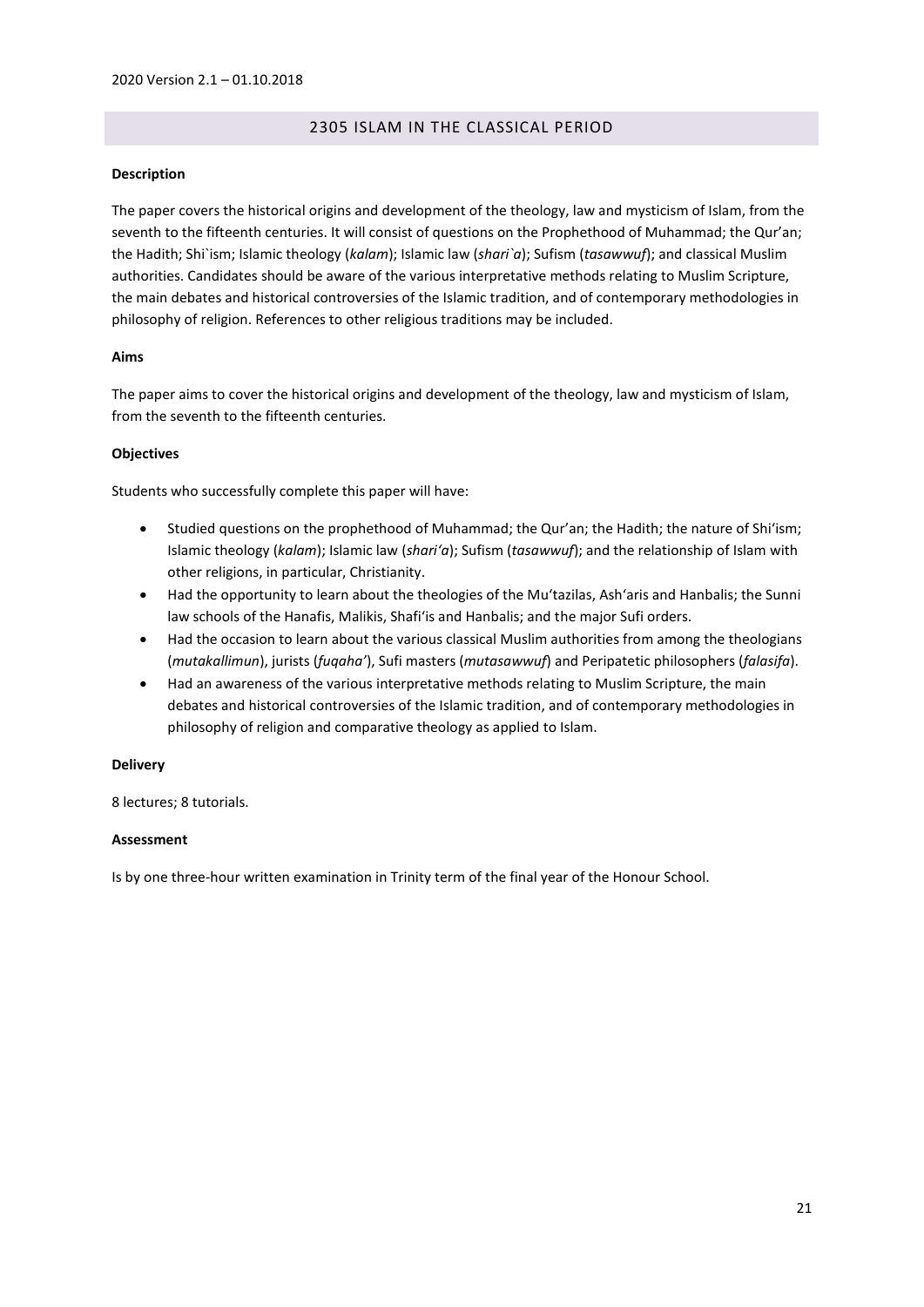# 2306 FOUNDATIONS OF BUDDHISM

## <span id="page-21-0"></span>**Description**

The paper deals with the main doctrines and practices of mainstream (pre-Mahāyāna) Buddhism, as reflected by the surviving literature of the various schools. Tutorials will enable students to further discuss and analyse the main topics dealt with during the course, thus representing an ideal complement to the lectures. It is hoped that in this way the students will be able to develop a critical perspective on the subject of the paper and the relevant scholarship.

## **Aims**

To introduce students to the ideas of early Buddhism in a way which stimulates thought and relates to any knowledge they may already have of other religions.

## **Objectives**

Students who successfully complete this paper will:

- Have a basic knowledge of mainstream Buddhism and its doctrines.
- Have a basic knowledge of the major trends in modern scholarship on the subject.
- Have written a series of coherent essays on topics central to the subject.

## **Delivery**

24 lectures; 8 tutorials.

16 Lectures on Foundations of Buddhist Thought are shared with paper 2403.

#### **Assessment**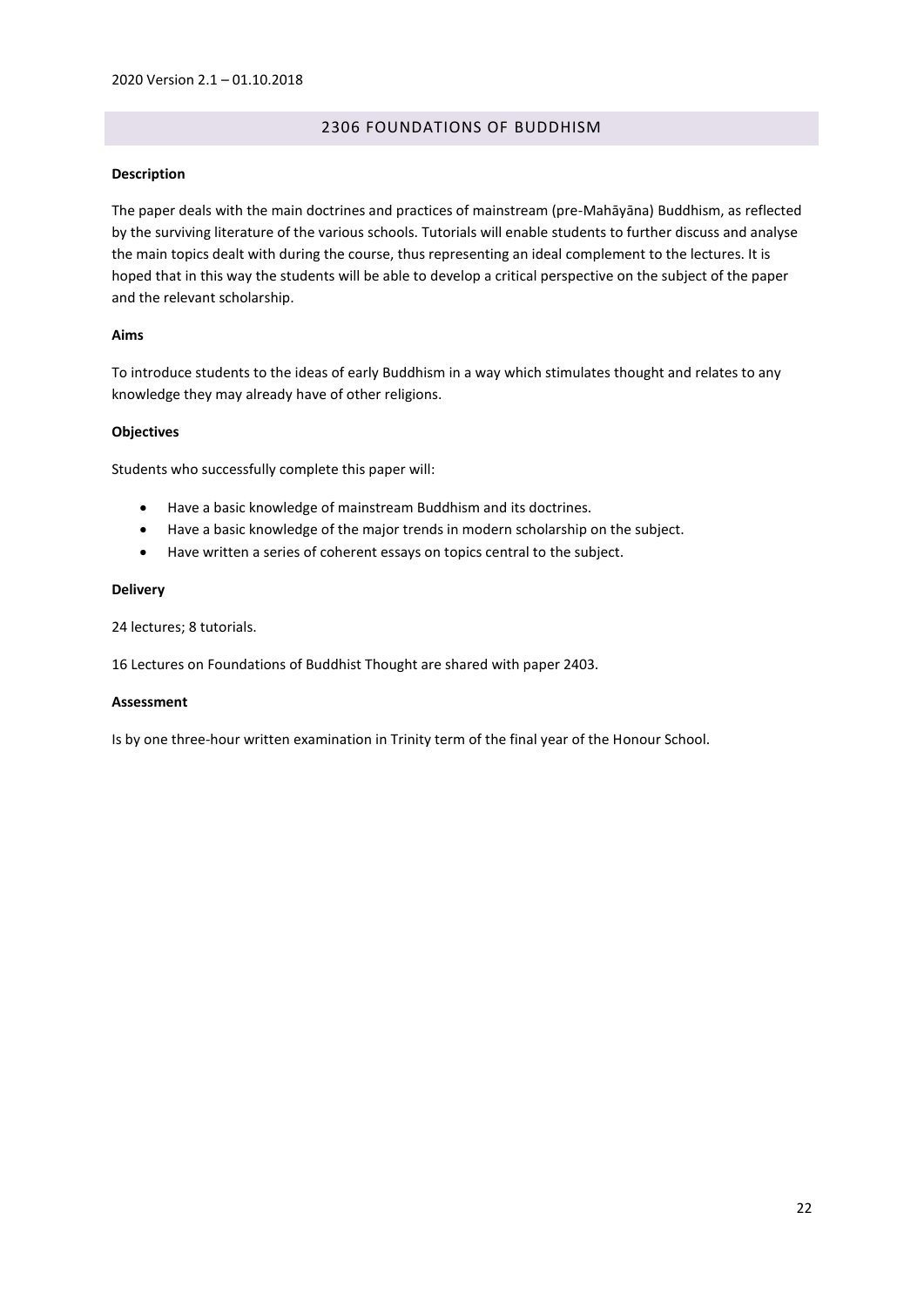# 2307 HINDUISM: SOURCES AND FORMATIONS

## <span id="page-22-0"></span>**Description**

This paper offers a thematic and historical introduction to the sources and development of Hindu traditions from their early formation to the medieval period. We will explore the formation of Hindu traditions through textual sources, such as the Vedas, Upaniṣads and Bhagavad Gītā, along with the practices and social institutions that formed classical Hindu traditions. The lectures will include an introduction to Hindu philosophy. Lectures describe the history of the development of Hinduism, while tutorials follow the general historical trajectory of the lectures, focussing in more depth on specific topics.

## **Aims**

To present the history of Classical Hinduism.

## **Objectives**

Students who successfully complete this paper will have:

- Knowledge of the sources and development of Hinduism
- Knowledge about key classical texts
- Be able critically to assess scholarly debates about the origins and development of Hinduism.

## **Delivery**

8 lectures; 8 tutorials.

#### **Assessment**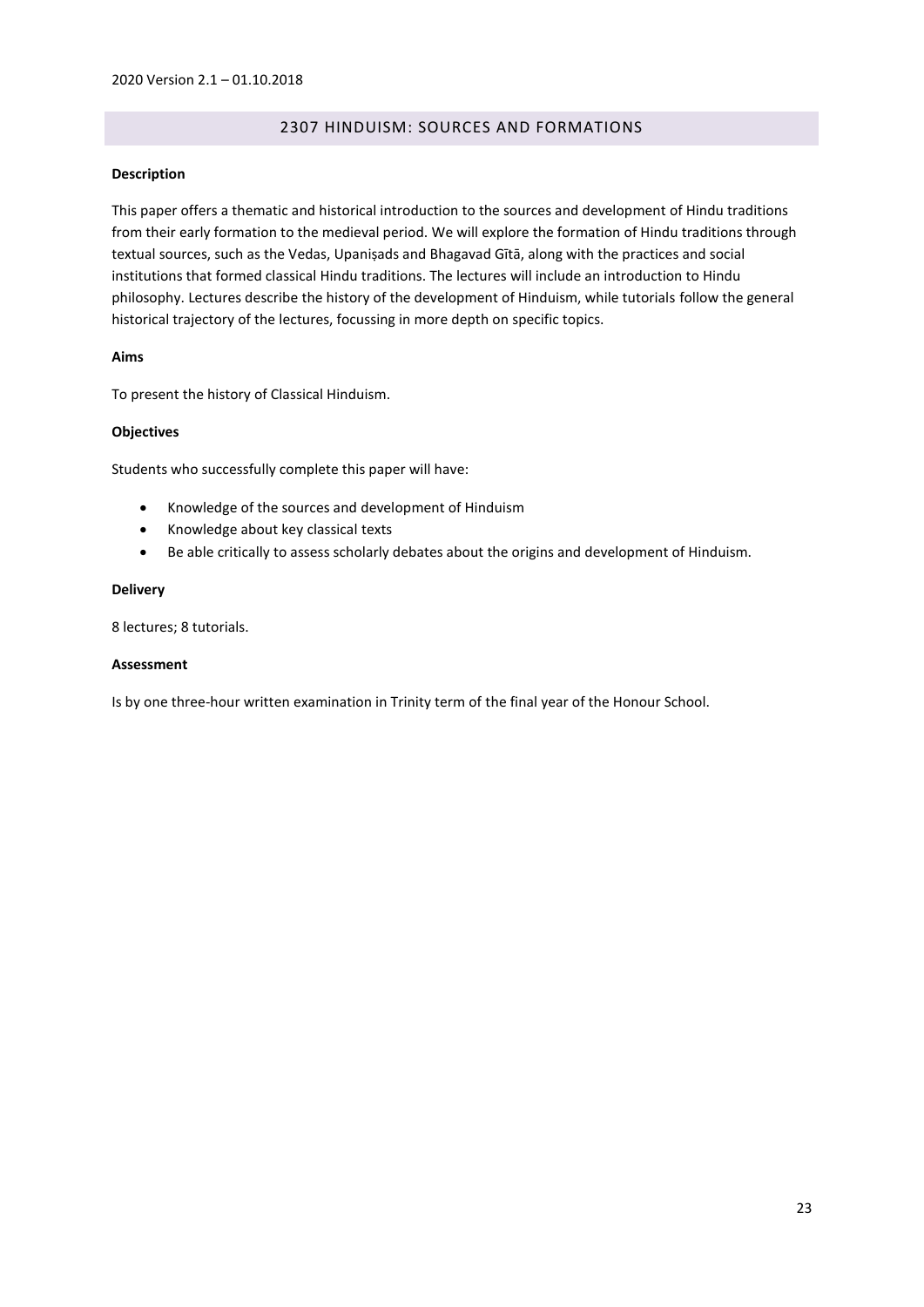# 2401 MODERN JUDAISM

#### <span id="page-23-0"></span>**Description**

This paper aims to acquaint students with some of the self-understandings of Judaism that have emerged during its critical passage into the Modern world and beyond. A selection of the different theological responses that have developed in Modern Judaism will be studied focusing on the theological and practical implications for Jews and Judaism of such topics as: individual autonomy, religious authority, revelation, gender, the Holy Land, and the Shoah. By the end of the course, students should have developed the skills critically to assess the theological development of contemporary Judaism. While the tutorials require students to undertake independent research and provide an opportunity for a focused examination of the various topics under consideration, the lectures offer more of an historical overview and a chance for the study of selected primary texts, including the writings of certain prominent Jewish thinkers from the late eighteenth century onwards

#### **Aims**

This paper aims to give students some insight into the development of Modern Judaism. It aims to demonstrate how Judaism adapted to relate to the surrounding cultures with which it came to experience increasing contact and especially how it has responded to the challenges associated with ideas linked to modernity and postmodernism. It seeks to help students to develop a conceptual understanding of the thought and practice that underpin the Jewish worldview and acquire an understanding of Judaism as the historic and evolving religious expression of the Jewish people.

#### **Objectives**

Students who successfully complete this paper will:

- Acquire an understanding of Judaism as a living religion, in a constant state of development as it responds to changing social and intellectual perspectives. Students should have become aware of the complexities of contemporary Judaism encompassing a broad range of affiliations, beliefs, and practices.
- Be aware of the theological development of Judaism from around the time of the French Revolution onwards and have attained an understanding of the different religious movements that have emerged in Modern Judaism.
- Attain an understanding of the differing theological viewpoints of some of the major religious leaders associated with the modern religious movements of Judaism, including the work of key contemporary scholars. They should also have become acquainted with and analysed the contents of major historical documents such as the Answers to Napoleon of the Jewish Assembly of Notables (1806), the rabbinic critique of nascent Reform *These are the Words of the Covenant* (1819), and the various Platforms of the Central Conference of American (Reform) Rabbis.
- Have considered the impact of the Shoah (Holocaust), Zionism and the creation of the State of Israel, and issues such as feminism and environmentalism on contemporary Jewish thought.

#### **Delivery**

8 lectures; 8 tutorials.

#### **Assessment**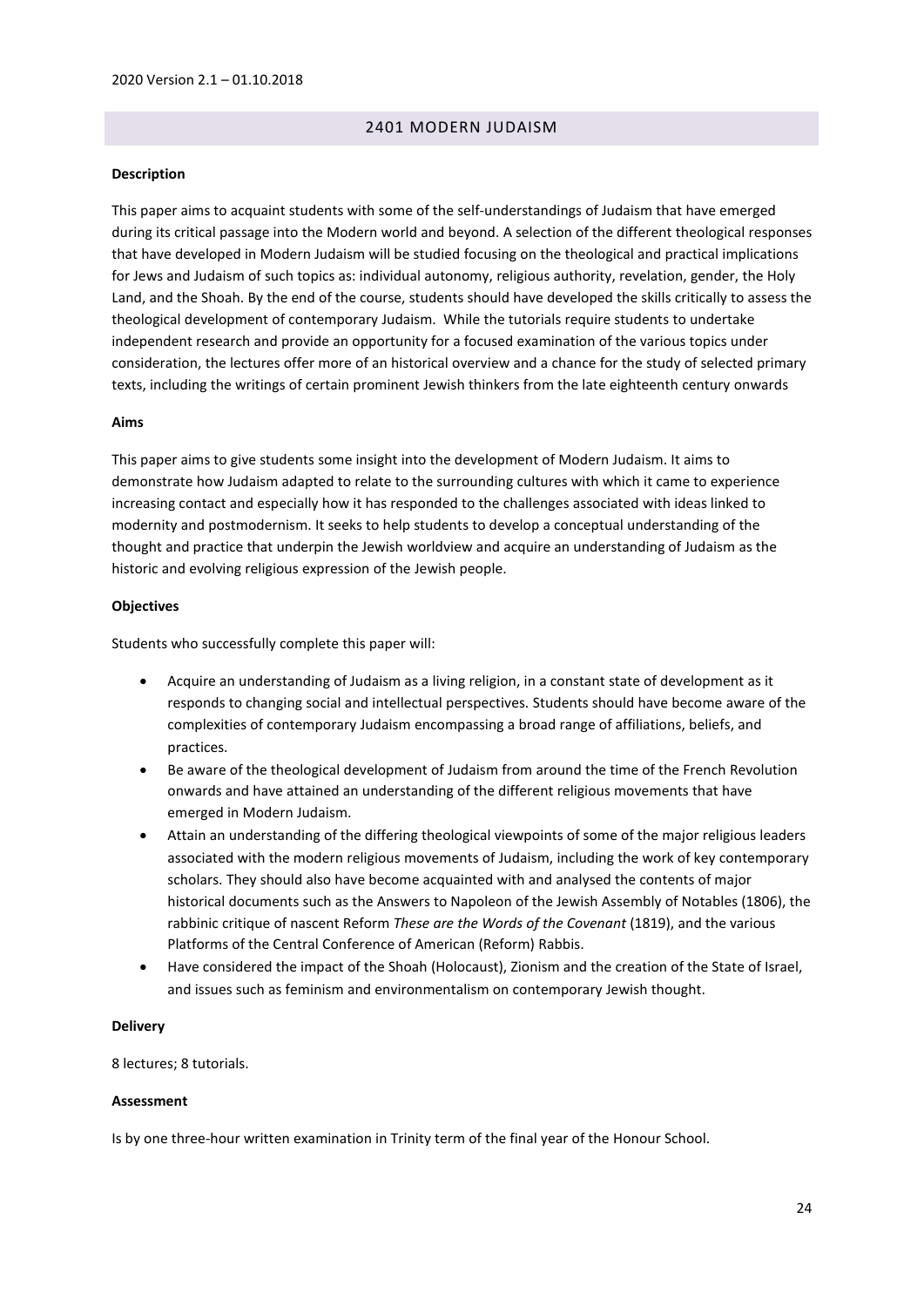# 2402 ISLAM IN CONTEMPORARY SOCIETY

# <span id="page-24-0"></span>**Description**

The paper examines Islam against the background of recent history, including such topics as: Islamic reformism in the nineteenth to the twenty-first centuries; various Islamic movements including the anti-Hadith faction and Wahhabism; women and Islam; democracy and Islam; violence and war in Islam; and various modern Muslim thinkers.

## **Aims**

The paper aims to examine Islam against the background of recent history and contemporary society, from the nineteenth century to the present day, with a particular focus on how Muslims have responded to the challenges of the modern world.

## **Objectives**

Students who successfully complete this paper will have:

- Studied the impact of colonization on Muslim religious discourse and Islamic reformism in the nineteenth century and beyond.
- Had the opportunity to be acquainted with various modern Muslim thinkers and a range of topical debates, including the anti-Hadith controversy; the nature of Wahhabism; the ethics of war and/or *jihad*; the Muslim discourse on feminism; the Islamic discourse on politics, state and democracy; and the anti-Sufi trend.
- Had an awareness of the various Islamic movements in the modern world and their respective counterparts in the classical period, and the diversity of religious developments in contemporary Muslim societies.

#### **Delivery**

8 lectures; 8 tutorials.

# **Assessment**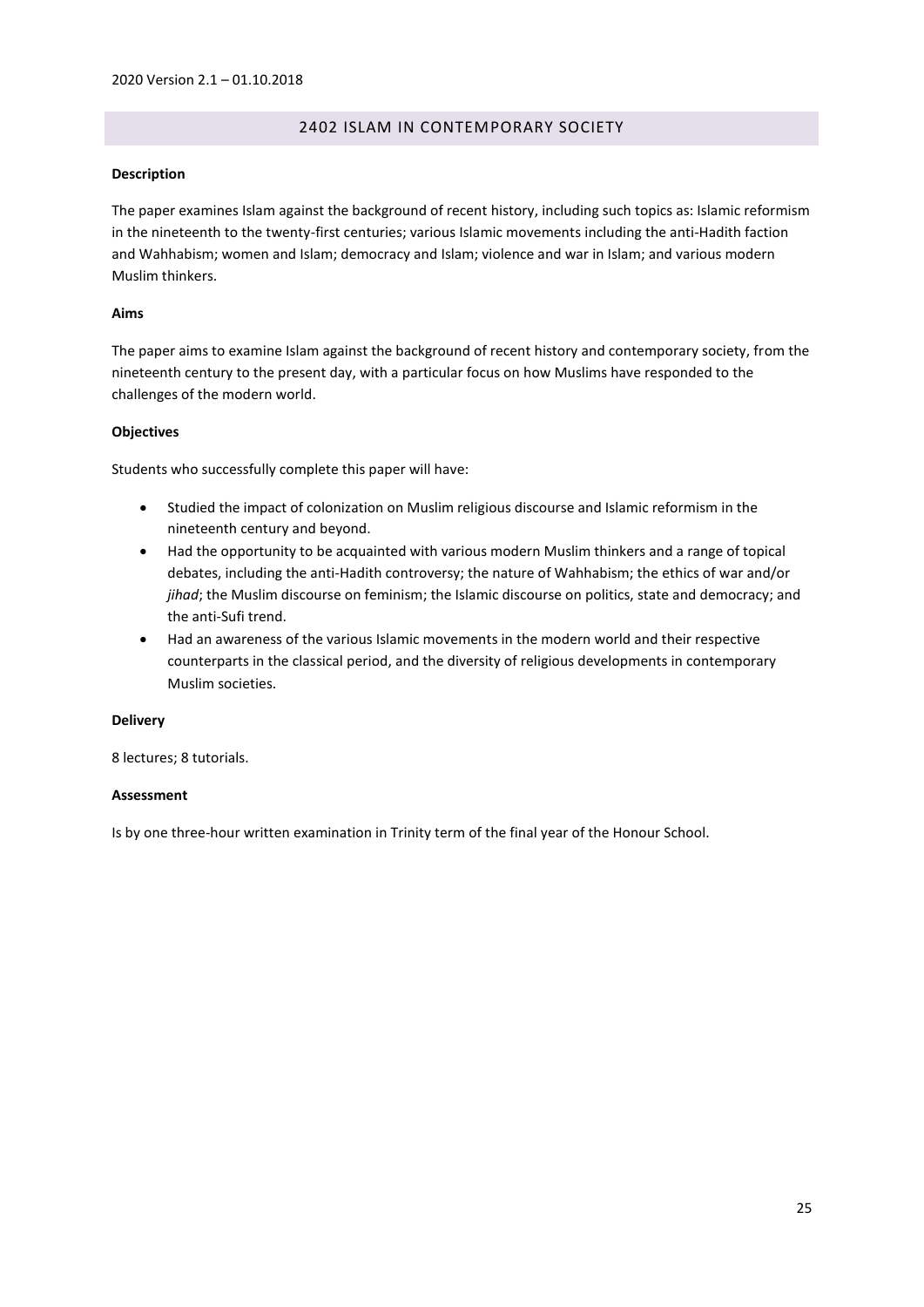# 2403 BUDDHISM IN SPACE AND TIME

#### <span id="page-25-0"></span>**Description**

This paper deals with Buddhism as it developed and changed in space and time. The first part of the course will be devoted to the main doctrines and schools of Mahāyāna (Great Vehicle) Buddhism. The second part will discuss the transmission and transformation of Buddhism in some of the main areas where it continues to exist in the modern world. The tutorials will enable students to further discuss and analyse the main topics dealt with during the course, thus representing an ideal complement to the lectures. It is hoped that in this way students will be able to develop a critical perspective on the subject of the paper and the relevant scholarship.

## **Aims**

To give students some appreciation of the various forms that Buddhism has taken during its transmission throughout Asia.

## **Objectives**

Students who successfully complete this paper will:

- Have a sense of the ways in which Buddhism has varied in space and time.
- Have a basic knowledge of Buddhism as a phenomenon in world history.
- Have a basic knowledge of the major trends in modern scholarship on the subject.
- Have written a series of coherent essays on topics central to the subject.

#### **Delivery**

24 lectures; 8 tutorials.

16 Lectures on Foundations of Buddhist Thought are shared with paper 2306.

#### **Assessment**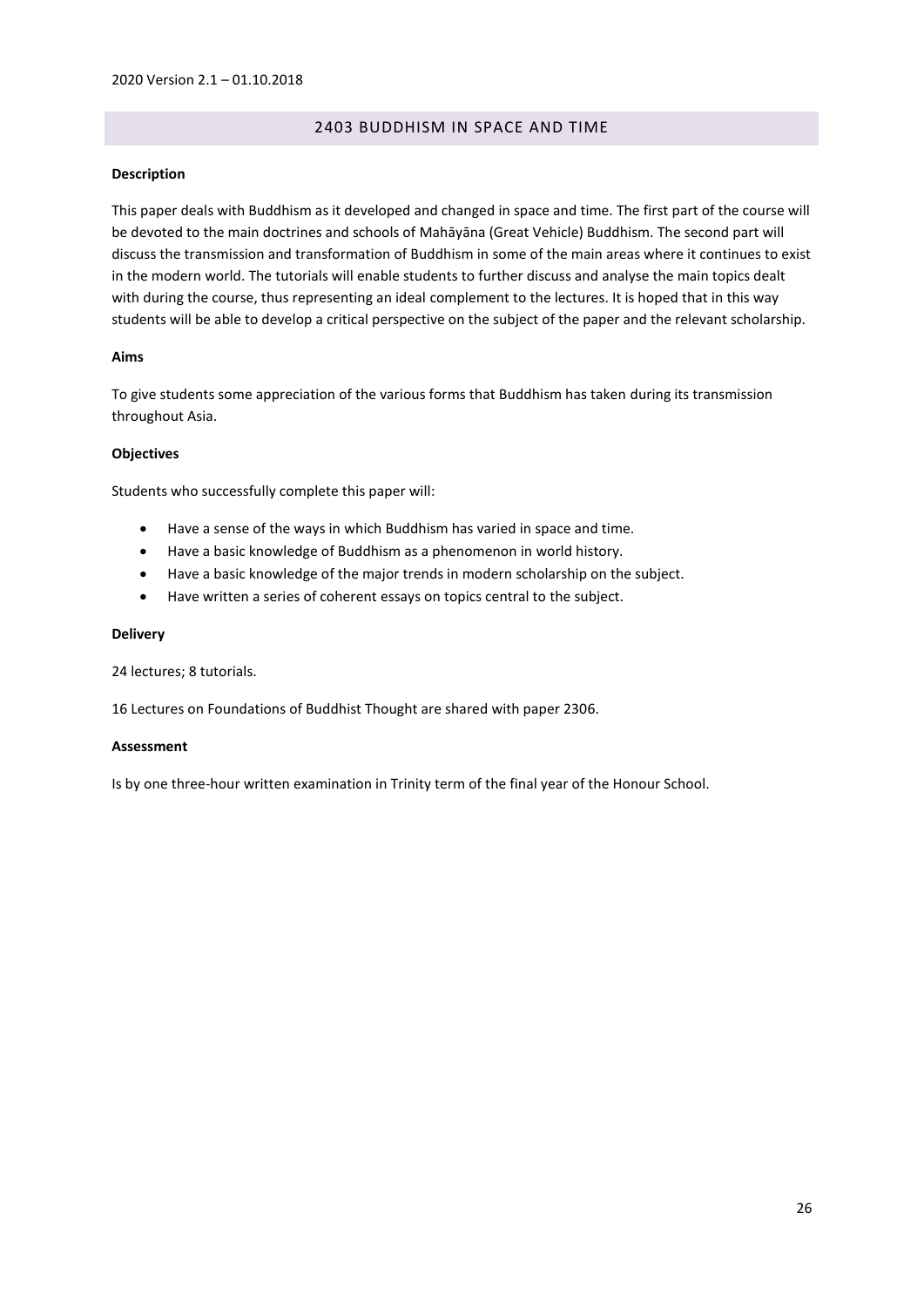# 2404 MODERN HINDUISM

# <span id="page-26-0"></span>**Description**

Taking up from where Classical Hinduism left off, this paper traces the development of Modern Hinduism from the medieval period through to modernity. The course will examine Hindu scholasticism, devotional and tantric traditions, and modern Hindu thought and practice..

# **Aims**

To develop the history of Modern Hinduism.

# **Objectives**

Students who successfully complete this paper will have:

- Knowledge of how Modern Hinduism developed.
- Be able critically to assess the development of religious, philosophical and social ideas.
- Familiarity with key texts, schools of thought, and traditions of practice.

# **Delivery**

8 lectures; 8 tutorials.

The lectures describe Modern Hinduism and follow on from Paper 2307, Hinduism: Sources and Formations. The tutorials follow the general historical trajectory of the lectures, focusing in more depth on specific topics.

# **Assessment**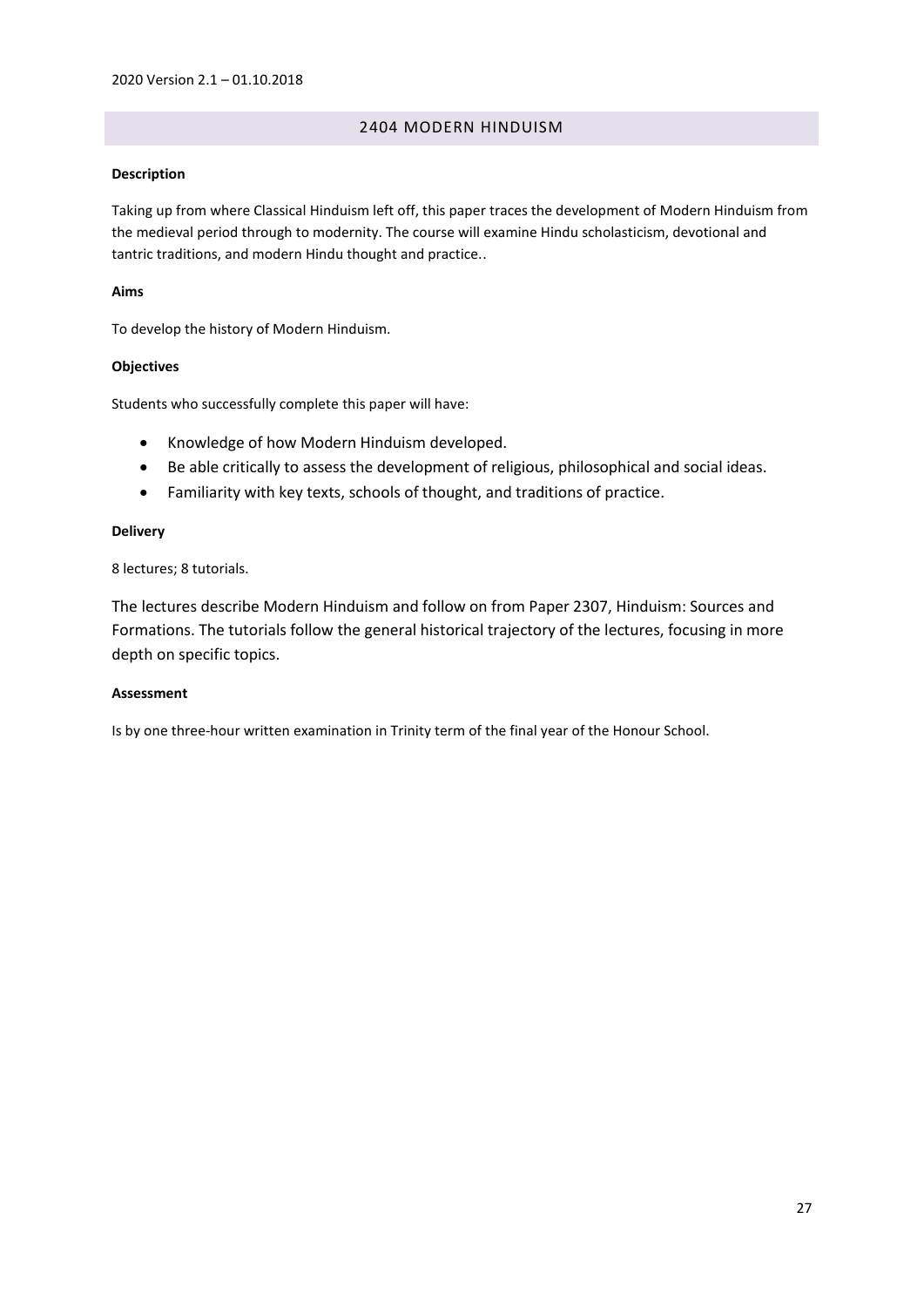# 2405 SCIENCE AND RELIGION

## <span id="page-27-0"></span>**Description**

There is presently considerable interest in the relation of science and religion in the academy, church, and wider culture. The first set of eight lectures focus on the historical interaction of Christian theology and the natural sciences, while the second eight consider more recent debates, including some arising from the New Atheism – such as the role of evidence in determining beliefs in science and religion, and the place of science in contemporary culture, as well as issues raised for theology by cosmology, evolutionary theory, and the cognitive science of religion.

## **Aims**

The course aims to develop a rigorous and critically informed understanding of historical debates in the field, as well as of contemporary discussions of issues of major importance, including models and narratives for relating science and religion.

## **Objectives**

Students who successfully complete this paper will:

- Have acquired a critical understanding of the different models routinely used to relate scientific knowledge and practice to religious understandings of the world.
- Be able to discuss the rise of scientific naturalism and offer a balanced account of the problems it has raised for religious belief.
- Have an understanding of major scientific developments such as Darwin's theory of evolution by natural selection and contemporary cosmology and the questions they have raised for religious belief, as well as the impact of religion on the shaping of a scientific culture.
- Have an appreciation of the impact of philosophical issues and of historical contexts on the way in which the relationship between science and religion has been understood.

#### **Delivery**

16 lectures; 8 tutorials.

#### **Assessment**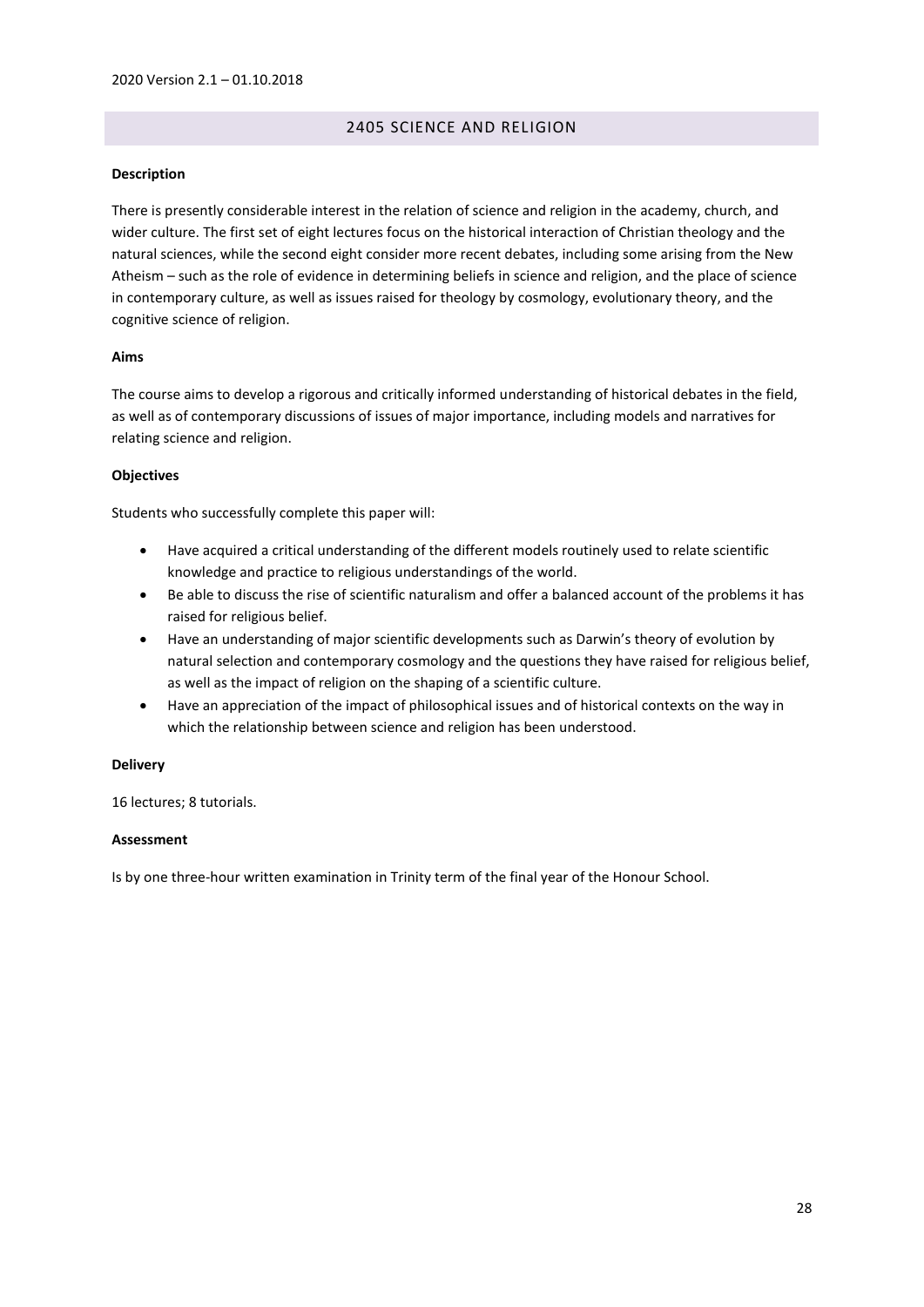# **PAPERS IN THE SECOND YEAR OF THE FINAL HONOUR SCHOOL**

## 3000 THESIS

<span id="page-28-1"></span><span id="page-28-0"></span>All BA Theology and Religion candidates will be required to submit a thesis as one of their eight papers. This option is also available to candidates for the Honour School in Philosophy and Theology and candidates for the Honour School of Theology and Oriental Studies. Joint School candidates should note that the regulations governing theses in Theology are the same as those specified for theses in th[e Regulations for the Honour](https://www.admin.ox.ac.uk/examregs/2017-18/hsotheoandreli/studentview/)  [School of Theology and Religion](https://www.admin.ox.ac.uk/examregs/2017-18/hsotheoandreli/studentview/) and summarised below. Please check the appropriate *[Exam Regulations](https://www.admin.ox.ac.uk/examregs/)*.

The thesis must be submitted by noon on Monday of Week 9 of Hilary Term in the final year of the Honour School. The thesis must not exceed 12,000 words, inclusive of notes and appendices but excluding bibliography. The subject of the thesis need not fall within the areas covered by the papers listed in the Honour School of Theology and Religion. It may overlap any subject or period on which the candidate offers papers, but the candidate should not reproduce the content of his or her thesis in any answer to a question in the examination.

Prior approval of the title and subject of the thesis must be obtained from the Board of the Faculty of Theology and Religion. Such approval must be sought not later than 4pm on Friday of Week 3 of Michaelmas Term in the final year of the Honour School. The request for approval should be made electronically on a form found in the course handbook which must be signed by the candidate's tutor stating that this subject has his or her approval. The request must include an abstract of approximately 100 words addressing how the topic will be treated, and an indicative bibliography.

Candidates shall be expected to have had a formal meeting or meetings with their College Tutor in Theology and Religion, and if necessary, an additional meeting or meetings with a specialized thesis adviser in the Hilary and Trinity Terms of their first year in the Honour School, before submitting the title of their thesis. While writing the thesis, candidates are permitted to have further advisory sessions at which bibliographical, structural, and other problems can be discussed. The total time spent in all meetings with the College Tutor and/or the specialized thesis adviser must not exceed five hours. A first draft of the thesis may be commented on, but not corrected in matters of detail and presentation, by the thesis adviser.

The Thesis should be uploaded to the Assignments section of the Theology and Religion WebLearn site. Each submission will require the candidate to make a declaration indicating that the thesis has the same title as that previously approved by the Faculty Board, and to be his or her own work, and that it has not already been submitted (wholly or substantially) for an Honour School other than one involving Theology and Religion, or another degree of this University, or a degree of any other institution. No thesis shall be ineligible for examination because it has been or is being submitted for any prize of this University.

Further guidance on preparing the thesis and instructions on how it should be submitted can be found in the [FHS Theology and Religion Handbook.](https://weblearn.ox.ac.uk/access/lessonbuilder/item/197420/group/theofac/lessons/Handbooks/Undergraduate%20Handbooks/FHS%202019%20BA%20Theology%20and%20Religion%20Handbook%20v2.pdf-1)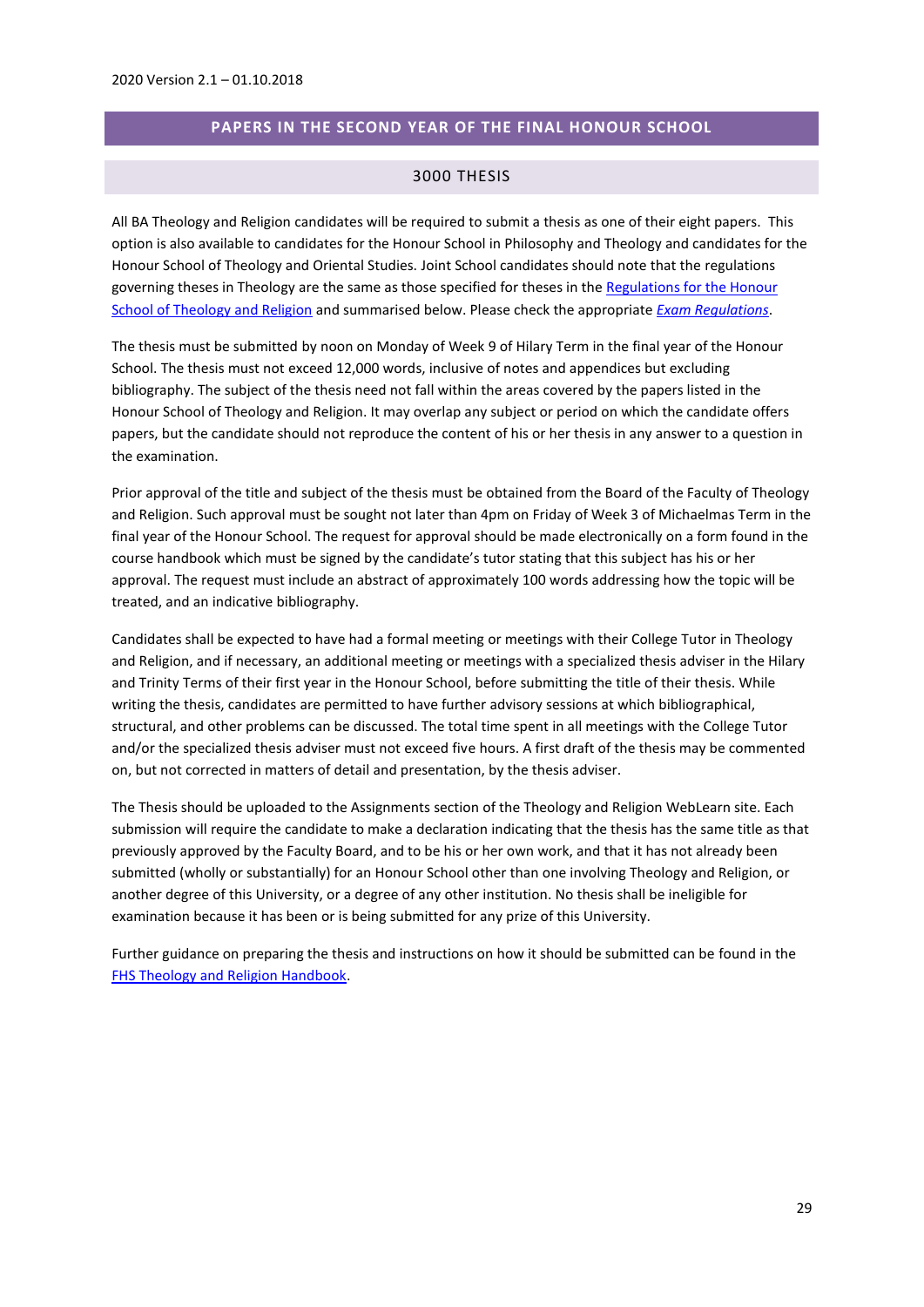# 3101 HEBREW OF THE HEBREW BIBLE

<span id="page-29-0"></span>Candidates who take this paper should normally have taken 1002 *Biblical Hebrew* and at least one of 2101 *Narrative World of the Hebrew Bible* or 2102 *Poetic World of the Hebrew Bible* in the first year of the Honour School.*.*

## **Description**

This paper consolidates and broadens the candidates' knowledge of biblical Hebrew. They will gain further competence in the language and an ability to independently read, translate, and grammatically understand biblical Hebrew prose and verse texts, thereby furthering their reading skills and gaining an in-depth understanding of the texts' morphological, syntactical and textual issues.

#### **Set Texts**

The list of set texts will vary from year to year. The texts selected for examination in Trinity 2019 are:

Exodus 15:1-18

Numbers 5:11-31

I Samuel 1-2

Isaiah 6-8

# **Aims**

To increase the students' competence in the language and ability to read the Hebrew Bible, through the study of prose and verse texts from different biblical genres.

#### **Objectives**

Students who successfully complete this paper will:

- Have a good grasp of biblical Hebrew grammar, syntax, and vocabulary.
- Be able to read most of the prose sections of the Hebrew Bible, as well assome verse sections.
- Be able to translate and point the set texts from the Hebrew Bible, and to comment intelligently on points of linguistic and textual interest.
- Be able to answer questions on biblical Hebrew grammar and syntax.
- Be able to translate English prose into vocalized, biblical Hebrew.

#### **Delivery**

40 classes; 4 tutorials

Two classes per week in Michaelmas and Hilary Terms and in weeks 1-4 of Trinity Term. Tutorials offer more individualised support for learning grammar and reviewing the set texts.

#### **Assessment**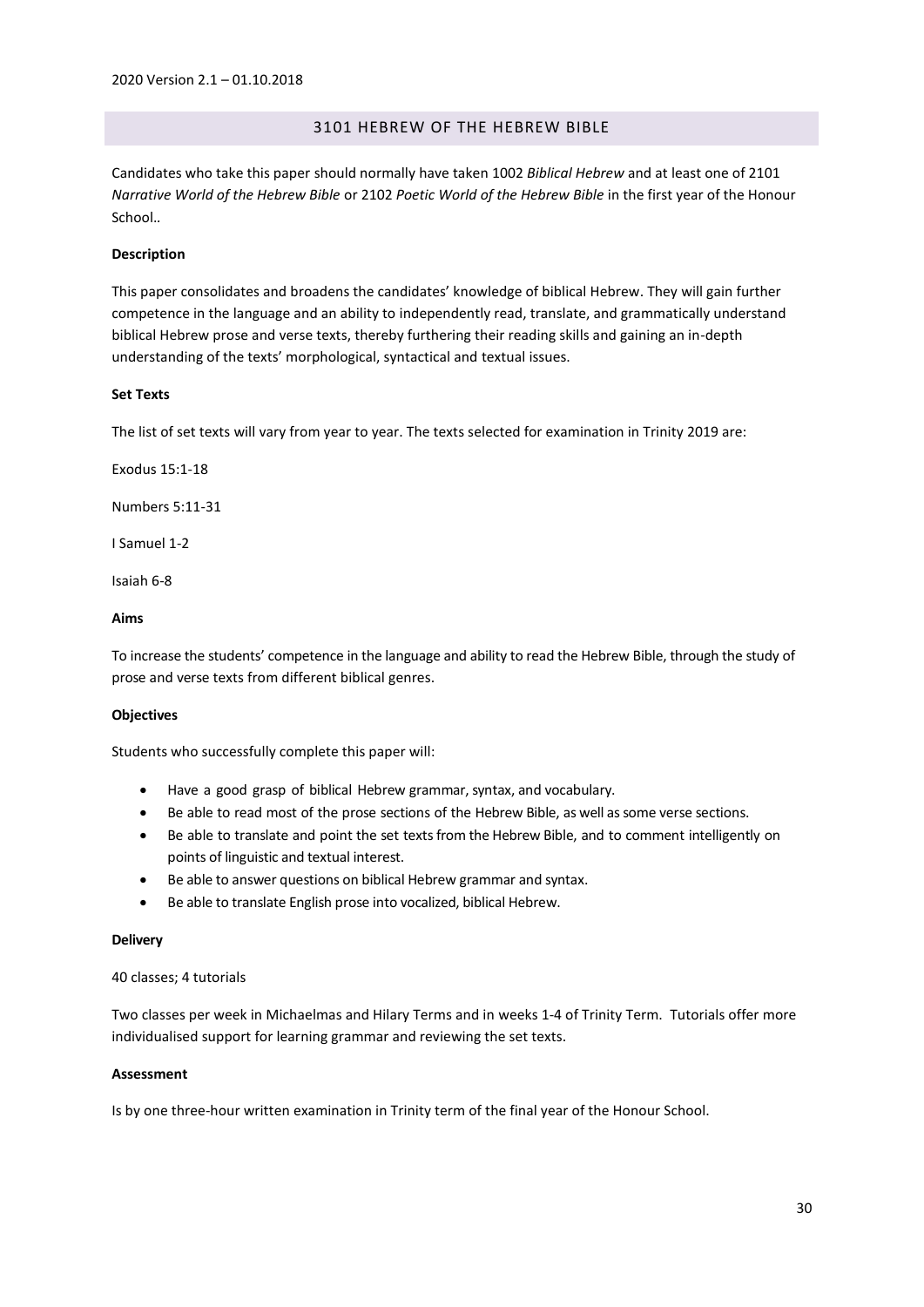# 3102 PAUL AND PAULINE TRADITION

#### <span id="page-30-0"></span>**Description**

This final year paper is intended to offer students the opportunity to engage in advanced undergraduate work in Pauline studies and to apply and refine the historical, literary and theological interpretive skills they have begun to learn.

#### **Set texts**

which are taught in classes, for this paper are:

In Greek: Romans 5-8; 1 Corinthians 5-7; Ephesians 1-3.

In English: Romans 5-11; 1 Corinthians 1-7, 15 and Ephesians.

## **Aims**

To enable students to obtain a sound grasp of Paul's life and letters, a detailed knowledge of Pauline theology with special reference to Romans, 1 Corinthians and Ephesians, and to have a broader understanding of the theological, ethical, literary and historical problems raised by studying the Pauline corpus in the New Testament.

# **Objectives**

Students who successfully complete this paper will have:

- An awareness of the distinctive features of selected Pauline epistles.
- An ability to comment on selected texts in translation and also, optionally, in the original Greek
- Acquired knowledge about the relation of the prescribed texts with other biblical texts, particularly the other writings of the Pauline corpus (including Hebrews) and Acts, as well as some understanding of Pauline theology and of the theology of the other writings in the Pauline corpus.
- A basic knowledge of the historical contexts of the prescribed texts in Judaism and early Christianity, and of the social setting, organisation and ethical practices of the Pauline communities
- A basic knowledge of their contribution to later Christian theology.

#### **Delivery**

8 lectures; 4 classes; 4 tutorials

## **Assessment**

Is by one three-hour written examination in Trinity term of the final year of the Honour School.

The examination will require candidates to answer two essay questions and to comment on the set texts in English and/or Greek.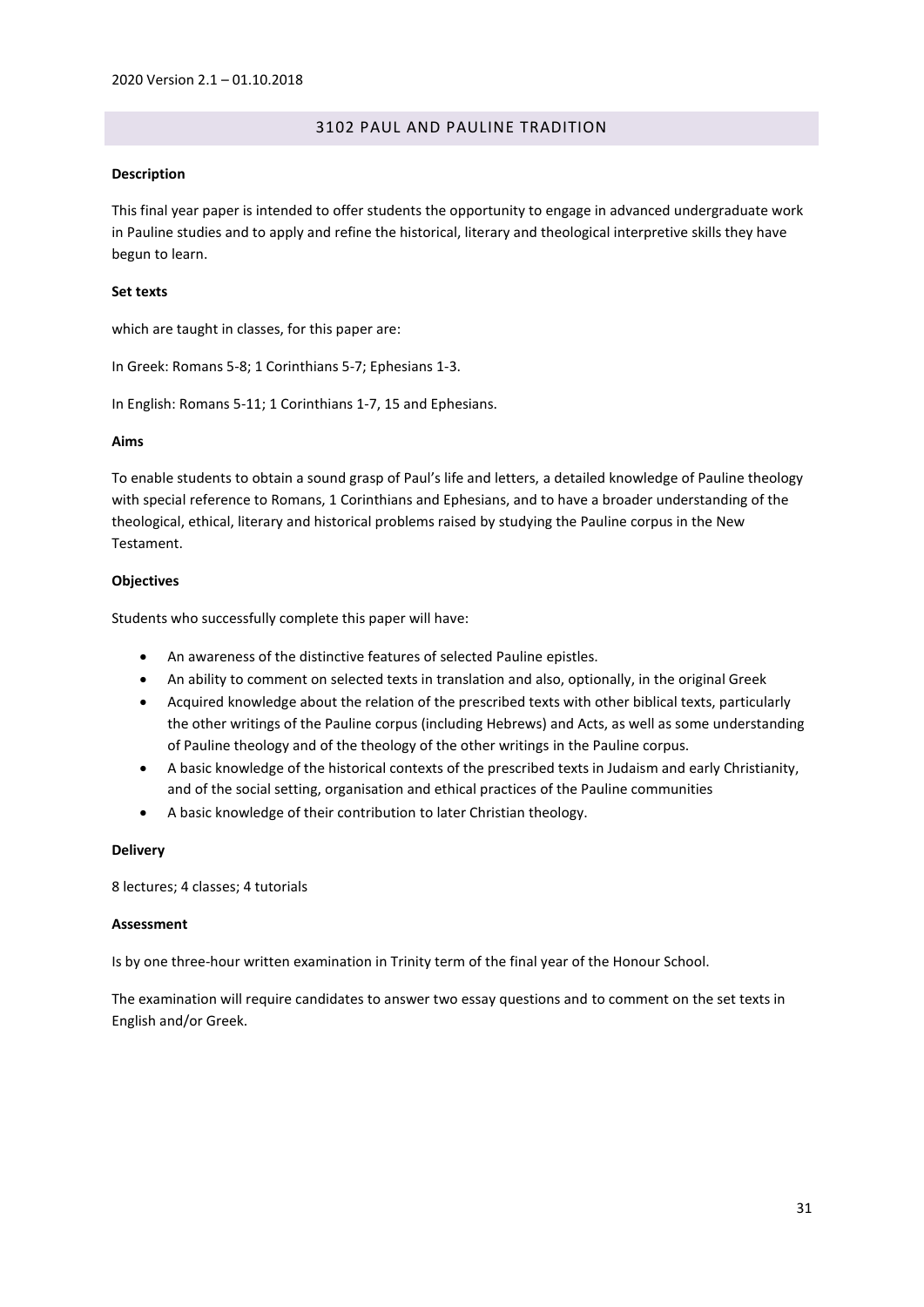# 3103 BIBLICAL INTERPRETATION: PERSPECTIVES FROM SOCIAL SCIENCES

#### <span id="page-31-0"></span>**Description**

This paper explores, with scholarly examples, the use of the social sciences in Biblical interpretation. Students will gain knowledge of recent movements in the field and will develop a broad understanding of the methodological issues and critical issues at stake when utilizing the social sciences for Biblical interpretation. We will progress through a variety of Biblical texts and genres and will examine the merits of interdisciplinary scholarship in Biblical studies. Topics will include ethnicity, migration, marriage, rape, kinship, prophecy, physical and mental illnesses, shame and honour. 4 tutorials will consider the set texts, in Hebrew or English.

## **Set Texts**

Ezra 9-10

Judges 19, 21

Ruth

2 Sam. 11-14

## **Aims**

A central aim is to develop an understanding of the plurality of analytical approaches to the Biblical material and the ways in which the social sciences can be most effectively used in interpretation.

## **Objectives**

Students who successfully complete this paper will have:

Gained detailed knowledge about and understanding of particular topics in the study of the Old Testament;

Developed their interpretational skills and their awareness of the wider context of the Old Testament in the history of ideas;

Reflected upon the current state of Old Testament and cognate scholarship and future possibilities for research.

#### **Delivery**

12 tutorials.

Including 4 tutorials on the set texts in either Hebrew or English.

## **Assessment**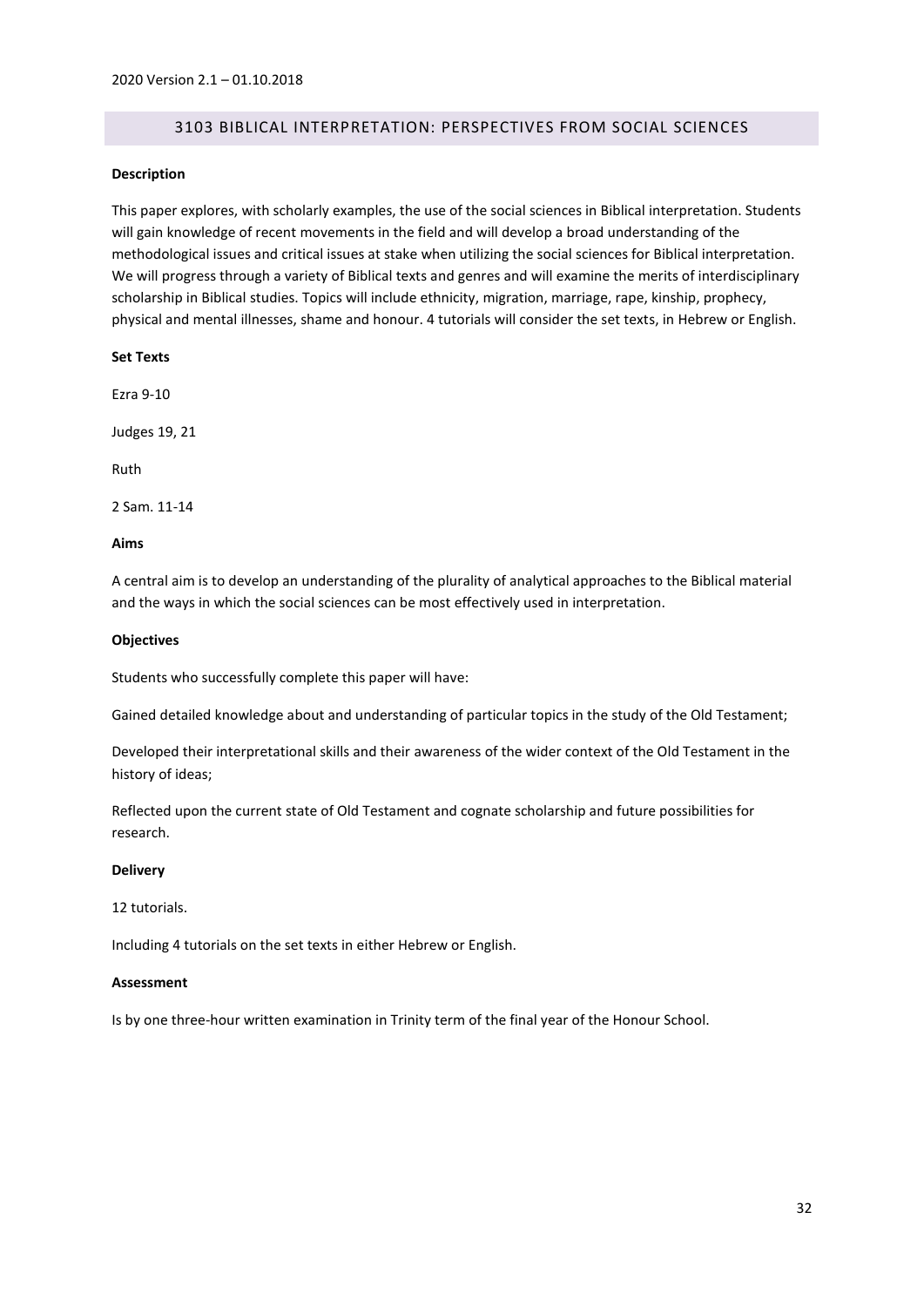# 3105 WORSHIP AND LITURGY IN THE HEBREW BIBLE

#### **ANCIENT ISRAEL'S RELIGIOUS LIFE AND ITS AFTERLIFE**

<span id="page-32-1"></span><span id="page-32-0"></span>Candidates who take this paper should normally have taken at least one of 2101 *Narrative World of the Hebrew Bible* or 2102 *Poetic World of the Hebrew Bible* in the first year of the Honour School.

#### **Description**

This paper will enable students to understand more about the Worship of the Hebrew Bible/ Old Testament. They will explore what the Torah teaches about sacrifice, priesthood, and festivals, and seek to trace some development of these aspects of worship throughout the biblical period. They will analyse the penitential portrayal of worship in Ezra and Nehemiah, Leviticus and Numbers, and compare this with the more exuberant portrayal of liturgy in the Chronicles and many of the Psalms. They will examine the word-centred view of worship as seen in the Psalms and compare this with the ritual-centred concerns in the Torah; and they will examine the critique of worship, both words and ritual, in the Prophets. They will give particular attention to psalmody, comparing the earlier so-called royal psalms with the later didactic psalms in order to understand something of the development of Israel's worship. They will look at the compilation of the Psalter as a book, and examine its possible relationship with the Temple through the role of the Levitical singers. There will be the opportunity to examine heterodox worship in later Judaism, paying particular attention to the Aramaic Papyri found at the Jewish colony in Elephantine. In short, this course will enable students to gain a broad overview of much of the literature and worship of the Hebrew Bible through the perspective of Israel's liturgical life.

**Set Texts** Exodus 12-15; 20-24 Leviticus 1-7; 16 Deuteronomy 12-18 1 Kings 5-8 1 Chronicles 16 Psalms 1-2; 18; 24; 29; 46-49; 51; 68; 69; 72; 89; 95-100; 110; 113-118; 130-132; 145-150 A.E. Cowley, Aramaic Papyri of the Fifth Century B.C. (OUP, 1923, reprint 2005), nos. 21; 30-34 Among these the following may be offered in Hebrew: Exodus 20 Deuteronomy 12 Leviticus 16 Psalms 24; 96; 130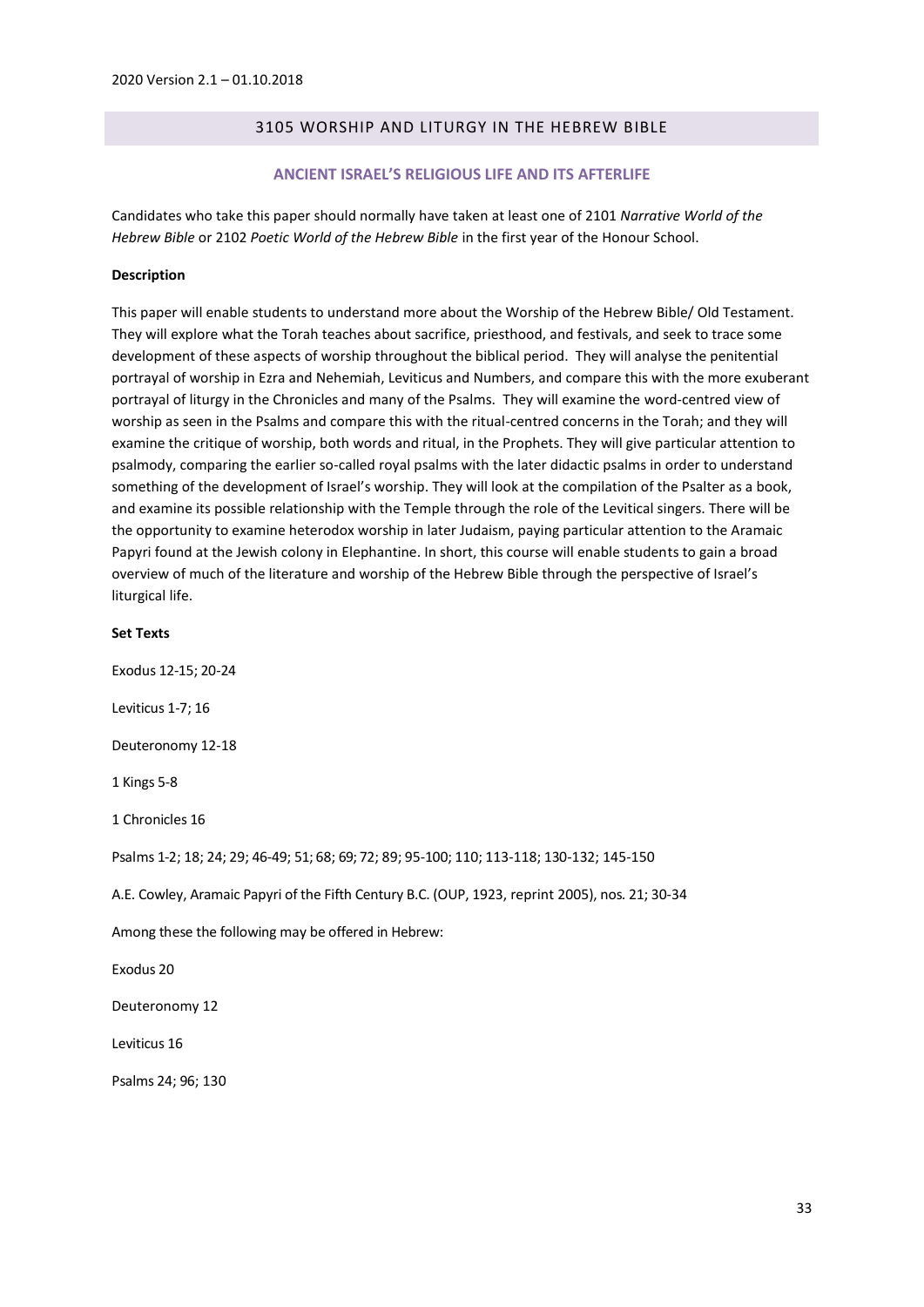## **Aims**

To enable students to deepen their knowledge of critical issues in the study of the liturgy in the Hebrew Bible, by offering a focus on particular topics such as festivals, sacrifice, priesthood, ritual and prayer. Students who have studied for this paper will have a detailed knowledge of the specific texts and be able to comment intelligently on short selected passages from them (optionally from the Hebrew text).

They will have a knowledge of the different representations of this subject in different parts of the literature of the Hebrew Bible, looking at the Law, the Prophets and the Writings.

They will have a more general knowledge of the distinctive features of worship in the Hebrew Bible and understand its influence on some early Jewish and Christian liturgical practices.

#### **Objectives**

Students who successfully complete this paper will have:

Gained detailed knowledge about and understanding of particular topics in the study of the Old Testament;

Developed their interpretational skills and their awareness of the wider context of the Old Testament in the history of ideas;

Reflected upon the current state of Old Testament and cognate scholarship and future possibilities for research.

## **Delivery**

4 lectures; 12 tutorials.

*Including 4 tutorials on the set texts in either Hebrew or English.*

#### **Assessment**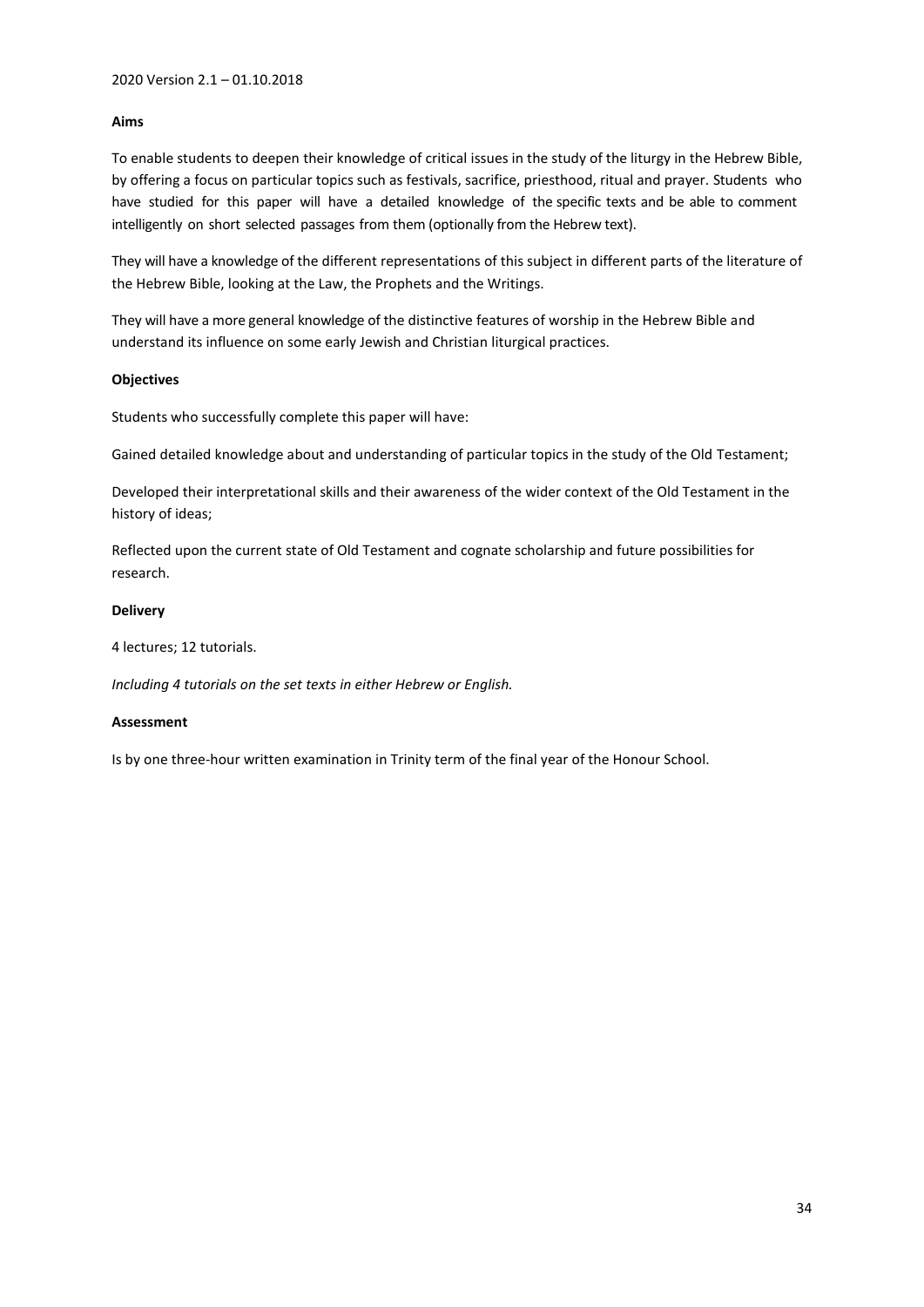# <span id="page-34-0"></span>3108 EARLY INTERPRETATION OF THE HEBREW BIBLE AND ANCIENT JUDAISM

There are no pre-requisites for this course. However, candidates who take this paper will benefit from taking 2016 Varieties of Judaism, 2101 *Narrative World of the Hebrew Bible, and/or* 2102 *Poetic World of the Hebrew Bible.*

Hebrew and/or Greek is not required. However, there is an option for students who would like to be examined on primary texts in the original language.

# **Description:**

This course explores the creative, innovative and dynamic ways in which the Hebrew Bible was read in its earliest centuries of reception. The 24 books of the Hebrew Bible, alongside the deutero-canonical texts and a large corpus of ancient Jewish interpretation attest to ongoing production of early biblical interpretation. How did these ancient Jewish writers think, read and teach? What did they believe, practice and pray? Students who take this course will develop a broader understanding of the literature and theology of Jewish Antiquity as well as an appreciation for the growth of the biblical text across centuries of composition, rewriting and editing. Some attention will also be paid to the translation of the Hebrew Bible into Greek and the interpretative dimension of translation across cultural and linguistic divides. This course will be of particular interest to students of religion in antiquity, especially Judaism and Christianity, for which the wider ancient Near Eastern, Hellenistic and Roman contexts are very important.

# **Set Texts**

Selections from the Hebrew Bible; Dead Sea Scrolls, Hellenistic Jewish Literature; Rabbinic Literature, any or all of which might be studied in their original language(s). For examination in 2019, selections will be made from these core texts (any changes to this selection will be published):

Deuteronomy 12-26; Deuteronomy 32-34; Nehemiah 8; Daniel 9;

Jubilees; The Temple Scroll; Songs of the Sabbath Sacrifice; The Great Psalms Scroll; Thanksgiving Hymns;

Writings from Philo of Alexandria; Wisdom of Solomon; Ben Sira; 4 Maccabees; Joseph and Asenath;

Mekhilta de Rabbi Ishmael; Sifrei Devarim; Bereshit Rabbah; Leviticus Rabbah; Heikhalot

#### **Aims**

- To develop knowledge and insight concerning the emergence, and growth of early biblical interpretation in Jewish Antiquity.
- To understand the formation, emergence and growth of biblical and extra-biblical traditions in the earliest centuries of the reception of the Hebrew Bible.

#### **Objectives**

Students who successfully complete this paper will have:

- Develop understanding of hermeneutical techniques across centuries of early biblical interpretation
- Understand the dynamic and sustained development of Judaism through interpretation.
- Consider the variegated and intricate ways in which ancient Jewish writings create new pathways for rethinking authority and textuality.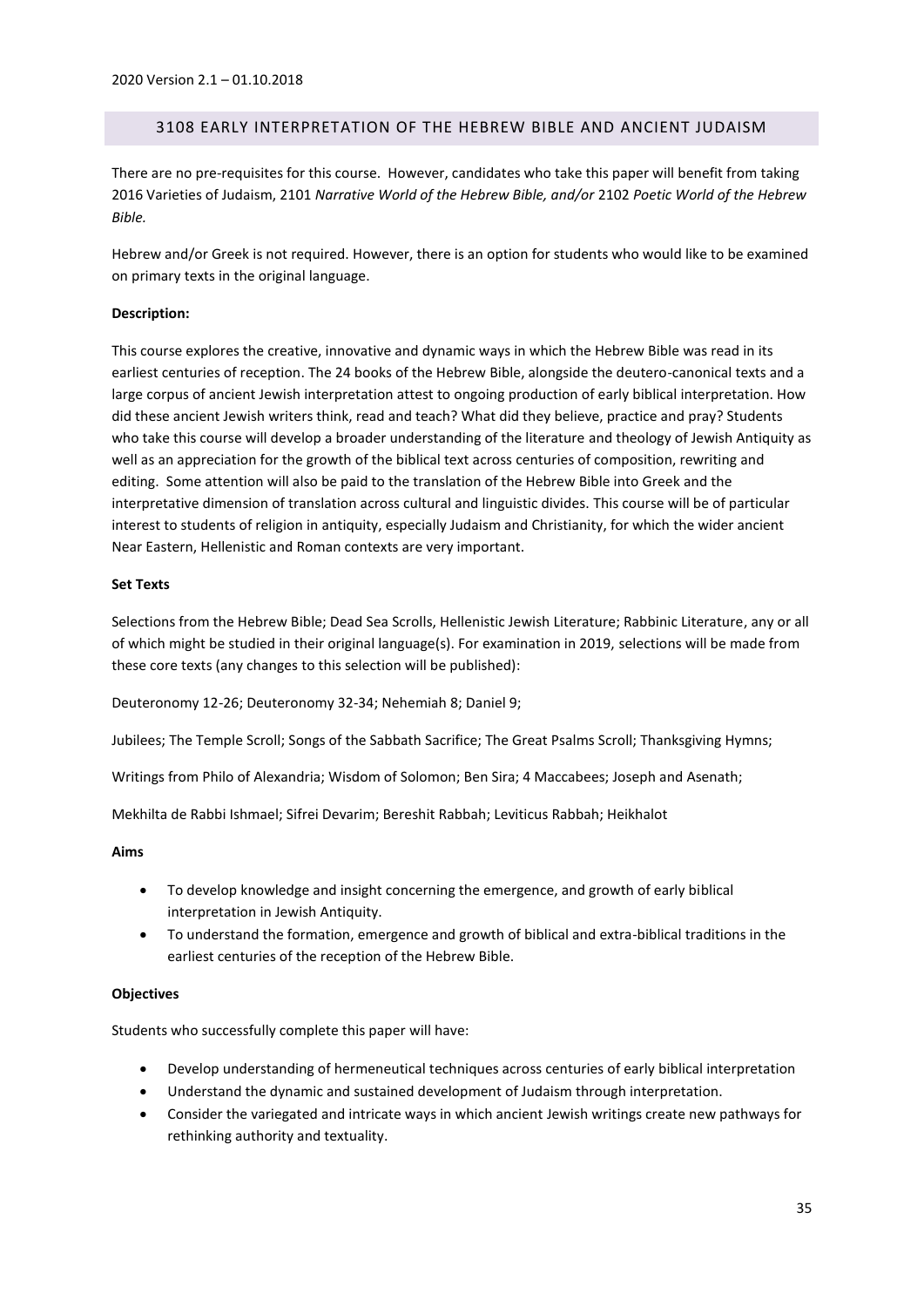2020 Version 2.1 – 01.10.2018

# **Delivery**

8 Lectures 8 Tutorials

# **Assessment**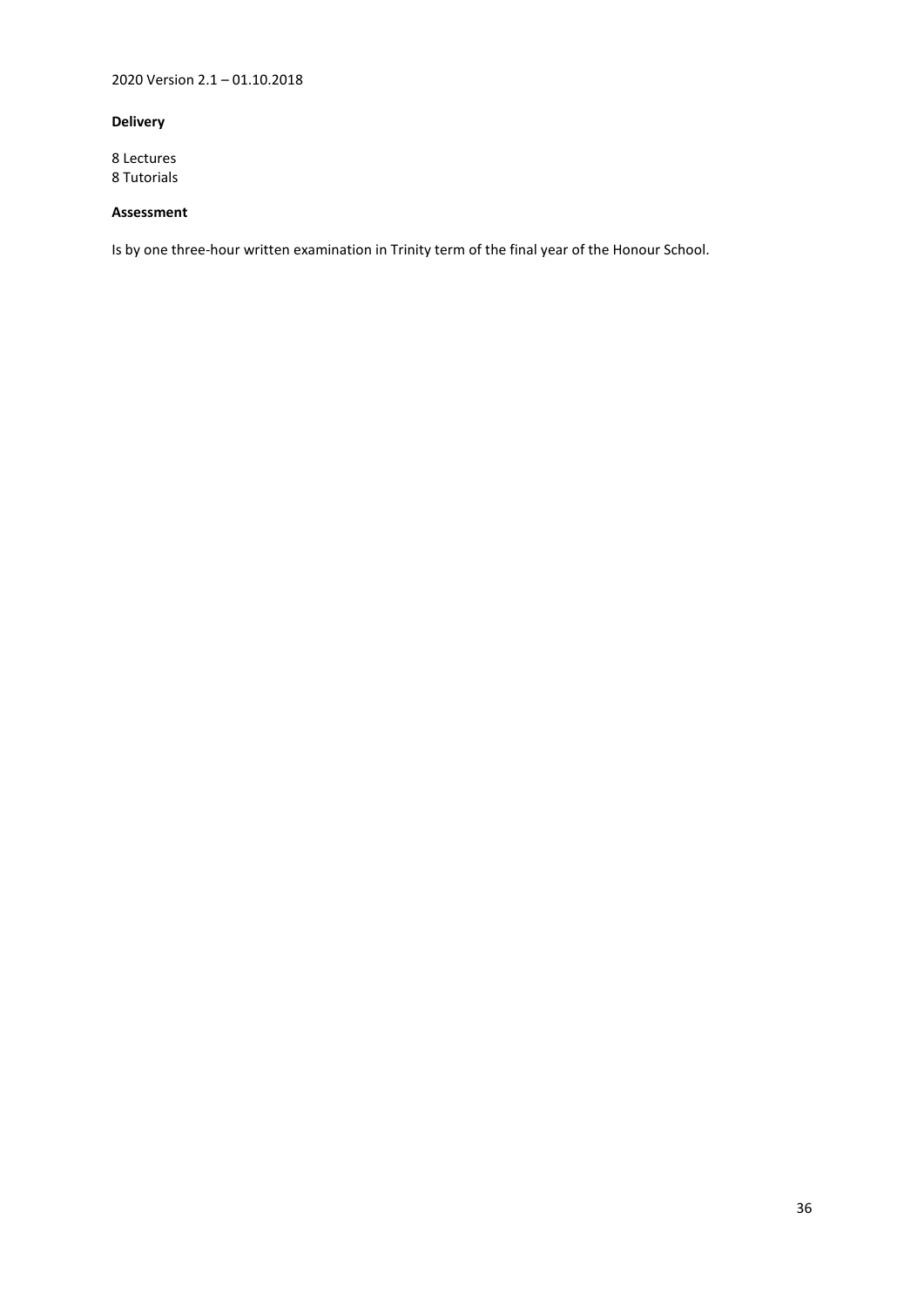## 3110 STUDY OF A NEW TESTAMENT BOOK

### **THE LETTER TO THE HEBREWS**

Candidates who take this paper should normally have taken paper 2103 The Gospels in the first year of the Honour School, although this is not a formal prerequisite.

### **Description**

This advanced New Testament paper takes as its focus a topic relating to the theology of the New Testament.

Relevant texts will be studied in both Greek and English. In 2018/19 the text will be the Letter to the Hebrews.

### **Aims**

To enable students to gain in-depth understanding of a particular topic in the study of New Testament Theology, and to articulate this understanding in relation to the current state of scholarship. This will include textual criticism, translation and translation comparison, practical criticism, elements of exegesis, and reflection on issues of interpretation.

## **Objectives**

Students who successfully complete this paper will have:

- Examined primary and secondary sources in depth
- Developed their exegetical skills
- Developed their awareness of the wider historical and theological context as well as of the particular topic's significance for the New Testament and early Christianity more generally.

## **Delivery**

The course will run in Michaelmas term.

8 lectures, 4 classes, and 4 tutorials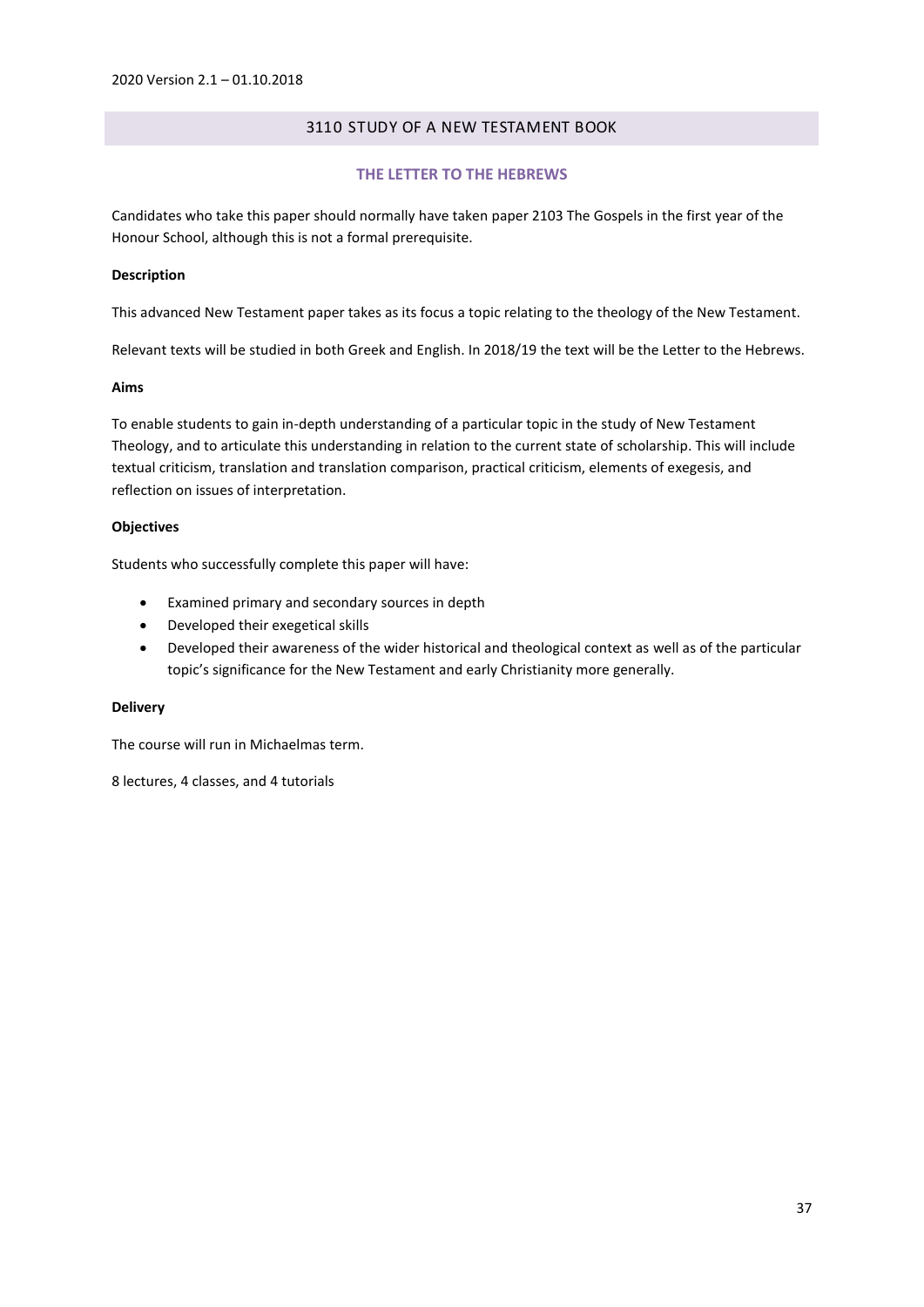| <b>Week</b> | Lecture                                                                                                                | <b>Class</b>                                       | <b>Tutorial</b>                                                      |
|-------------|------------------------------------------------------------------------------------------------------------------------|----------------------------------------------------|----------------------------------------------------------------------|
| 1           | Introduction. Greek as the<br>perfect language and the New<br>Testament as a perfect text?<br>Translation and context. | Translation and comparison                         |                                                                      |
| 2           | Letter to the Hebrews, an<br>introduction; Christology                                                                 |                                                    | <b>Hebrews and Christ</b>                                            |
| 3           | Greek grammar, accidence 1                                                                                             | Language and exegesis                              |                                                                      |
| 4           | Letter to the Hebrews and the<br>OT (language and content)                                                             |                                                    | Relationship with Old<br>Testament                                   |
| 5           | Greek grammar 2, verbs                                                                                                 | <b>Practical Criticism and forms</b><br>of reading |                                                                      |
| 6           | Letter to the Hebrews: faith                                                                                           |                                                    | Hebrews and faith                                                    |
| 7           | Letter to the Hebrews, earthly<br>and heavenly cult                                                                    | Hebrews: a thematic seminar                        |                                                                      |
| 8           | Reading Hebrews ethically, and<br>latest thoughts                                                                      |                                                    | Translating Hebrews: the<br>historical and contemporary<br>challenge |

## **Assessment**

All candidates will be assessed by both:

(i) An essay, which should not exceed 2,500 words, inclusive of notes and appendices but excluding bibliography, submitted no later than noon on Monday of Week 9 of Hilary Term in the final year of the Honour School. Students will decide the subject of the essay individually, in consultation with their subject tutor.

The essay should be uploaded to the Assignments section of the Theology and Religion WebLearn site. Each submission will require the candidate to make a declaration indicating that the essay has the same title as that previously approved by the Faculty Board, and to be his or her own work, and that it has not already been submitted (wholly or substantially) for an Honour School other than one involving Theology and Religion, or another degree of this University, or a degree of any other institution. No extended essay shall be ineligible for examination because it has been or is being submitted for any prize of this University.

(ii) A two-hour written examination in Trinity Term of the final year of the Honour School.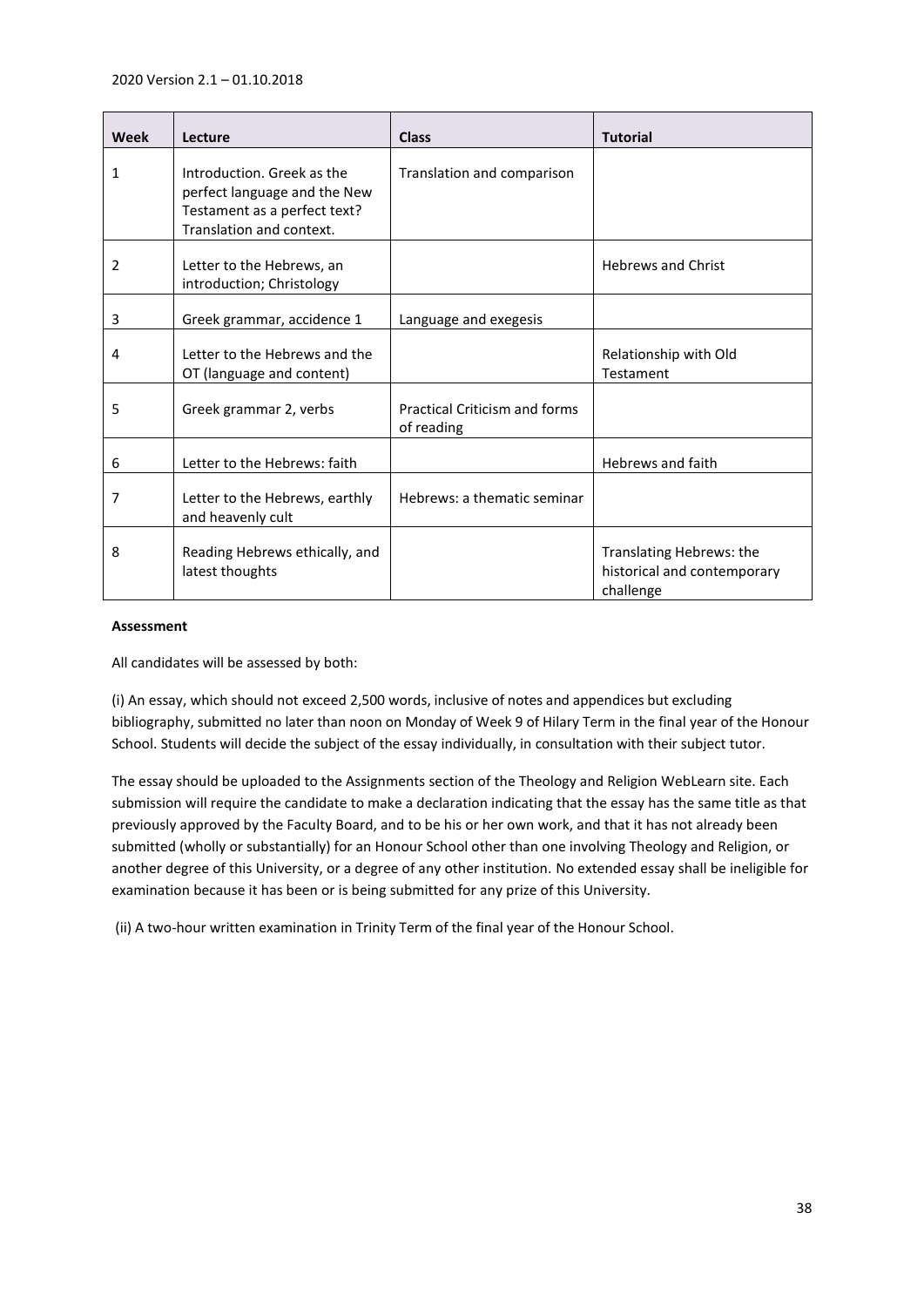# 3203 ANALYTIC PHILOSOPHY AND CHRISTIAN THEOLOGY

## **Description**

Does it make sense to say that God is both three and one? Or that Christ is both fully human and fully divine? How can God speak to human beings through scripture? And what's going on in the eucharist? In the history of Christian thought, questions like these are perennial, but the intellectual resources with which we try to address them constantly evolve. For this paper, students will draw on the methods of contemporary analytic philosophy to assess the meaning, coherence, and truth of key Christian doctrines and practices. No background in analytic philosophy is required, and students will also have an opportunity to consider whether analytic philosophy really is useful for theological reflection.

"Analytic" philosophy is a style of philosophy that prizes structured, logical reasoning and transparent arguments. It is sometimes distinguished from "continental" French and German philosophical traditions like phenomenology or deconstruction. Successful work will demonstrate familiarity with the tools and methods of contemporary analytic philosophy, as well as careful attention to the development of doctrine and the resources of the Christian tradition.

## **Aims**

To enable students, many of whom will not have had prior exposure to analytic philosophical theology, to reflect critically on main areas of Christian theology using some concepts and techniques of analytic philosophy.

## **Objectives**

Students who have studied for this paper will have:

- Have some detailed knowledge of main Christian doctrines.
- Have some detailed knowledge of some of the specified texts.
- Be able to reflect philosophically on the coherence and plausibility (or not) of major Christian doctrines.

### **Delivery**

8 lectures; 8 tutorials; 4 classes.

## **Assessment**

Is by one three-hour written examination in Trinity term of the final year of the Honour School.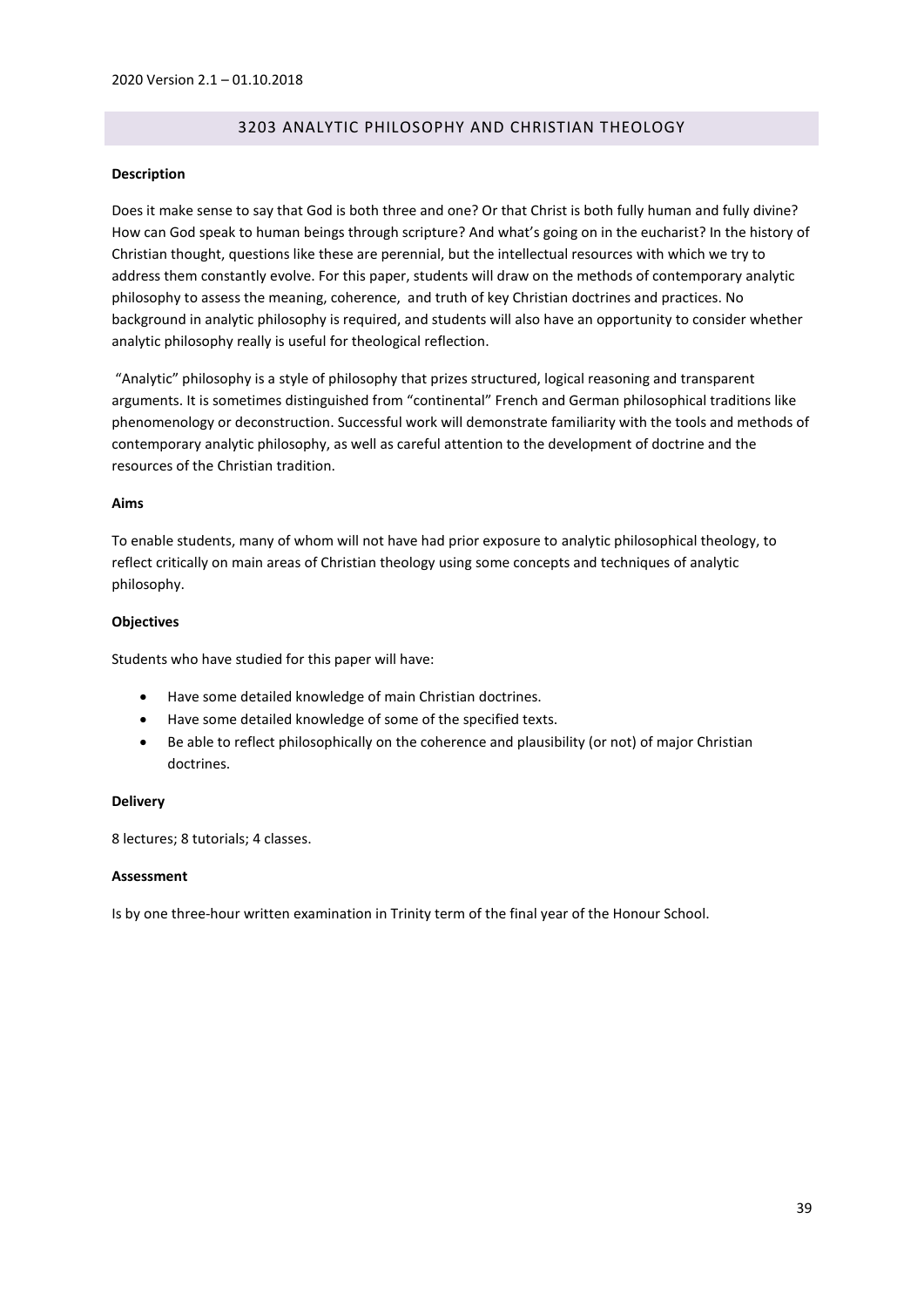# 3204 ETHICS II: RELIGIOUS ETHICS

## **Description**

This course is designed to introduce students to some of the ethical traditions of religions other than Christianity, with a particular focus on the ethical teachings of Hinduism, Buddhism, and Confucianism, covering their key concepts, histories, major figures and classic texts, and to the comparison of these traditions amongst each other, as well as with other traditions of religious ethics.

The course aims to cover a great deal of systematic and historical material, as well as to introduce candidates to the comparative analysis of distinct ethical traditions.

## **Aims**

The aim of the Comparative Religious Ethics paper is to introduce students to the ethical traditions of religions other than Christianity, with a particular focus on the ethical teachings of Hinduism, Buddhism, and Confucianism, to the comparison of these traditions amongst each other, and to their comparison with other traditions of religious ethics.

## **Objectives**

Students who successfully complete this paper will demonstrate understanding of:

- Principal concepts, major thinkers of the ethical traditions of Hinduism, Buddhism, and Confucianism
- How to situate and analyse key source texts of the ethical traditions of Hinduism, Buddhism, and Confucianism in their historical context
- The internal variety of the ethical traditions of Hinduism, Buddhism, and Confucianism, how to relate concepts and theories of these traditions to each other and to other ethical traditions
- The relation of the ethical traditions of Hinduism, Buddhism, and Confucianism to major schools of Western moral philosophy

## **Delivery**

8 lectures; 4 classes; 4 tutorials.

## **Assessment**

Is by one three-hour written examination in Trinity term of the final year of the Honour School.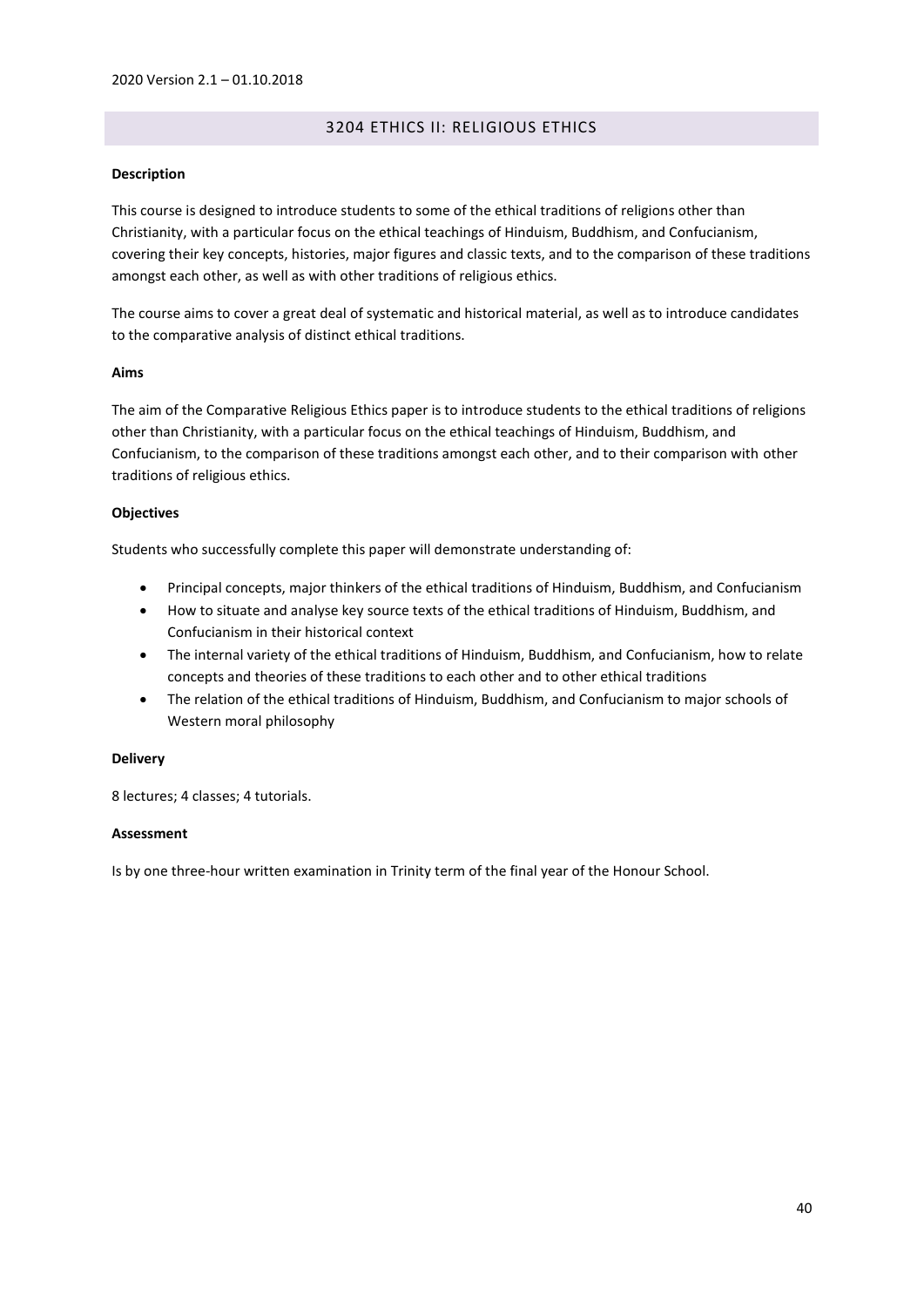# 3209 AUGUSTINE

### **Description**

The life and thought of the African bishop, St. Augustine of Hippo (354-430), stand at a watershed in the history of Western culture, between the world of the Roman empire and the world of Christian Europe, and have been a significant influence on the latter ever since. It is almost impossible to get away from Augustine in Western tradition, whether one wants to or not! He is one of the giants on whose shoulders we all, as theologians, sit.

Augustine's long life, prolific output and endless longing for the truth mean that his works are encyclopaedic. Focussing closely on selected texts this paper will examine the main features of Augustine's theological reflection in historical, philosophical, social, cultural and religious context, through the lens of his own account of his conversion and his exegetical, homiletic, pastoral teaching and practice.

#### **Set Texts**

Confessions, Book 10, trans. M. Boulding, in *Works of Saint Augustine* I/1 (New City Press, 2012)

City of God, Book 14, trans. H. Bettenson (Penguin Classics, 2003)

On Christian Doctrine, Book 1, trans. D.W. Robertson (Library of Liberal Arts/Bobbs-Merrill, 1958)

Sermon 341 (Dolbeau 22), trans. E. Hill, in Works of Saint Augustine III/11 (New City Press, 1997)

### **Aims**

To develop skills in detailed study of the texts of a major theologian in their historical and intellectual context.

#### **Objectives**

- Students who successfully complete this paper will:
- Have acquired understanding of selected texts of their chosen theologian and, where appropriate, the relation of those texts to their historical and cultural circumstances.
- Have developed skills in detailed analysis of theological texts, and in articulating their doctrinal and methodological features.
- Be aware of the inter-relation of doctrinal and historical study.

#### **Delivery**

8 x 90 minute classes.

Students will produce a minimum of three pieces of written work on which they receive formal feedback.

#### **Assessment**

Is by one three-hour written examination in Trinity term of the final year of the Honour School.

Candidates are expected to answer three questions, of which one will require comment on passages selected from the set texts that were studied in the classes.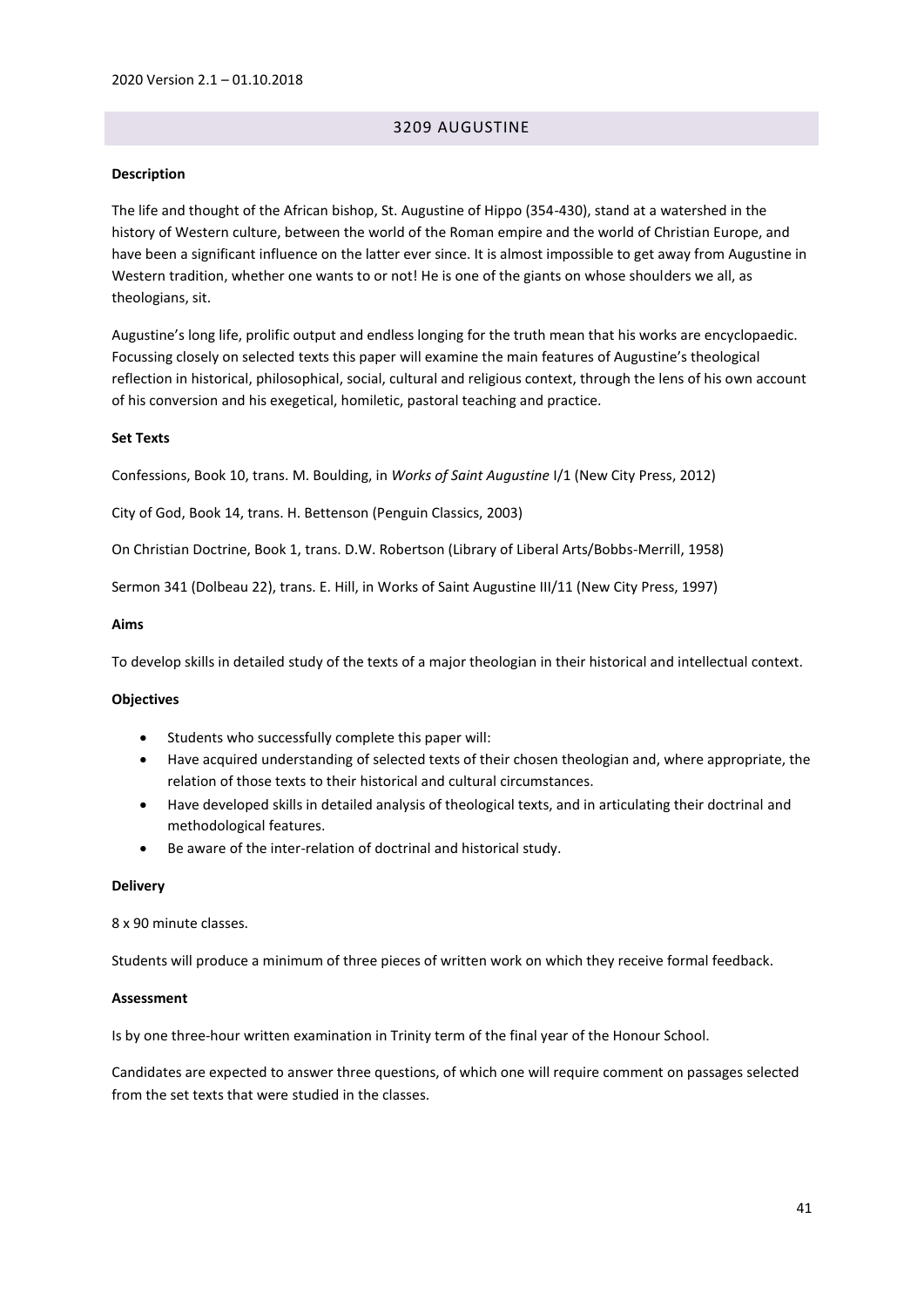# 3211 AQUINAS

#### **Description**

Thomas Aquinas (1225-1274), Dominican friar and priest was one of the most influential philosophers, theologians and jurists of scholasticism. Having studied at the Schools in Paris, he was directed by the Dominican order to produce teaching materials that would synthesise the Christian intellectual traditions of the medieval West in the light of the writings of Aristotle, which had newly become available in Latin translation. His *Summa theologiae*, drawing much of his earlier work together, sought to provide an introduction to theology, putting things in a systematic order and helping the student to navigate through the complexities of contemporary theological study. Classes will focus on passages from the prescribed set texts, situating Aquinas' ideas in their historical context and in dialogue with other theologians.

## **Set Texts**

Ia., qq. 1–3, 13, 44–6; Ia.IIae., qq. 109–14; IIa.IIae., qq. 1–2, 23–7; IIIa., qq. 1–6, 46–9.

In the *Summa Theologiae* edited by Thomas Gilby: vols. 1, 2, 3, 8, 30, 31, 34, 48 and 54.

#### **Aims**

To develop skills in detailed study of the texts of a major theologian in their historical and intellectual context.

#### **Objectives**

Students who successfully complete this paper will:

- Have acquired understanding of selected texts by Aquinas and, where appropriate, the relation of those texts to their historical and cultural circumstances.
- Have developed skills in detailed analysis of theological texts, and in articulating their doctrinal and methodological features.
- Be aware of the inter-relation of doctrinal and historical study.

#### **Delivery**

8 x 90 minute classes.

Students will produce a minimum of three pieces of written work on which they receive formal feedback.

#### **Assessment**

Is by one three-hour written examination in Trinity term of the final year of the Honour School.

Candidates are expected to answer three questions, of which one will require comment on passages selected from the set texts that were studied in the classes.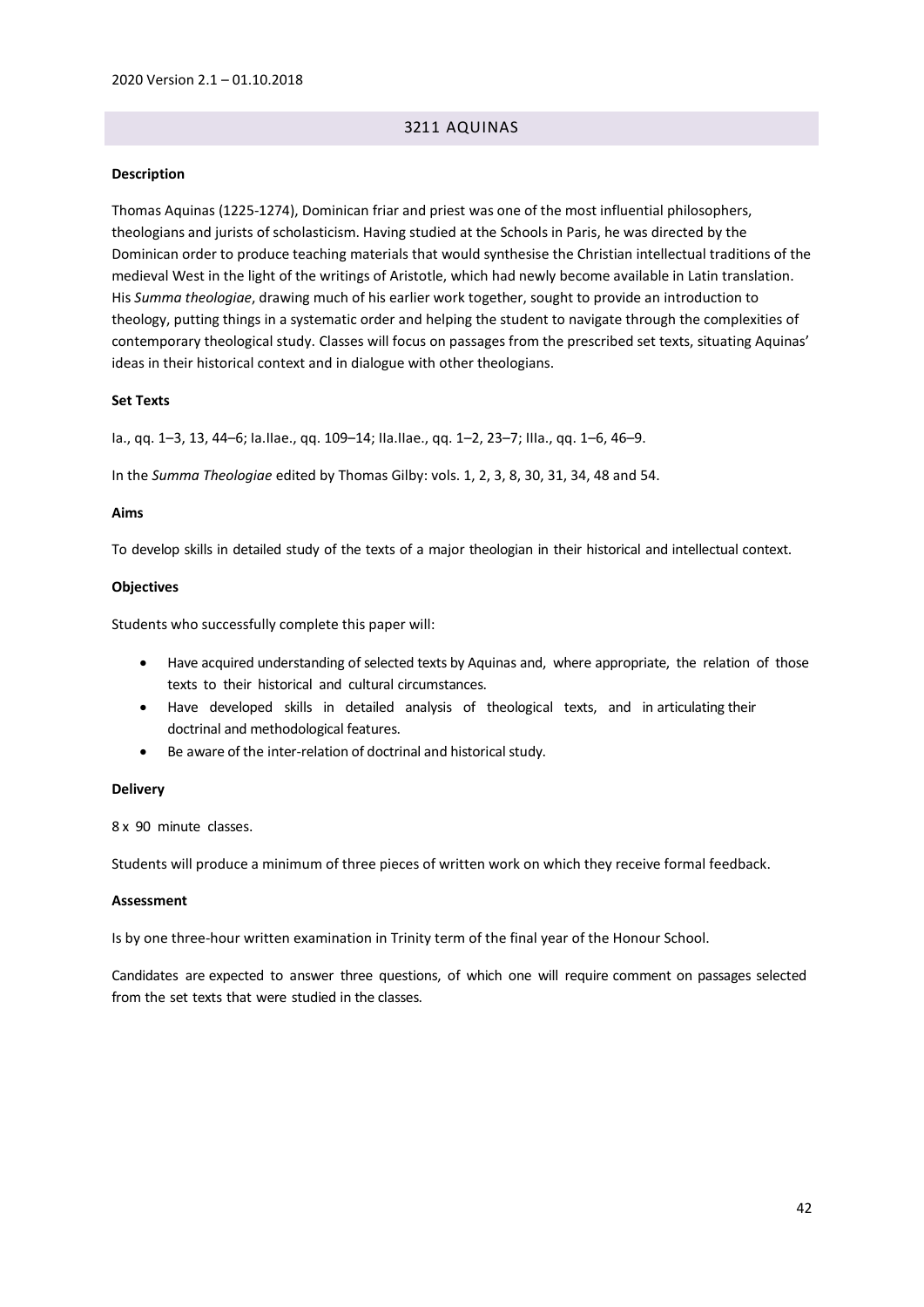# 3212 LUTHER

### **Description**

To understand the life and thought of Martin Luther (1483-1546), is to understand how theology can change history. This paper offers the opportunity to sample some of the most significant writings and controversies of this scholar-monk turned reformer, whose protest against teachings, practices and structures in the medieval Western Church sparked movements of dissent and renewal across sixteenth-century Europe. Its reverberations are felt today, as the widespread commemorations of the Luther event in 2017 have illustrated. This paper introduces the rich intellectual heritage which shaped Luther's thinking, and considers the nature and timing of his conversion. Students will examine Luther's "theology of the cross", his doctrine of the sacraments, his teachings on secular authority and ecclesiology, and his anthropology; as well as considering the theological framework for his practical reforms, among them the tremendous task of Bible translation, and the repudiation of the celibacy rule.

#### **Set Texts**

E. Gordon Rupp and B. Drewery, *Martin Luther: Documents of Modern History* (Edward Arnold, series, 1970), pp. 1–10, 15–41, 54–82, 100–2, 107–19, 121–42, 145-49, 166-69, 173-79).

*Three Treatises*, second revised edition (Fortress Press, Philadelphia, 1970) (£9.99.)

#### **Aims**

To develop skills in detailed study of the texts of a major theologian in their historical and intellectual context.

#### **Objectives**

Students who successfully complete this paper will:

- Have acquired understanding of selected texts of their chosen theologian and, where appropriate, the relation of those texts to their historical and cultural circumstances.
- Have developed skills in detailed analysis of theological texts, and in articulating their doctrinal and methodological features.
- Be aware of the inter-relation of doctrinal and historical study.

#### **Delivery**

8 x 90 minute classes.

Students will produce a minimum of three pieces of written work on which they receive formal feedback.

#### **Assessment**

Is by one three-hour written examination in Trinity term of the final year of the Honour School.

Candidates are expected to answer three questions, of which one will require comment on passages selected from the set texts that were studied in the classes.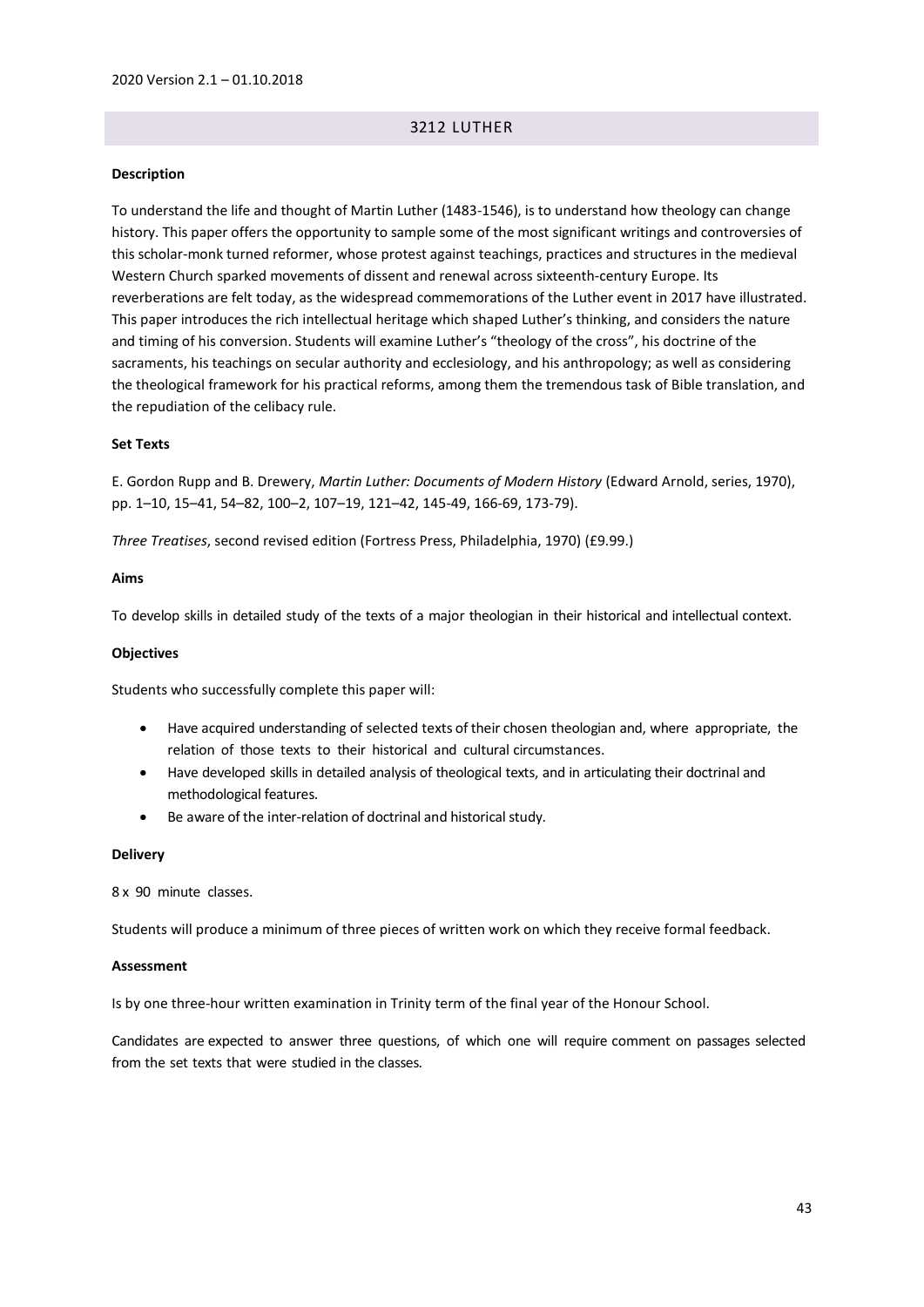# 3214 KIERKEGAARD

#### **Description**

Søren Kierkegaard (1813–1855) has been variously characterized as 'the melancholy Dane', 'father of existentialism', 'the great anti-Hegelian', 'precursor to the theology of crisis', and 'prophet of postmodernism', among many other things. He preferred to characterize himself as 'a Christian poet and thinker'. Such catchphrases, however, merely gesture to dimensions of a searching philosophical and theological legacy that addresses an entire range of important topics, many of which remain salient in our own time. Kierkegaard's sustained reflections on the deeper implications of Christianity's central doctrinal claims stand today as some of the most penetrating in the theological tradition, and his thinking surfaces regularly in discussions concerning the relationship between faith and reason. Yet beyond such considerations, Kierkegaard also insisted that Christianity cannot be fully understood through its creeds and doctrines, but that faith is a response to an 'existence communication' enacted more in a way of life than in institutional affiliation, and this too remains relevant in an increasingly secular age. This paper addresses these matters and more, situating Kierkegaard's writings both in their own context and in their history of reception, to enable a critical understanding of their potential significance for the contemporary era.

#### **Set Texts**

Page references refer to the Princeton University Press (Kierkegaard Writings) editions:

Fear and Trembling – 27–53

The Concept of Anxiety – 155–162

Concluding Unscientific Postscript – 189–224

Two Ages – 68–96

Works of Love – 5–16

The Sickness Unto Death – 15–21

Practice in Christianity – 23–66

### **Aims**

To develop skills in detailed study of the texts of a major religious thinker in their historical and intellectual context.

### **Objectives**

Students who successfully complete this paper will:

- Have acquired understanding of selected texts of Kierkegaard, and the relation of those texts to their historical and cultural circumstances.
- Have developed skills in detailed analysis of theological texts, and in articulating their doctrinal and methodological features.
- Be aware of the inter-relation of theological, philosophical, and historical study.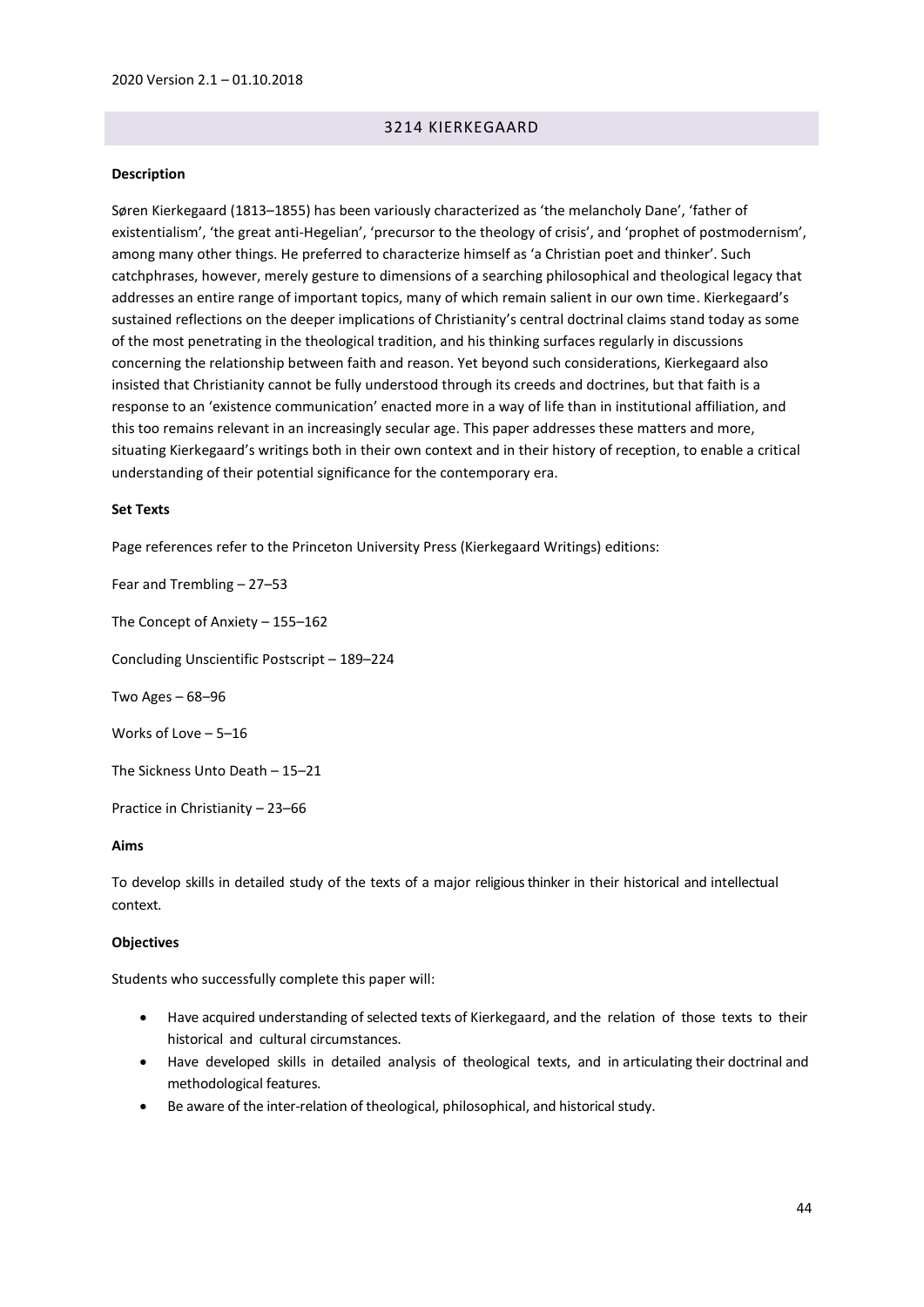## **Delivery**

8 x 90 minute classes.

Students will produce a minimum of three pieces of written work on which they receive formal feedback.

## **Assessment**

Is by one three-hour written examination in Trinity term of the final year of the Honour School.

Candidates are expected to answer three questions, of which one will require comment on passages selected from the set texts that were studied in the classes.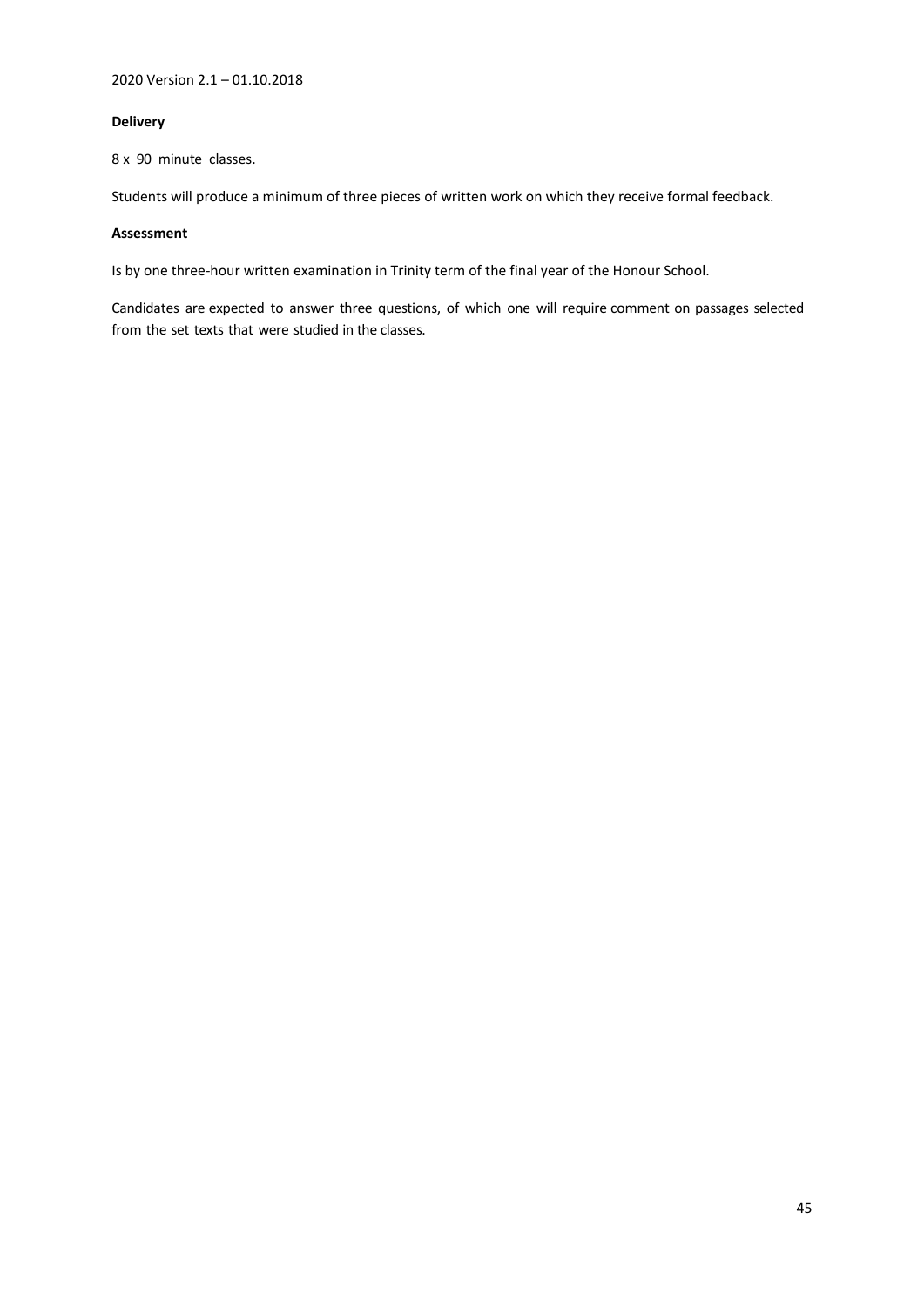# 3217 BARTH

## **Description**

Why is Karl Barth (1886-1968) such a controversial and exciting theologian? His magnum opus the *Church Dogmatics* ranks amongst the greatest theological works of the twentieth century, and it is said that Pope Paul VI regarded him – a Reformed Christian – as the greatest theologian since Thomas Aquinas. Shocked by workers' conditions in his parish and by the support theologians such as Harnack gave to WWI, Barth turned from his early theological liberalism to discover 'The Strange New World Within the Bible'. His approach to the Christian faith put him amongst the radicals of his day, and the rejection of natural theology it entailed contributed to his opposition to Nazism when many went along with it. Yet Barth is not just a product of his time. He was both a conservative and a revisionary thinker, and his approach to the great themes of Christian doctrine laid the foundations for many contemporary theologies. Whether you agree or disagree with him, Barth cannot be ignored.

### **Set Texts**

'The Strange New World Within the Bible' in Karl Barth, *The Word of God and the Word of Man* (trans. Douglas Horton; London: Hodder and Stoughton, 1935), pp. 28-50

*Church Dogmatics* I/1, *The Doctrine of the Word of God*, §1 'The Task of Dogmatics' (Edinburgh: T&T Clark, **1975** – **NB**, **NOT** the 1936 edn), pp. 3-24

*Church Dogmatics* I/1, *The Doctrine of the Word of God*, §8 'God in his Revelation' (Edinburgh: T&T Clark, **1975** – **NB**, **NOT** the 1936 edn), pp. 295-347

*Church Dogmatics* I/1, *The Doctrine of the Word of God*, §9 'The Triunity of God', (Edinburgh: T&T Clark, **1975** – **NB**, **NOT** the 1936 edn), pp. 348-83

*Church Dogmatics* II/1, *The Doctrine of God*, §28 'The Being of God as the One Who Loves in Freedom' (Edinburgh: T&T Clark, 1957), pp. 257-321

NOTE: There is a new 'Study Edition' of the *Dogmatics* that is divided into 31 volumes, rather than the original 14. If you buy this, be sure to obtain the correct part volume(s).

### **Aims**

To develop skills in detailed study of the texts of a major theologian in their historical and intellectual context.

### **Objectives**

Students who successfully complete this paper will:

- Have acquired understanding of selected texts of their chosen theologian and, where appropriate, the relation of those texts to their historical and cultural circumstances.
- Have developed skills in detailed analysis of theological texts, and in articulating their doctrinal and methodological features.
- Be aware of the inter-relation of doctrinal and historical study.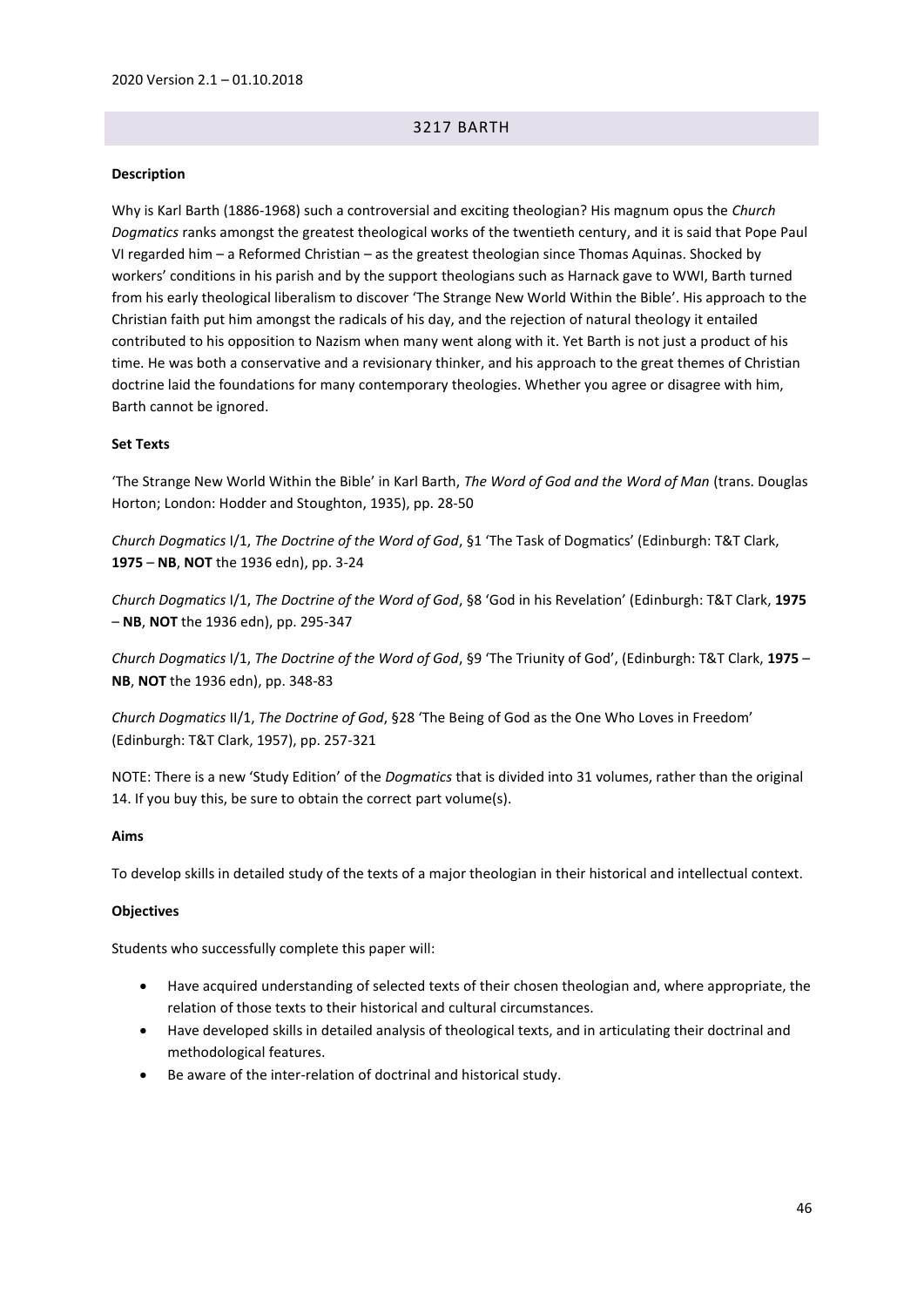# **Delivery**

8 x 90 minute classes.

Students will produce a minimum of three pieces of written work on which they receive formal feedback.

## **Assessment**

Is by one three-hour written examination in Trinity term of the final year of the Honour School.

Candidates are expected to answer three questions, of which one will require comment on passages selected from the set texts that were studied in the classes.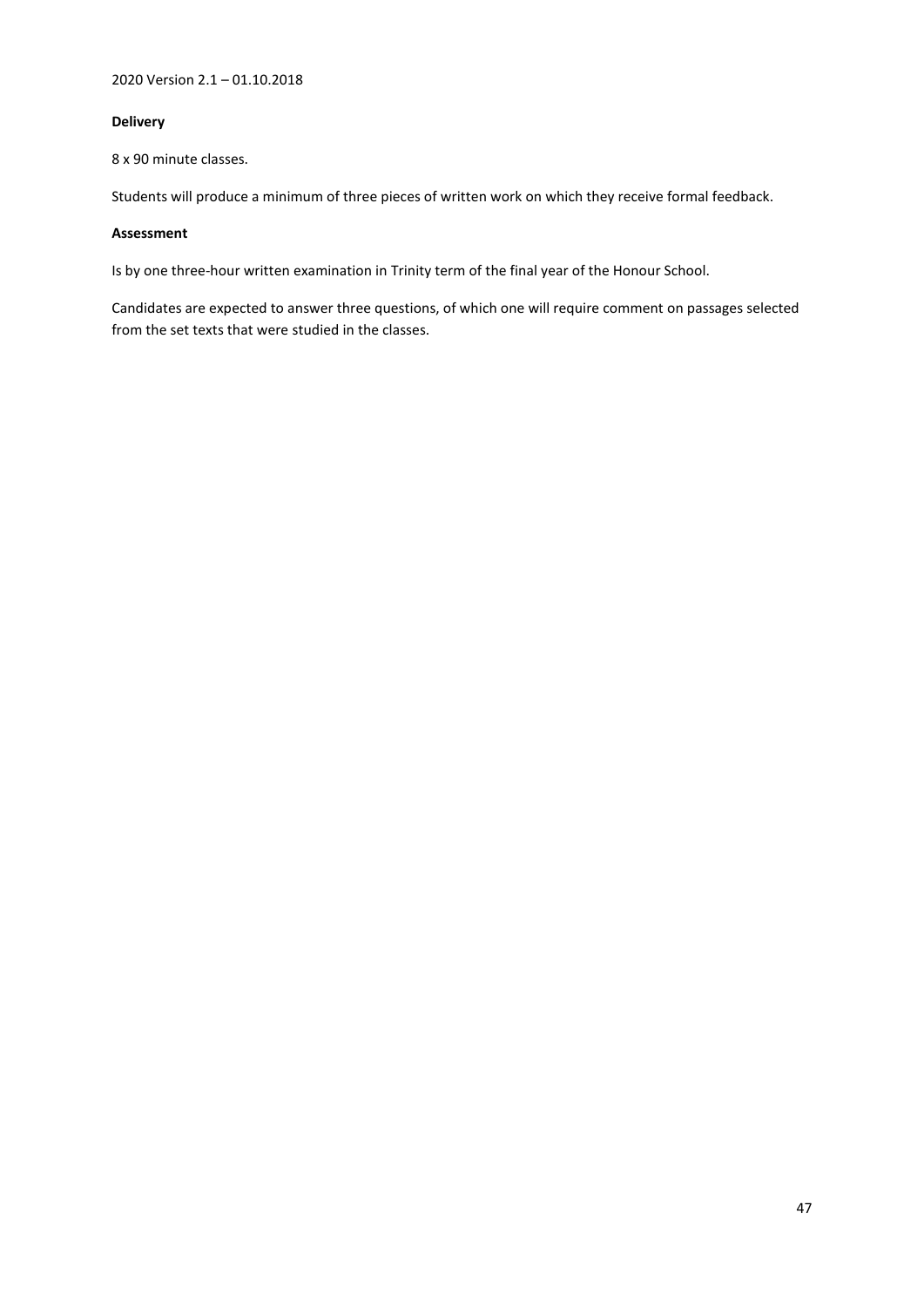# 3219 BONHOEFFER

#### **Description**

Dietrich Bonhoeffer (1906-1945) was a German Lutheran pastor and theologian. Bonhoeffer's work covers a wide range of ethical and doctrinal material. However, much of it is a response to his context within Germany under Nazi rule, and his active involvement within both the Confessing Church and, finally, the German resistance. He was executed just weeks before the end of the war for his role in the attempted assassination of Adolf Hitler. Despite his early death, Bonhoeffer wrote a wide range of works, from academic monographs, lecture series, to texts that have become spiritual classics, including *Discipleship*, *Life Together*, and his *Letters and Papers from Prison*. This course will look at the breadth of his work within its context, and consider the ways in which Bonhoeffer remains a figure of importance to our own ecclesial context and political climate.

### **Set Texts**

*Discipleship,* Dietrich Bonhoeffer Works (DBW) 4, Minneapolis 1996, pp. 41-76; 281-288

*Creation and Fall,* DBW 3, Minneapolis 1996, pp. 60-102

*Life Together – Prayer Book of the Bible,* DBW 5, Minneapolis 1995, 25-47.

*Ethics*, DBW 6, Minneapolis 2005, pp. 76-102, 388-408

*Letters and Papers from Prison*, DBW, Minneapolis 2009, pp. 37-52, 361-367, 383-390, 424-432, 454-461, 473- 482, 499-504

#### **Aims**

To develop skills in detailed study of the texts of a major theologian in their historical and intellectual context.

#### **Objectives**

Students who successfully complete this paper will:

- Have acquired understanding of selected texts of their chosen theologian and, where appropriate, the relation of those texts to their historical and cultural circumstances.
- Have developed skills in detailed analysis of theological texts, and in articulating their doctrinal and methodological features.
- Be aware of the inter-relation of doctrinal and historical study.

#### **Delivery**

## 8 x 90 minute classes.

Students will produce a minimum of three pieces of written work on which they receive formal feedback.

#### **Assessment**

Is by one three-hour written examination in Trinity term of the final year of the Honour School.

Candidates are expected to answer three questions, of which one will require comment on passages selected from the set texts that were studied in the classes.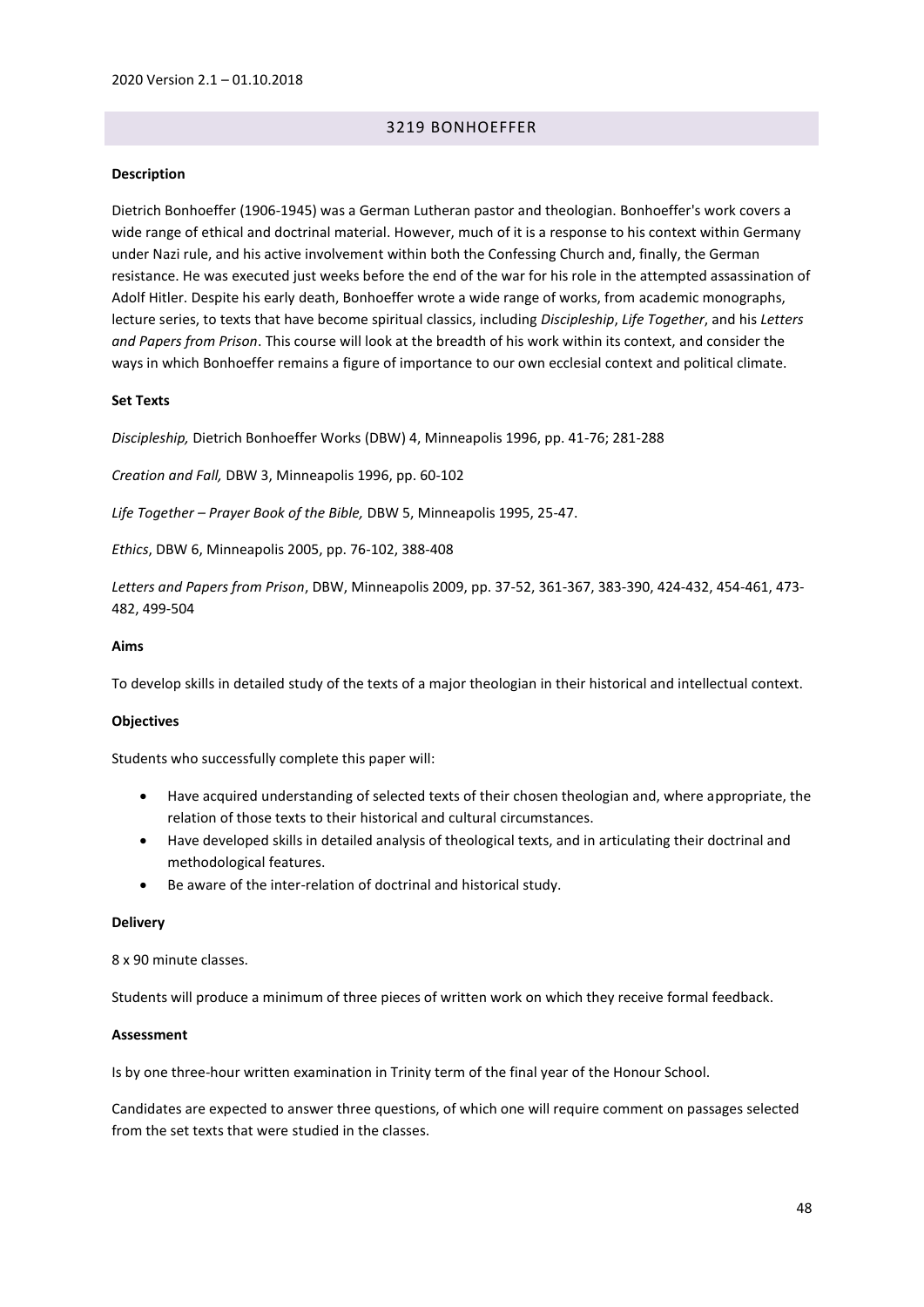# 3221 LIBERATION THEOLOGY AND ITS LEGACY

There are no specified prerequisites for this course, although to have taken 2204 *Key Themes in Systematic Theology* would be advantageous.

## **Description**

Further Studies in Systematic Theology and Ethics will enable students to undertake in-depth study of a number of Classic theologians, theological movements or current doctrinal debates. The papers will be text based and offerings for theologians, theological movements or doctrinal debates will change from year to year. Classes will focus on the critical examination of these texts. Students should already have encountered the theologians or the theological issues in their second year courses and lectures in 'Key themes in Systematic Theology', as well as lectures on Ecclesiastical History, will provide further background.

In the wake of Guttierez's ground-breaking work not only have there been other Latin American liberation theologies and theological responses to the political and economic circumstances in other parts of the globe (such as South Africa), the concept of 'liberation' has been extended to cover issues such as gender, race, sexual orientation and physical impairment theologically. Liberation theology has then fostered a number of other radical theologies while some of its fundamental and structuring concepts have received much critical attention. This paper critically examines early liberation theology, the radical theologies it inspired and the critique and response to critique that arisen subsequently.

## **Aims**

- To enable students to specialise in a key theological developments or debates
- To extend student's theological knowledge in a particular area of theological study
- To develop a student's textual knowledge of a specific theologian, theological movement or doctrinal debate
- To develop a student's skills in identifying and critically assessing a particular theological position

### **Objectives**

Students who successfully complete this paper will have:

- An in-depth critical appreciation of a particular theologian, theological movement or doctrinal debate
- A detailed knowledge of the key texts in the study of a particular theologian, theological movement or doctrinal debate
- A detailed appreciation of the cultural, historical and doctrinal context of a particular theologian, theological movement or doctrinal debate

### **Delivery**

8 x 90 minute classes

### **Assessment**

Is by one three-hour written examination in Trinity term of the final year of the Honour School.

Candidates are expected to answer three questions, of which one will require comment on passages selected from the set texts that were studied in the classes.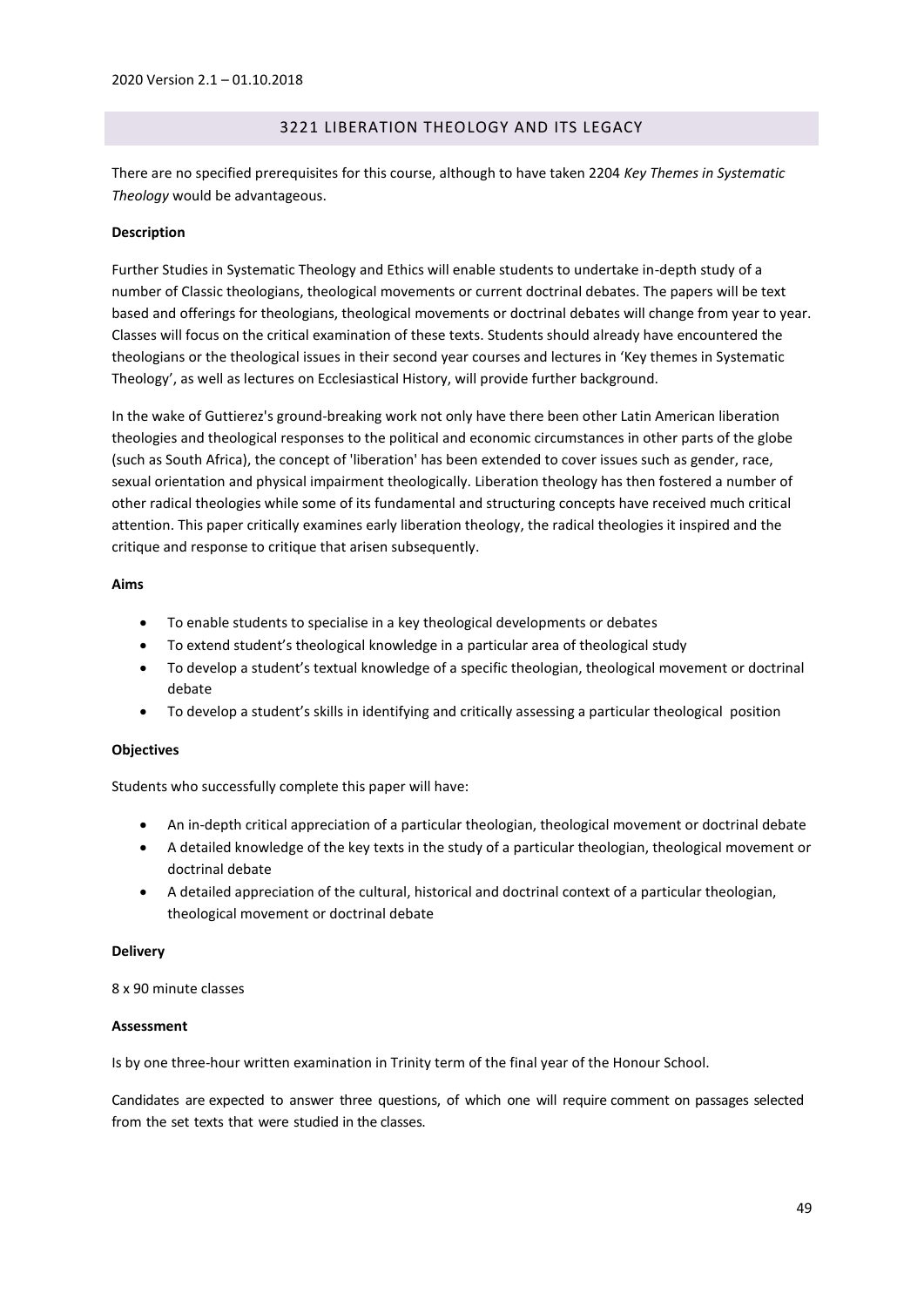# 3301 FROM NICAEA TO CHALCEDON

## **TRINITY, CHRISTOLOGY AND GRACE**

### **Description**

Christianity is regarded as one of the three great monotheistic faiths. In contrast, however, both to Judaism and to Islam, it teaches (in its traditional form) not only that there is a single God, but that this God is identical with three subjects – the Father, the Son and the Holy Spirit – and that one of these subjects, the Son, became identical with the man Jesus of Nazareth. which cannot be understood without some study of the theological reflection and teaching which led to the expression of Christian faith in two of most important oecumenical documents of Christendom, the Niceno-Constantinopolitan Creed of 381 and the Chalcedonian Definition of 451. The first is the foundation of all subsequent Trinitarian thinking, the second of all subsequent Christological reflection.

The period stretching from the council of Nicaea (325) to the council of Chalcedon (451) was also a decisive one for reflection on questions surrounding the nature and working of Divine Grace, which proved to be the focus of debates on human nature, the Fall and free will in the context of the Pelagian controversy in the West.

As well as looking at the development of conciliar theology, this paper will enable students to get to grips with the works of those theologians - Orthodox, as well as those judged heretical - who were most instrumental in debating these fundamental aspects of the Christian faith: Athanasius, the Cappadocian Fathers, Cyril and Augustine of Hippo, will therefore be studied along with Arius, Eunomius, Apollinaris, Theodore of Mopsuestia, Nestorius and Pelagius. The paper will also introduce students to the historical, philosophical, social and cultural contexts which influenced these writers. In particular, early Christian reflection on the Trinity, Christology and Grace will be examined against the background of fourth/fifth century Christian life and devotion, with attention being given to Christian asceticism (including female religious life); Christian worship, devotion and art; Christian exegesis and preaching.

### **Aims**

- To furnish students with an outline history of the chief developments in Christian thinking in the age of the first Christian Emperors;
- To promote reflection on the contexts in which Christian thinking, debate and creedal formulations emerged
- To promote knowledge and understanding of the presuppositions and practices which continue to inform much theological debate and speculation.

### **Objectives**

Students who successfully complete this paper will:

- Have acquired a familiarity with the conciliar formulations of the period and the writings of the major theologians;
- Have acquired an understanding of the grounds for theological reflection and the methods of debate in late antiquity;
- Be able to reflect on the relation of theological reflection on the Trinity, Christology and Grace to Christian life and hope, both in antiquity and in the modern era.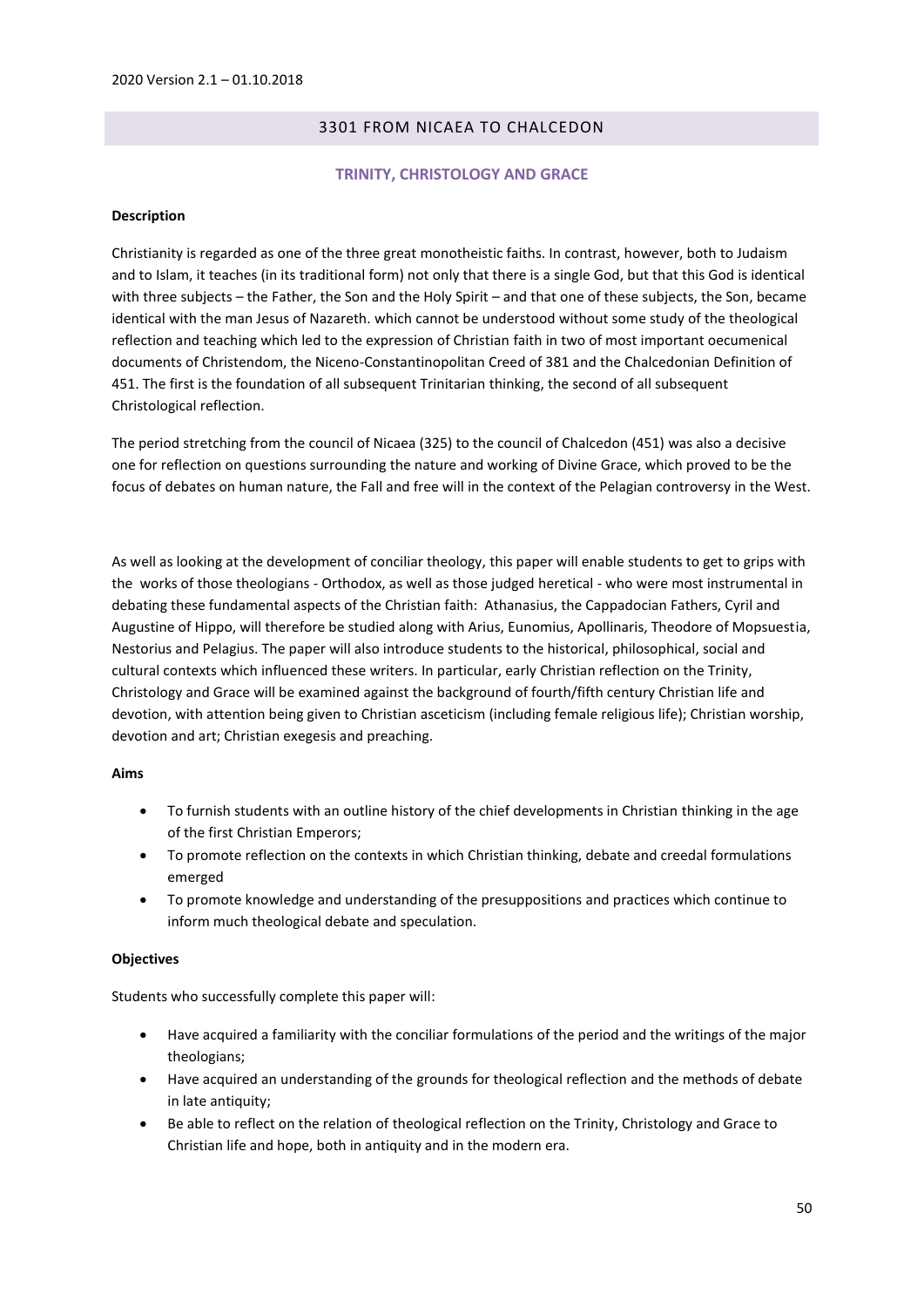2020 Version 2.1 – 01.10.2018

# **Delivery**

8 lectures; 8 text classes; 8 tutorials

# **Assessment**

Is by one three-hour written examination in Trinity term of the final year of the Honour School.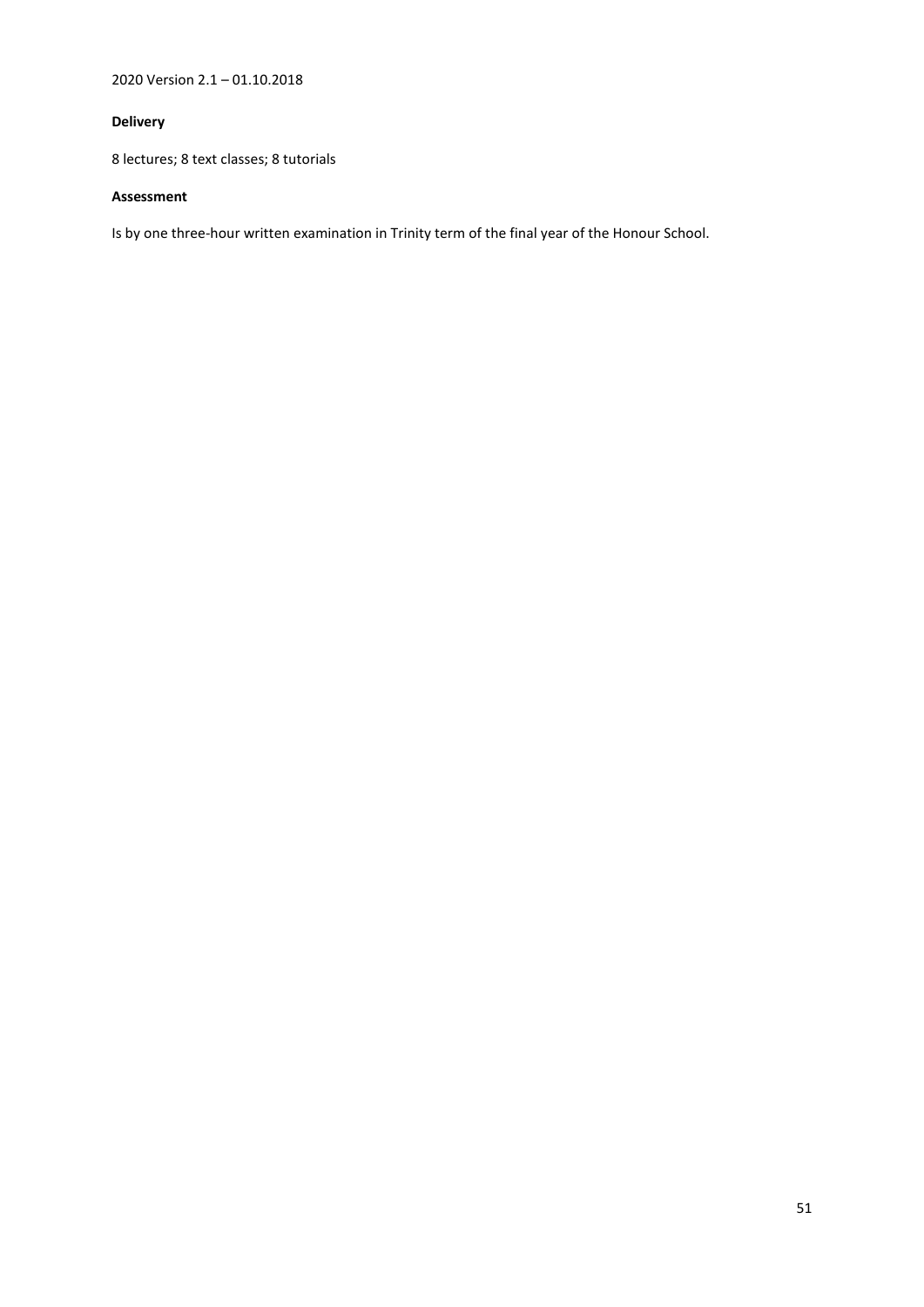# 3302 SAINTS AND SANCTITY IN THE AGE OF BEDE

#### **Description**

Saints, both living and dead, played a key role in the introduction of Christianity among the pagan Germanic warrior peoples of Anglo-Saxon England and in the consolidation of the faith and establishment of ecclesiastical structures in the seventh and eighth centuries. The Venerable Bede (c. 672-735), monk, theologian, and historian grew up in newly-Christianised Northumbria; his prolific writings, which range from biblical commentary to lives of saints, shed significant light on the place of the holy in the society of his own day. Other contemporary writers also produced narratives of saints' lives, while some holy men were commemorated through physical monuments. This course will focus on the development of the cult of saints in early England. Living saints worked as missionaries and teachers of the Christian message, helping the faithful over aspects of their daily lives, but also sometimes challenging the authority of the Church's hierarchy. The promotion of the cults of saints after their death (through the writing of accounts of their marvellous deeds and promotion of the places of their burial and their relics) could encourage streams of pilgrims and visitors to churches and monasteries. This course will explore how saints were made in the early middle ages and whether there was a single ideal of sanctity in his period; it will look at how holy men (and women) with vocations to contemplation and devotion coped with the pressures of the world around them, thinking particularly about the tensions that faced bishops. It will ask whether the eighth century can be considered an 'age of the saints', and consider the extent to which the English modelled their saints according to heroic ideals that they had preserved from their Germanic, pagan past.

### **Set Texts**

Bede, Ecclesiastical History of the English People [excerpts] (trans. Judith McClure and Roger Collins, Bede: the ecclesiastical history of the English people; The greater chronicle; Bede's letter to Egbert (Oxford, 1990)

*Bede's Letter to Egbert*, trans D.H. Farmer, *ibid*., pp. 337-51.

Bede, *On the Temple*, trans. S. Connolly [excerpts] (Liverpool University Press: Translated Textsfor Historians 21, 1995)

Bede, *On Ezra and Nehemiah*, trans. S DeGregorio [excerpts] (Liverpool University Press: Translated Textsfor Historians, 47 2006)

Bede, Life of Cuthbert, in The Age of Bede (Penguin Classics, 1988), pp. 41-102 Bede, Lives of the Abbots of Wearmouth and Jarrow, ibid., pp. 185-208

Bede's Homily on the Gospel for the Feast of St Benedict Biscop, in Bede, Homilies on the Gospels, trans. L.T. Martin and D. Hurst, Preface by B. Ward, (Cistercian Studies Series, 110, 1991), pp. 125-32

*Adomnan of Iona, Life of St Columba*, ed. And trans. R. Sharpe, (Penguin Classics, 1995)

*Eddius Stephanus, Life of Wilfrid* in *The Age of Bede*, (ed. D.H. Farmer, trans. J. Webb, Penguin Classics 1988) pp. 105-82.

'The Dream of the Rood', in *A Choice of Anglo-Saxon Verse*, ed. And trans. R. Hamer (Faber, 1970), pp. 161-71.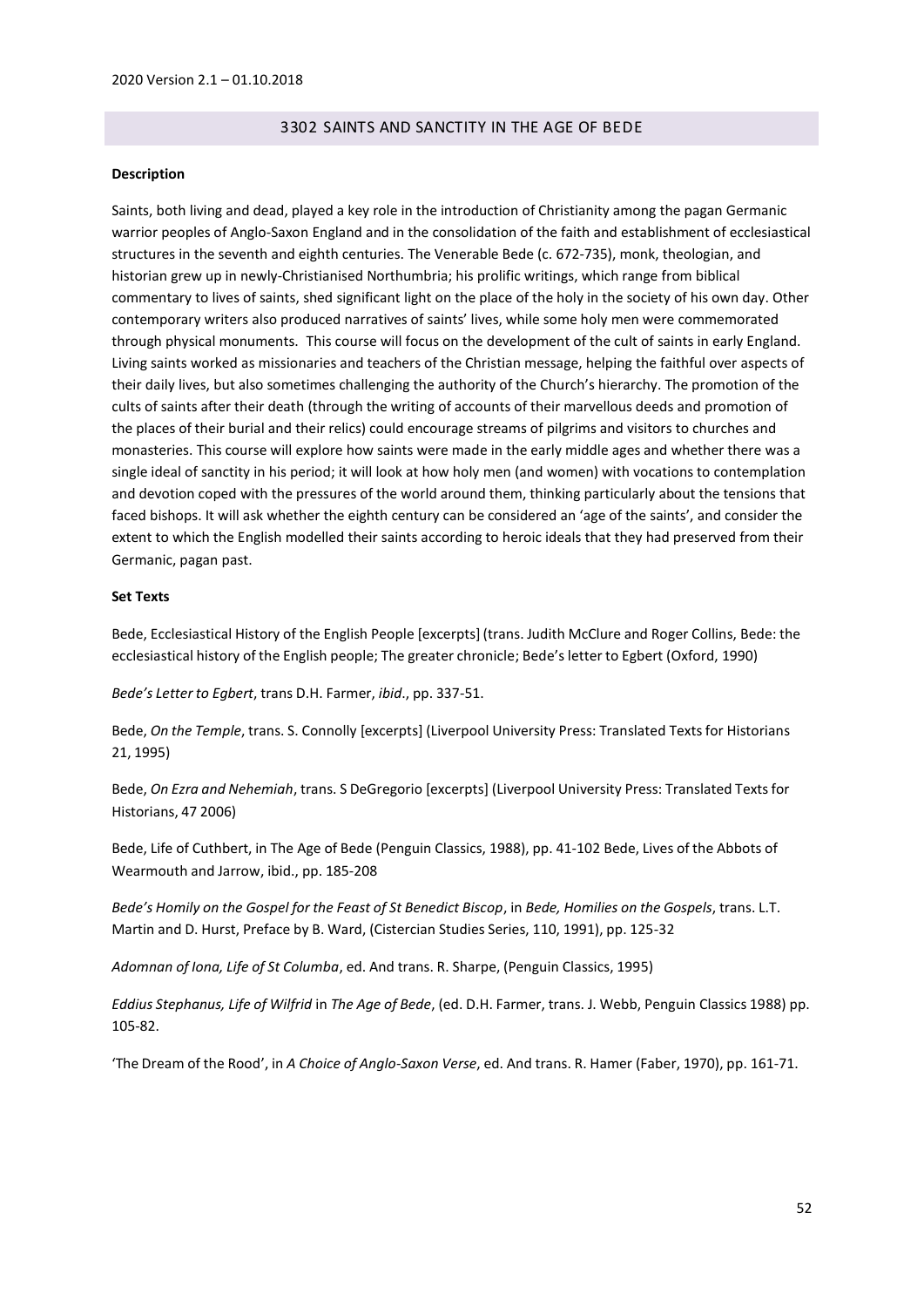## **Aims**

- To achieve a rounded understanding of the creation of a Christian society in an early medieval culture
- To explore the role played by the cult of saints in this process
- To engage students with some of the Christian literature produced in England in this period, particularly that relating to the cult of saints
- To develop students' skills in commenting critically on such literary texts
- To engage with early medieval theological ideas, and with different attitudes towards sanctity and the miraculous

## **Objectives**

Students who successfully complete this paper will have:

- A good knowledge of the history of the origins and early development of the English Church in this period
- A developed awareness of the ways in which sanctity was constructed
- Engaged with early medieval theological ideas
- Demonstrated their familiarity with the set texts and ability to analyse them via the examination.

# **Delivery**

8 classes x 90 minutes; 4 tutorials

| I1 | Missions and missionaries to the English: Bede, Historia                                         |
|----|--------------------------------------------------------------------------------------------------|
| 2  | Irish and Roman Models of sanctity: Adomnan, Life of Columba, Bede, Historia                     |
| β  | Cuthbert the saint-bishop (Bede, Life of Cuthbert)                                               |
| 4  | The abbots of Wearmouth and Jarrow: Bede, History of the Abbots; Bede, Homily on Benedict Biscop |
| 5  | Wilfrid, a less-than-saintly bishop: Eddius, Life of Wilfrid; Bede, Historia                     |
| 6  | Sainted women: Hild, Æthelthryth, the nuns of Barking: Bede, <i>Historia</i>                     |
| 7  | Bede the exegete and reformer: Bede, On the Temple, On Ezra and Nehemiah, Letter to Ecgberht     |
| 8  | Theology in word and stone: The Dream of the Rood and the Ruthwell Cross                         |

### **Assessment**

Is by one three-hour written examination in Trinity term of the final year of the Honour School.

Candidates are expected to answer three questions, of which one will require comment on passages selected from the set texts that were studied in the classes.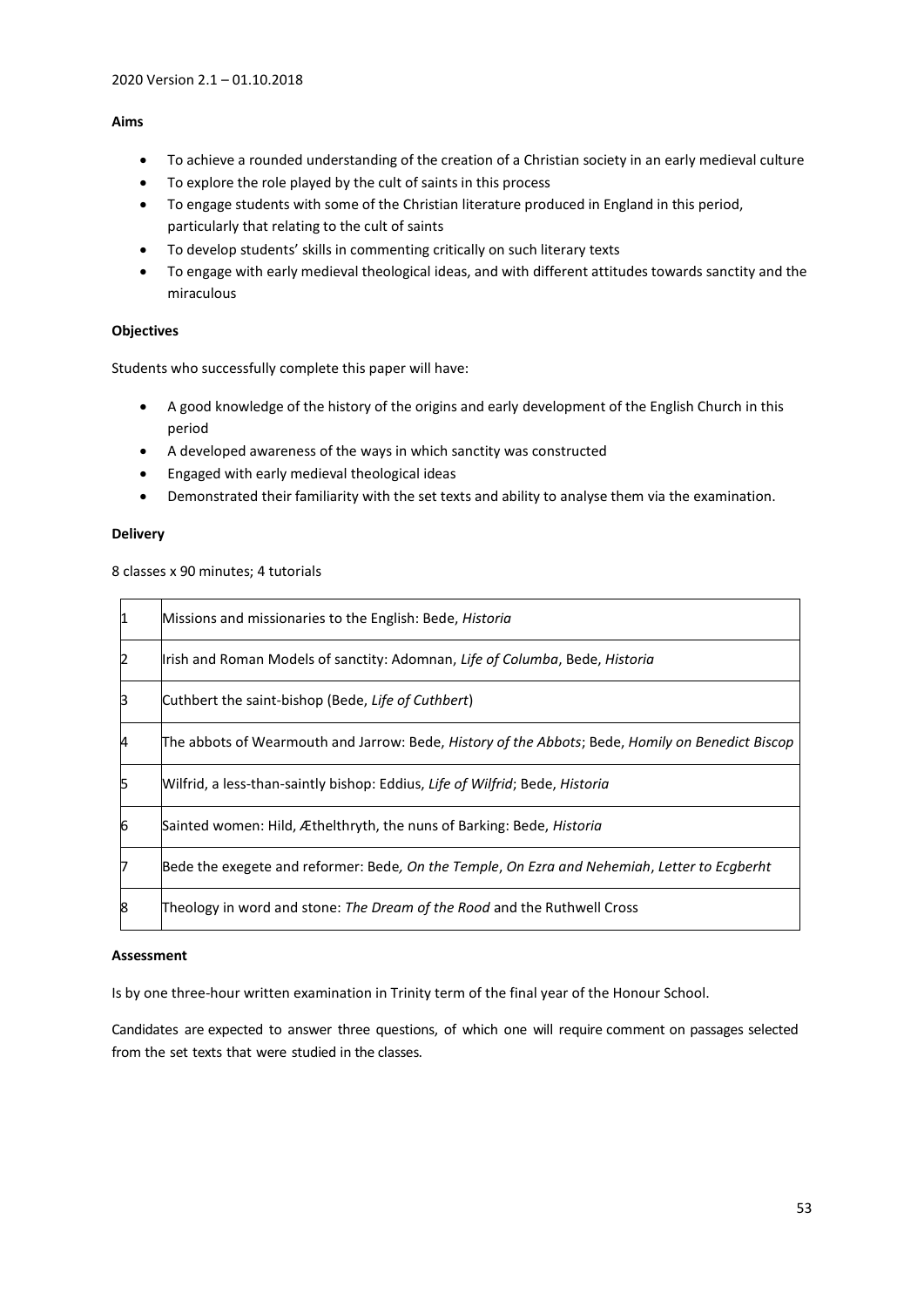## 3303 FAITH, REASON, AND RELIGION FROM THE ENLIGHTENMENT TO THE ROMANTIC AGE

### **Description**

Both on the Continent and in Britain, European Christianity at the dawning of the eighteenth century inherited a history of long and bitter theological controversy that had not infrequently spilled over into 'wars of religion'. Against this backdrop, the advent of the Enlightenment is often recounted as a story of 'science and secularism', without attending to the fuller historical dynamics in which many of the leading intellectual figures wrestled mightily with questions about how best to understand the relationship between faith, reason, and social identity in the context of a plurality of traditions within Christianity. From thinkers such as Locke, we inherit the proposal that the requirements of biblical Christianity are simple and few, and that a reasonable understanding of faith promises tolerant agreement among all Christians, and therefore a basis for peace and social stability. Although popular in some circles, such proposals were far from universally persuasive, and by the end of the eighteenth century successive critiques of the supernaturalist doctrines of Christianity – by both 'cultured despisers' and earnest Christians alike – had so undermined the reasonableness of Christianity that some such as Schleiermacher maintained Christian faith was to be defended through appeals neither to special revelation nor to rationality, but rather to a distinctive form of religious self-consciousness. The questions arising from these various alternatives continue to animate critical discourse on religion and society even today, and this paper enables an understanding of a number of the key intellectual transformations that have proved pivotal not solely for Christianity, but for modern history generally. Candidates will approach the topic through primary texts of historically significant thinkers.

### **Aims**

- To enable an understanding of the key intellectual developments in the eighteenth and nineteenth centuries that have proved significant both for the history of Christianity and more generally for modern society;
- To analyse and evaluate the relative merits and deficiencies of arguments regarding the relationship between faith, reason, and religious self-consciousness of the representative authors;
- To become familiar with the reception history of such arguments through engagement with substantive secondary resources;
- To build on the student's knowledge of theology and the history of Christianity.

### **Objectives**

Students who successfully complete this paper will have:

- A good knowledge of some of the most influential and representative texts and thinkers of the period
- The ability to contextualize representative texts and thinkers with respect to the larger religious, social, and political movements of the period;
- Skills important for the historical study of religion generally, and for the history of Christianity and historical theology specifically, by assessing different sorts of historical materials and by analysing the broader context of the period;
- The capacity to think theologically, holding in view classic texts from the tradition.

### **Delivery**

8 classes x 90 minutes; 4 tutorials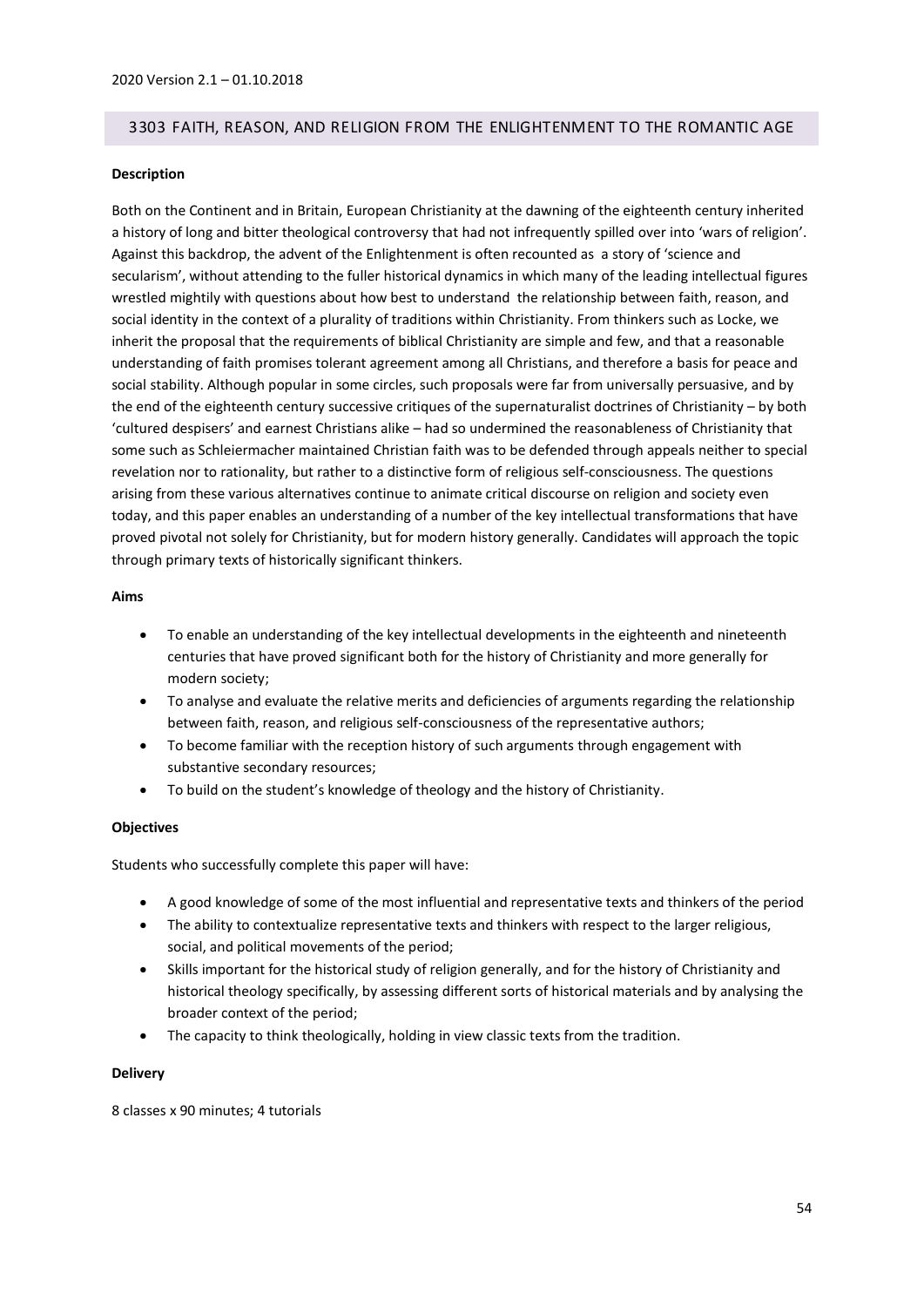## **Assessment**

Is by two long essays by noon on Monday of week 1 of Trinity term in the final year of the Honour School.

Essays should not exceed 5,000 words, inclusive of notes and appendices but excluding bibliography.

The first of these essays is chosen from a list of prescribed titles; the subject of the second is chosen by the student in consultation with his or her tutor.

Prior approval of the title of that essay must be obtained from the Board of the Faculty of Theology and Religion. Such approval must be sought not later than 4 pm. On Friday of Week 4 of Hilary Term of the final year. The request should be made electronically on a form found in the course handbook which must be signed by the candidate's tutor stating that this subject has his or her approval. The request must include an abstract of approximately 100 words addressing how the topic will be treated, and an indicative bibliography.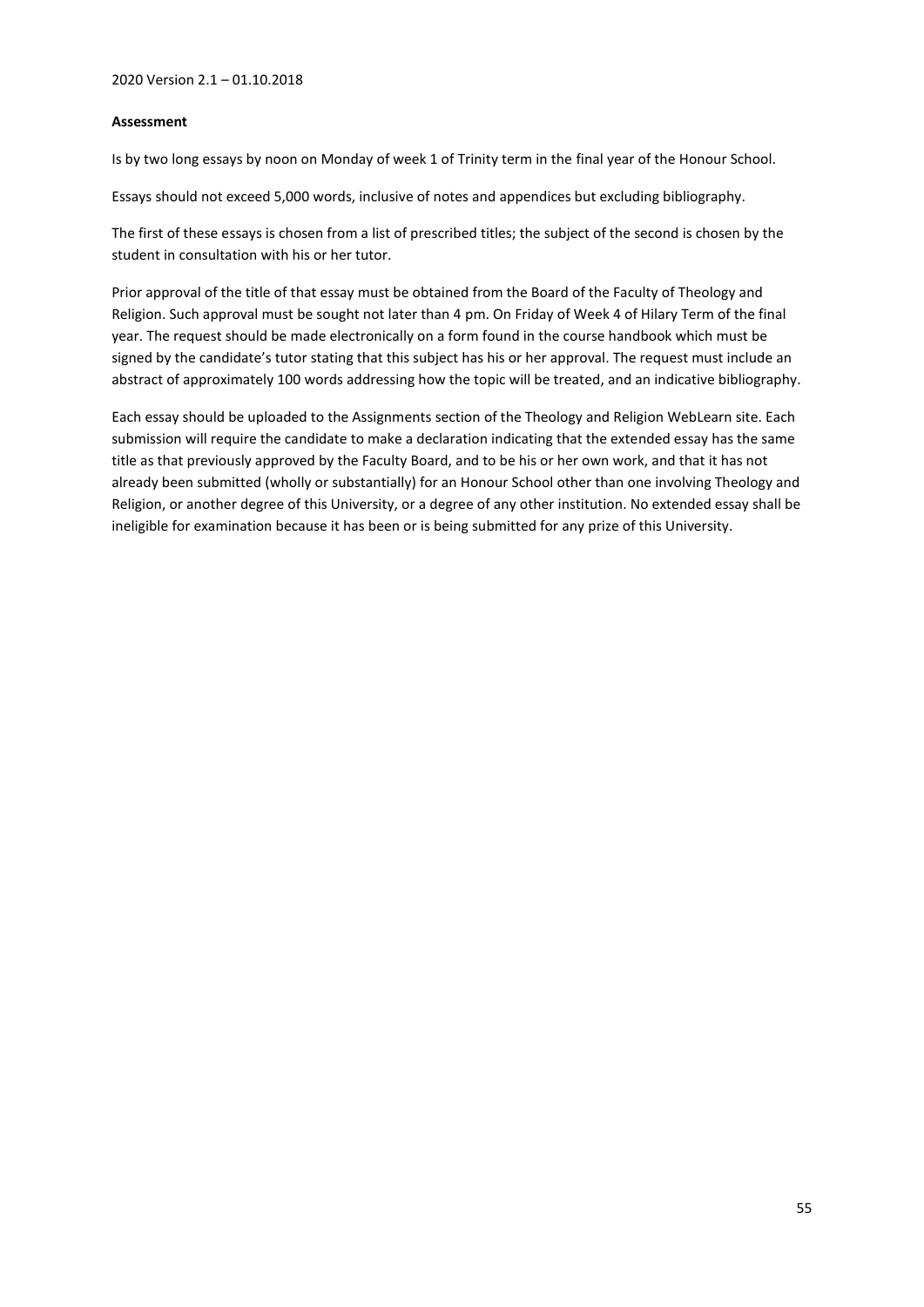# 3304 EASTERN CHRISTIANITIES FROM CONSTANTINOPLE TO BAGHDAD

### **Description**

In the centuries from 450-900, the political and ecclesiastical landscape of the Near and Middle East underwent a dramatic transformation. Here the period began with a single Greek-speaking church, for the most part contained within the Eastern Roman Empire ruled from Constantinople; but it ended with a proliferation of rival churches each with their own distinct theologies, sacred languages, and traditions, and all living under, or within the shadow of, the Islamic caliphate ruled from Baghdad. This paper investigates this transition. It explores the gradual fragmentation of eastern Christendom following the divisive Council of Chalcedon (451), and the subsequent efflorescence of distinct Christian churches and theological cultures in Egypt, Syria, Armenia, and Mesopotamia. It then considers the changing theologies, narratives, and situations of these various Christianities in the transition from Roman to Islamic rule, focusing both on those Christians still outside the nascent caliphate (in the Eastern Roman or Byzantine Empire) and those within it. It looks at the contribution which Christianity made to earliest Islamic thought and culture (and vice versa), and explores the emergence of Arabophone Christianity in the eighth and ninth centuries. Students will be introduced to the most prominent post-Chalcedonian theologians within the imperial Church (e.g. Maximus Confessor, John of Damascus), but also to some leading lights of the various anti-Chalcedonian churches (e.g. Severus of Antioch, Babai the Great), and the first Christian thinkers writing in Arabic (e.g. Theodore Abū Qurrah). At the same time students will be encouraged to situate such persons within the liturgical, exegetical, and material cultures within which they operated, and to understand how their theologies related both to Christian culture more broadly, and to the shifting social and political contexts in which it was produced.

## **Aims**

- To move beyond the traditional Latin-Greek and Eurocentric focuses of medieval Christian History.
- To provide an understanding of the proliferation of eastern Christianities in the period after the Council of Chalcedon, and their shifting preoccupations in the transition from Roman to Islamic rule.
- To explore the central theological developments of the period, and to situate such
- Developments within their wider contexts (cultural, political, social).
- To introduce diverse Christian texts first written in Syriac, Coptic, Armenian, and Arabic, and to analyse their distinctive inflections of the faith.
- To understand the current situation of eastern Christianities within the Middle East, and the origins of their historical dialogue with Islam.

### **Objectives**

Students who successfully complete this paper will have:

- A thorough knowledge of the arc of Christian history within the Near and Middle East
- Between the fifth and ninth centuries.
- An understanding of the institutional, intellectual, and cultural mechanisms through which new churches were formed and flourished.
- An appreciation of the most important features of post-Chalcedonian Christian theological
- Debate within the Roman, Sasanian, and Islamic empires.
- A grasp of a range of Christian texts and genres, written across the Near and Middle East and in various original languages.
- A better comprehension of the modern ecclesiastical landscape, and of the dialogues both between different eastern churches and between Christians and Muslims.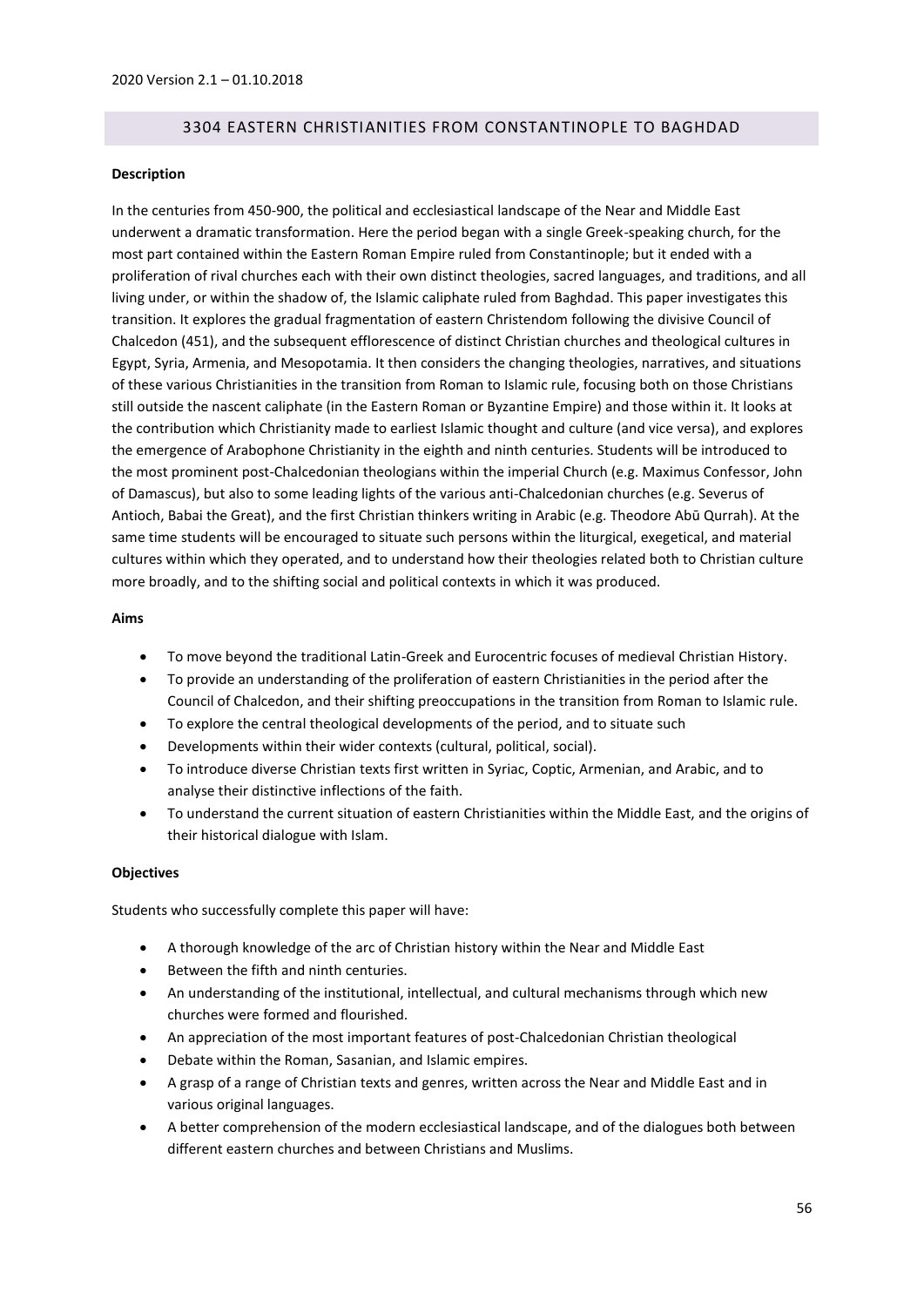## **Delivery**

8 lectures; 8 classes; 4 tutorials.

The lectures provide the general framework for the course, following a chronological progression. Classes are divided between those with a contextual focus and those with a theological focus. These will involve individual student presentations followed by group discussion. Tutorials will then allow students to pursue individual topics of interest in more depth, in preparation for the final exam.

# **Assessment**

Is by one three-hour written examination in Trinity term of the final year of the Honour School.

Candidates are expected to answer three questions, of which one will require comment on passages selected from the set texts that were studied in the classes.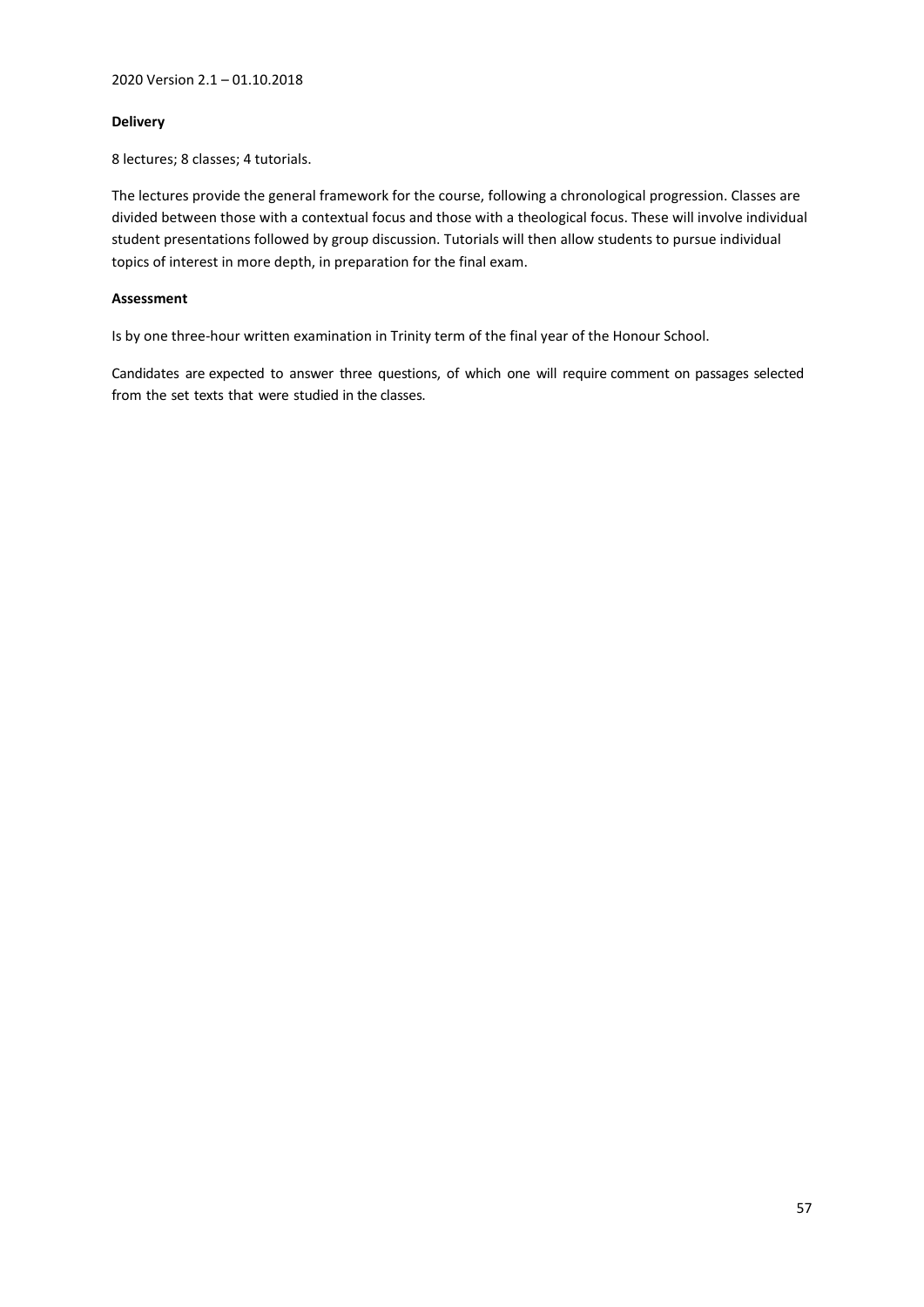## 3305 FURTHER STUDY IN JUDAISM

### **Description**

Students must have taken a course in Judaism in the first year of the Honour School before they can take this paper in which they write a dissertation on a specific aspect of Judaism. The choice of subject for the dissertation will be specific to each student. Guidance will be through tutorials tailored to individual topics.

## **Aims**

Students will be provided with an opportunity to study in depth a specific aspect of Judaism.

## **Objectives**

Students who successfully complete this paper will have:

- Acquired a good understanding of the specific issue on which they have chosen to write their dissertation.
- Acquired transferrable skills for the collation, analysis and presentation of evidence and arguments in an extended piece of scholarly writing.

### **Delivery**

8 tutorials.

## **Assessment**

Is by an extended essay by noon on Monday of week 1 of Trinity term in the final year of the Honour School.

Extended essays should not exceed 10,000 words, inclusive of notes and appendices but excluding bibliography. Prior approval of the subject of the extended essay must be obtained from the Chair of the Study of Religion Subject Group, acting on behalf of the Undergraduate Studies Committee. Such approval must be sought not later than 4 pm on Friday of Week 7 of Michaelmas Term in the final year of the Honour School. The request for approval should be made electronically on a form provided by the Faculty Office which must be signed by the candidate's tutor stating that this subject has his or her approval. The request must include an abstract of approximately 100 words addressing how the topic will be treated, and an indicative bibliography.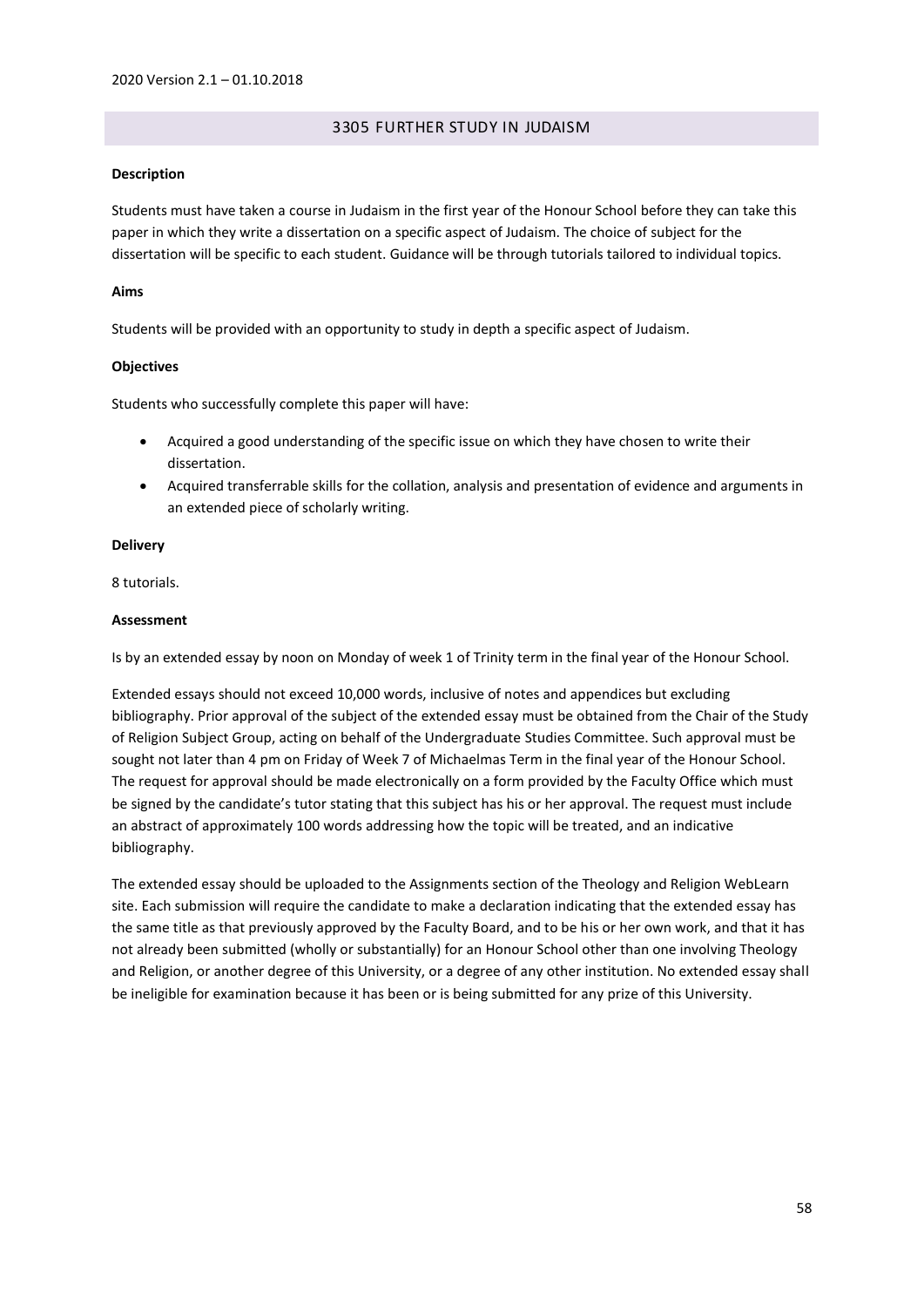## 3306 FURTHER STUDY IN ISLAM

### **Description**

Students must have taken a course in Islam in the first year of the Honour School before they can take this paper in which they write a dissertation on a specific aspect of Islam. The choice of subject for the dissertation will be specific to each student. Guidance will be through tutorials tailored to individual topics.

## **Aims**

Students will be provided with an opportunity to study in depth a specific aspect of Islam.

## **Objectives**

Students who successfully complete this paper will have:

- Acquired a good understanding of the specific issue on which they have chosen to write their dissertation.
- Acquired transferrable skills for the collation, analysis and presentation of evidence and arguments in an extended piece of scholarly writing.

### **Delivery**

8 tutorials.

## **Assessment**

Is by an extended essay by noon on Monday of week 1 of Trinity term in the final year of the Honour School.

Extended essays should not exceed 10,000 words, inclusive of notes and appendices but excluding bibliography. Prior approval of the subject of the extended essay must be obtained from the Chair of the Study of Religion Subject Group, acting on behalf of the Undergraduate Studies Committee. Such approval must be sought not later than 4 pm on Friday of Week 7 of Michaelmas Term in the final year of the Honour School. The request for approval should be made electronically on a form provided by the Faculty Office which must be signed by the candidate's tutor stating that this subject has his or her approval. The request must include an abstract of approximately 100 words addressing how the topic will be treated, and an indicative bibliography.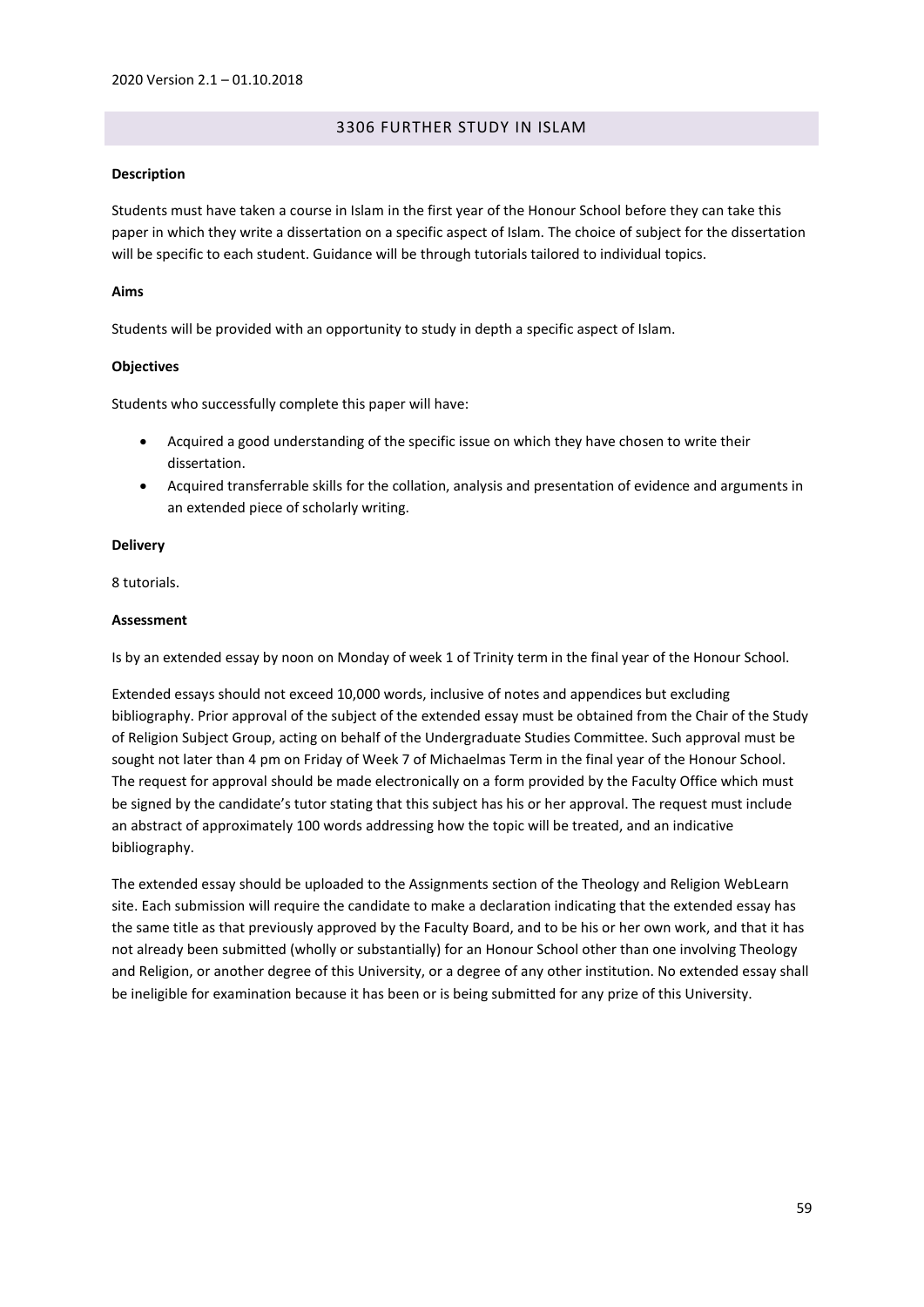## 3307 FURTHER STUDY IN BUDDHISM

### **Description**

Students must have taken a course in the first year of the Honour School before they can take this paper in which they write a dissertation on a specific aspect of Buddhism. The choice of subject for the dissertation will be specific to each student. Guidance will be through tutorials tailored to individual topics.

## **Aims**

Students will be provided with an opportunity to study in depth a specific aspect of Buddhism.

## **Objectives**

Students who successfully complete this paper will have:

- Acquired a good understanding of the specific issue on which they have chosen to write their dissertation.
- Acquired transferrable skills for the collation, analysis and presentation of evidence and arguments in an extended piece of scholarly writing.

### **Delivery**

8 tutorials.

## **Assessment**

Is by an extended essay by noon on Monday of week 1 of Trinity term in the final year of the Honour School.

Extended essays should not exceed 10,000 words, inclusive of notes and appendices but excluding bibliography. Prior approval of the subject of the extended essay must be obtained from the Chair of the Study of Religion Subject Group, acting on behalf of the Undergraduate Studies Committee. Such approval must be sought not later than 4 pm on Friday of Week 7 of Michaelmas Term in the final year of the Honour School. The request for approval should be made electronically on a form provided by the Faculty Office which must be signed by the candidate's tutor stating that this subject has his or her approval. The request must include an abstract of approximately 100 words addressing how the topic will be treated, and an indicative bibliography.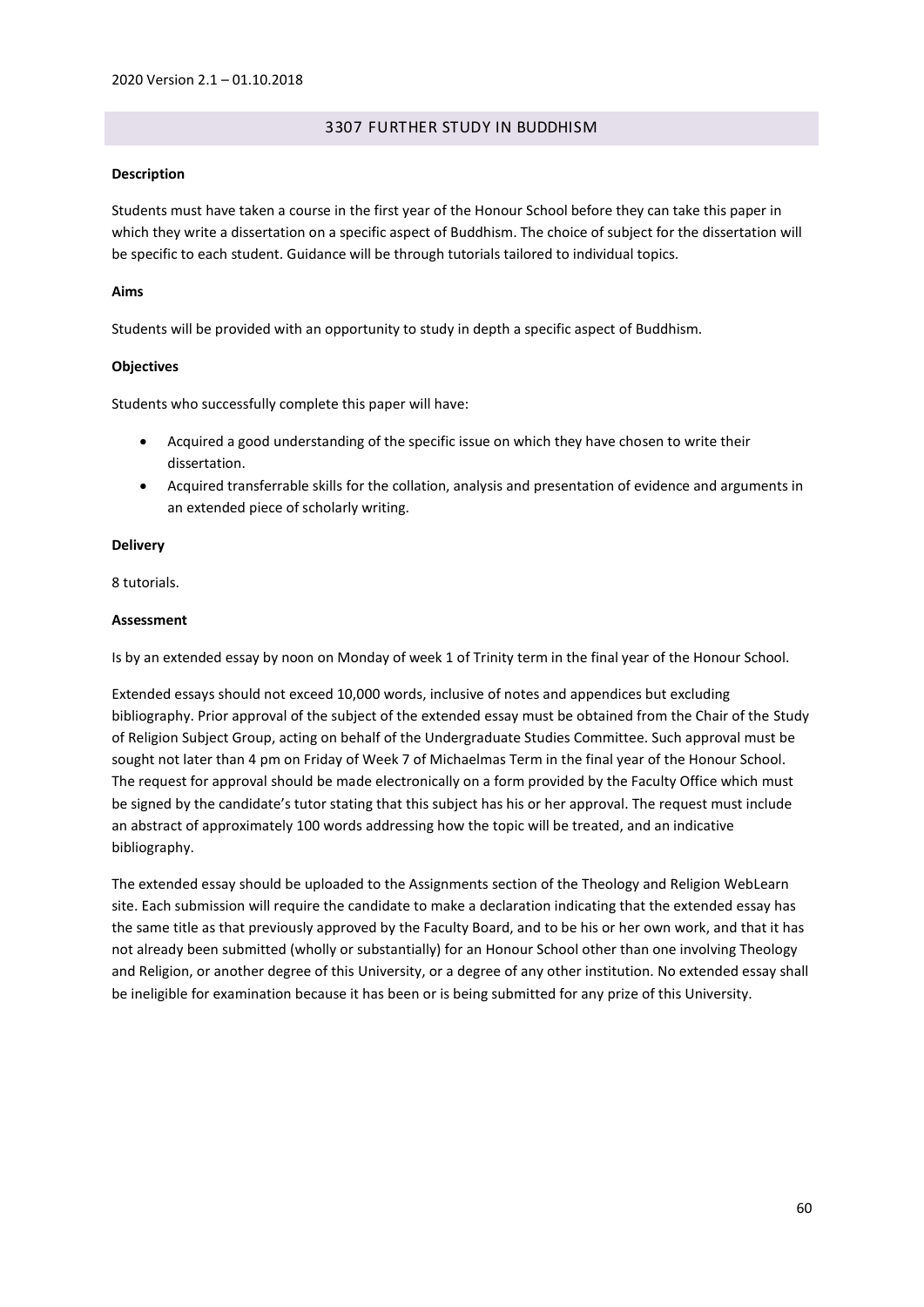## 3308 FURTHER STUDY IN HINDUISM

### **Description**

Students must have taken a course in Hinduism in the first year of the Honour School before they can take this paper in which they write a dissertation on a specific aspect of Hinduism. The choice of subject for the dissertation will be specific to each student. Guidance will be through tutorials tailored to individual topics.

## **Aims**

Students will be provided with an opportunity to study in depth a specific aspect of Hinduism.

## **Objectives**

Students who successfully complete this paper will have:

- Acquired a good understanding of the specific issue on which they have chosen to write their dissertation.
- Acquired transferrable skills for the collation, analysis and presentation of evidence and arguments in an extended piece of scholarly writing.

### **Delivery**

8 tutorials.

## **Assessment**

Is by an extended essay by noon on Monday of week 1 of Trinity term in the final year of the Honour School.

Extended essays should not exceed 10,000 words, inclusive of notes and appendices but excluding bibliography. Prior approval of the subject of the extended essay must be obtained from the Chair of the Study of Religion Subject Group, acting on behalf of the Undergraduate Studies Committee. Such approval must be sought not later than 4 pm on Friday of Week 7 of Michaelmas Term in the final year of the Honour School. The request for approval should be made electronically on a form provided by the Faculty Office which must be signed by the candidate's tutor stating that this subject has his or her approval. The request must include an abstract of approximately 100 words addressing how the topic will be treated, and an indicative bibliography.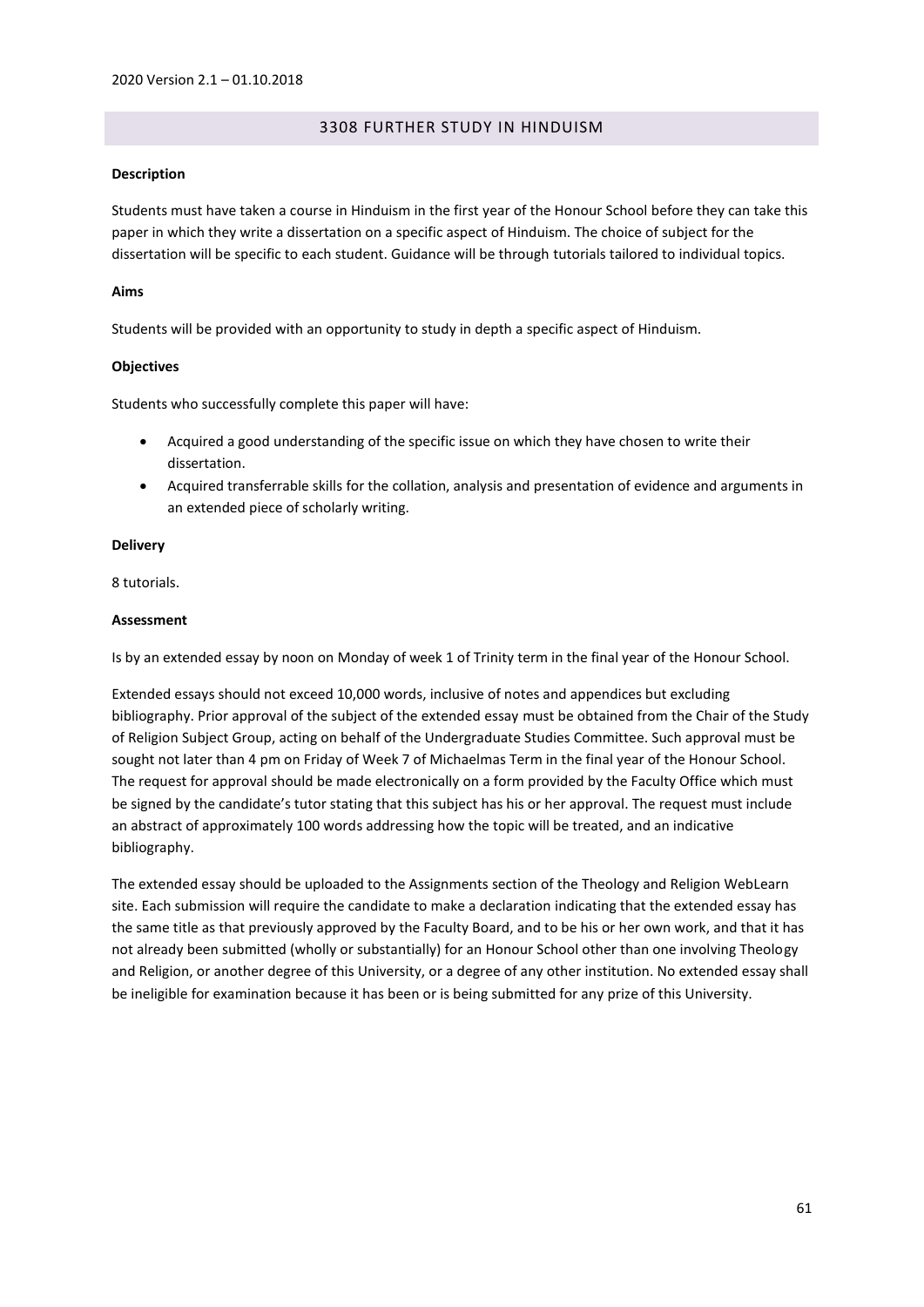# 3309 STUDIES IN THE ABRAHAMIC RELIGIONS.

## **CRUSADE AND JIHAD: HOLY WAR AND THE ABRAHAMIC RELIGIONS: 1000-1229**

### **Description**

This course aims to explore the theology of holy war through an analysis of the crusades which were waged against Muslims and heretics between 1096 and 1229 together with the Muslim wars of Jihad against Christians in this period. The terms crusade and jihad will be examined for meaning and applicability. Christian and Muslim sources for these crusades/wars of jihad will be compared to draw out the differences between Christian and Muslim perspectives on these wars of religion and on each other. Jewish experience of the crusades will be analysed to draw out Jewish responses to this form of religious violence and to assess similarities and differences between Christian and Jewish attitudes towards martyrdom. The Albigensian Crusade will be studied to analyse how and why crusades were used against heretics as well as Muslims. The course will focus on source material which will be made available in English translations. Four introductory lectures will provide students with an overview of Christendom and Islam on the eve of the First Crusade in 1096.

## **Aims**

- To give students a three dimensional view of the crusades between 1096 and 1229 by studying them from Christian, Muslim, and Jewish perspectives.
- To give students an opportunity to reflect on the meanings of just war, holy war and martyrdom in the Abrahamic religions.
- To teach students to uncover the different roles which religious institutions and religious beliefs played in crusades and wars of jihad in this period.
- To teach students to analyse emotive sources critically and objectively.
- To teach students how to discuss complex and emotive topics objectively.
- To teach students how to mine complex and conflicting sources.

### **Objectives**

Students who successfully complete this paper will:

- Have gained an understanding of the entangled history of crusade and jihad.
- Have learned the importance of analysing emotive sources critically and dispassionately.
- Have gained insight into the complex role of religious violence in medieval Christianity, Islam and Judaism.
- Have gained importance insights into how and why religion has been harnessed to war in the Abrahamic faiths.

### **Delivery**

4 lectures (Michaelmas Term); 14 x 90 minute classes (1-4 in Michaelmas, 5-12 in Hilary, 13-14 in Trinity).

Four introductory lectures will provide students an historical overview of Western and Eastern Christendom and Islam on the eve of the First Crusade. Classes will focus on source material which will be analysed within the historical and theological framework of the period. Students will be given selected reading from primary and secondary sources to equip themselves to participate in each class. All source material will be made available in English translation. During the year each student will be asked to do at least one short presentation to a class. The final class of Hilary will be devoted to a group discussion reflecting on the main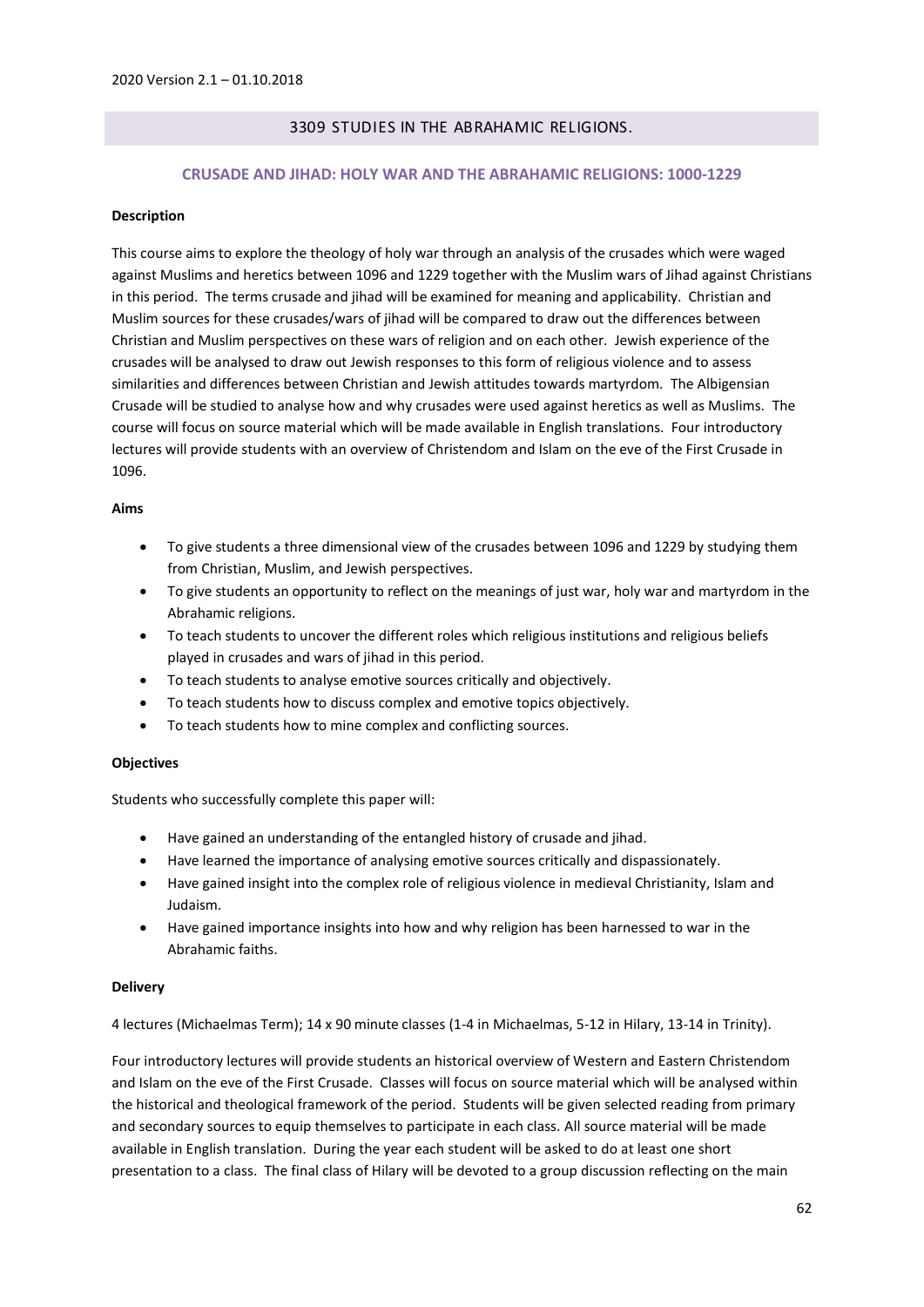# 2020 Version 2.1 – 01.10.2018

themes of the course. The classes in Trinity will focus on revision. Personal and general feedback will be given on one timed essay per student at these classes.

| <b>Lecture Subject</b> |                                                                                          | <b>Lecture Themes</b>                                                                                                                                                               |
|------------------------|------------------------------------------------------------------------------------------|-------------------------------------------------------------------------------------------------------------------------------------------------------------------------------------|
| 1                      | <b>Biblical antecedents</b>                                                              | The Wars of the Lord in the Bible                                                                                                                                                   |
| 2                      | Spread of Islam 7th to 11th centuries                                                    | Emergence of Islam in Arabia, spread of Islam to Middle East,<br>Asia Minor, Persia, North Africa, and Spain                                                                        |
| 3                      | Western and Eastern Europe on the<br>eve of the First Crusade                            | Papacy, reform movement, theology, political set-up                                                                                                                                 |
| 4                      | Overview of history of crusades<br>between 1096 and 1229                                 | Crusades 1, 2, 3, and 4, and Albigensian Crusade                                                                                                                                    |
|                        | <b>Class Subject</b>                                                                     | <b>Class Themes</b>                                                                                                                                                                 |
| $\mathbf{1}$           | The First Crusade: milites Christi<br>(soldiers of Christ)                               | Preaching, purpose, recruitment, sources, motivations of<br>crusaders; martyrdom; vengeance.                                                                                        |
| 2                      | How holy were the crusades?                                                              | Papal innovation? Canon law? Gratian's causa 23; Lateran IV;<br>Gregorian Decretals; historiography on definition of crusade<br>- role of Jerusalem as destination; role of papacy. |
| 3                      | Muslim experience of the First<br>Crusade                                                | Muslim view of westerners and Christianity; Muslim view of<br>Christian victories in the First Crusade                                                                              |
| 4                      | Jihad                                                                                    | Different meanings and applications; holy war?                                                                                                                                      |
| 5                      | First Crusade and the Jews of the<br>Rhineland                                           | So-called Popular Crusade; Hebrew Sources, dating, inter-<br>relationship; historicity; reception; Kiddush ha-Shem                                                                  |
| 6                      | Jewish experience of the First and<br><b>Second Crusades</b>                             | Active and passive martyrdom; knowledge of Christianity;<br>anti-Christian invectives; interaction between Christians and<br>Jews                                                   |
| 7                      | Challenges of the Second Crusade and<br>the military orders                              | Complicated set up; internal rivalries and rivalry with Greeks;<br>arenas; military orders; confrontation with Islam in Spain;<br>fighting monks                                    |
| 8                      | Western reactions to defeat in Holy<br>War: Repentance, reform, and crusade<br>preaching | Cleansing of society as prerequisite for successful crusade,<br>preaching of Third Crusade; aberration of Fourth Crusade                                                            |
| 9                      | Saladin and the Third Crusade                                                            | Muslim forces against Latin Kingdoms; reception of Saladin in<br>the West; reception of Richard the Lionheart in East                                                               |
| 10                     | Jewish experience of the Third<br>Crusade in England                                     | What caused riots against Jews in 1189/90?                                                                                                                                          |
| 11                     | Crusades against heretics Albigensian<br>Crusade                                         | Cathars, Innocent III, real Crusade?                                                                                                                                                |
| 12                     | Wrap-up                                                                                  | Reflection on main themes of the course through group<br>discussion                                                                                                                 |
| 13                     | Revision                                                                                 | Personal and general feedback will be given on one timed<br>essay per student. Themes arising from submitted essays<br>will be discussed.                                           |
| 14                     | Revision                                                                                 | Personal and general feedback will be given on one timed<br>essay per student. Themes arising from submitted essays<br>will be discussed.                                           |

# **Assessment**

Is by one three-hour written examination in Trinity term of the final year of the Honour School.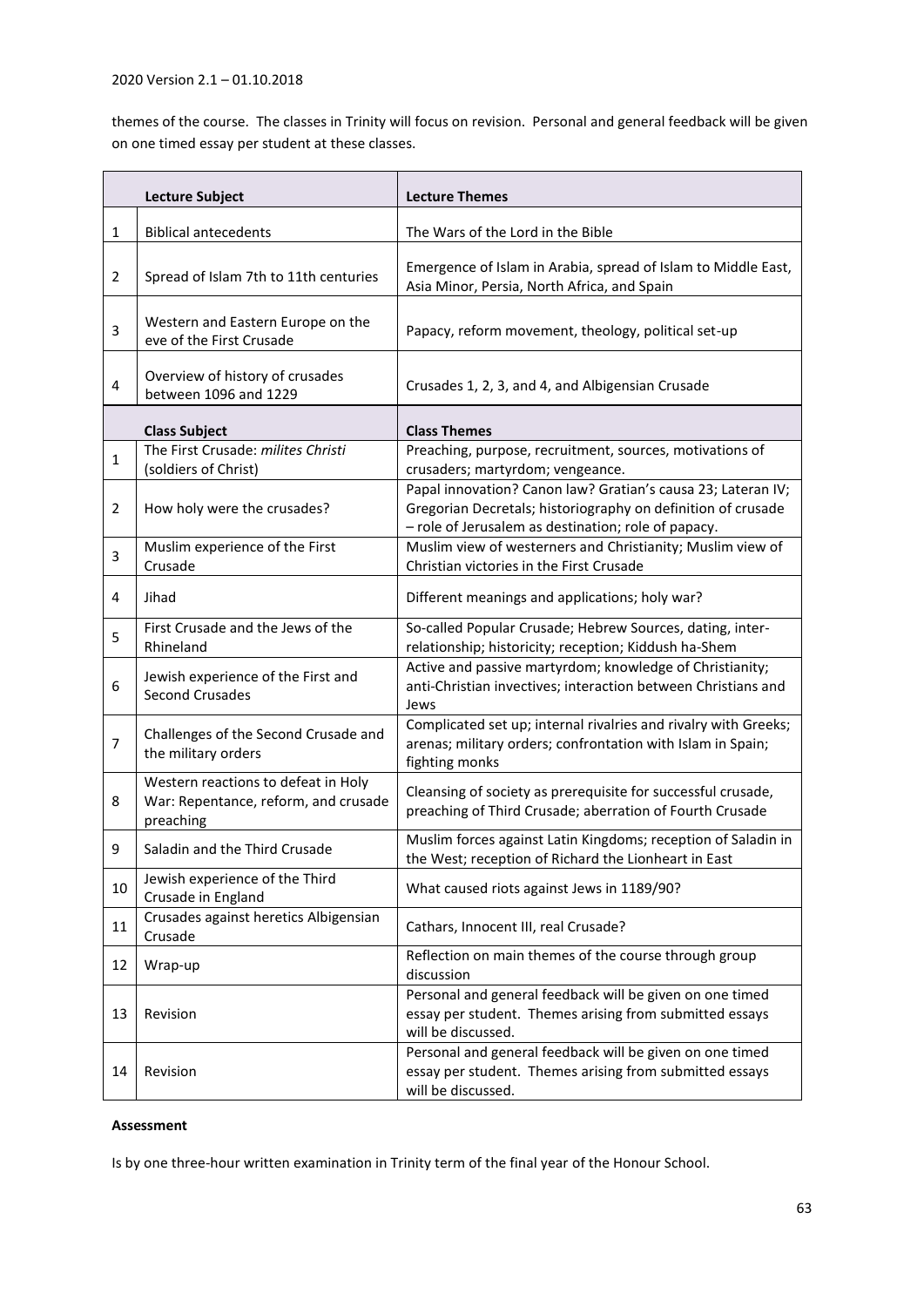# 3310 VARIETIES OF JUDAISM, 100 BCE-100 CE

#### **Description**

The paper examines the evidence for different kinds of Judaism in the late Second Temple period, and its immediate aftermath. Lectures provide an overview of the issues, and proposals for solution of some central problems. Tutorials require students to come to grips with some of the set texts and to learn how to approach these texts as sources for religious history.

#### **Set Texts**

The following texts in English translation taken from the edition indicated:

Qumran Community Rule, MMT (Miqsat Ma'ase Ha-Torah) (Some Observances of the Law) and Commentary on Habakkuk, in G. Vermes, *The Complete Dead Sea Scrolls in English* (Allen Lane/Penguin, 1997).

Josephus, Jewish War II (Loeb, 1956); Antiquities XVIII, 1-119 (Loeb, 1965); Against Apion II, 145-296 (Loeb, 1956).

IV Ezra, ed. B. M. Metzger, in J. H. Charlesworth, ed., *The Old Testament Pesudepigrapha* (2 vols., DLT, 1983-5).

Wisdom of Solomon (New Revised Standard Version).

Philo, Migration of Abraham; Life of Moses I, 1-84 (Loeb, 1958).

Mishnah, Berakoth, Bikkurim, and Aboth, chapter 1 (translated Danby, OUP, 1933).

Psalms of Solomon XVII, tr. S. P. Brock, in H. F. D. Sparks, ed., *The Apocryphal Old Testament* (OUP, 1984).

I Enoch 92-105, tr. M. A. Knibb, in H. F. D. Sparks, ed., *The Apocryphal Old Testament* (OUP, 1984).

#### **Aims**

- To acquaint students with the primary evidence for the nature of Judaism in this period
- To develop an informed and critical approach to the interpretation of that evidence.

### **Objectives**

Students who successfully complete this paper will have:

- A good knowledge of the main trends in Judaism in this period
- An ability to analyse ancient evidence, particularly from the set texts prescribed, to understand the nature of different varieties of the religion.

#### **Delivery**

8 lectures; 8 tutorials.

The 8 lectures, entitled 'Varieties of Judaism in the late Second Temple period', are generally delivered in Hilary Term each year.

### **Assessment**

Is by one three-hour written examination in Trinity term of the final year of the Honour School.

Candidates are expected to answer three questions.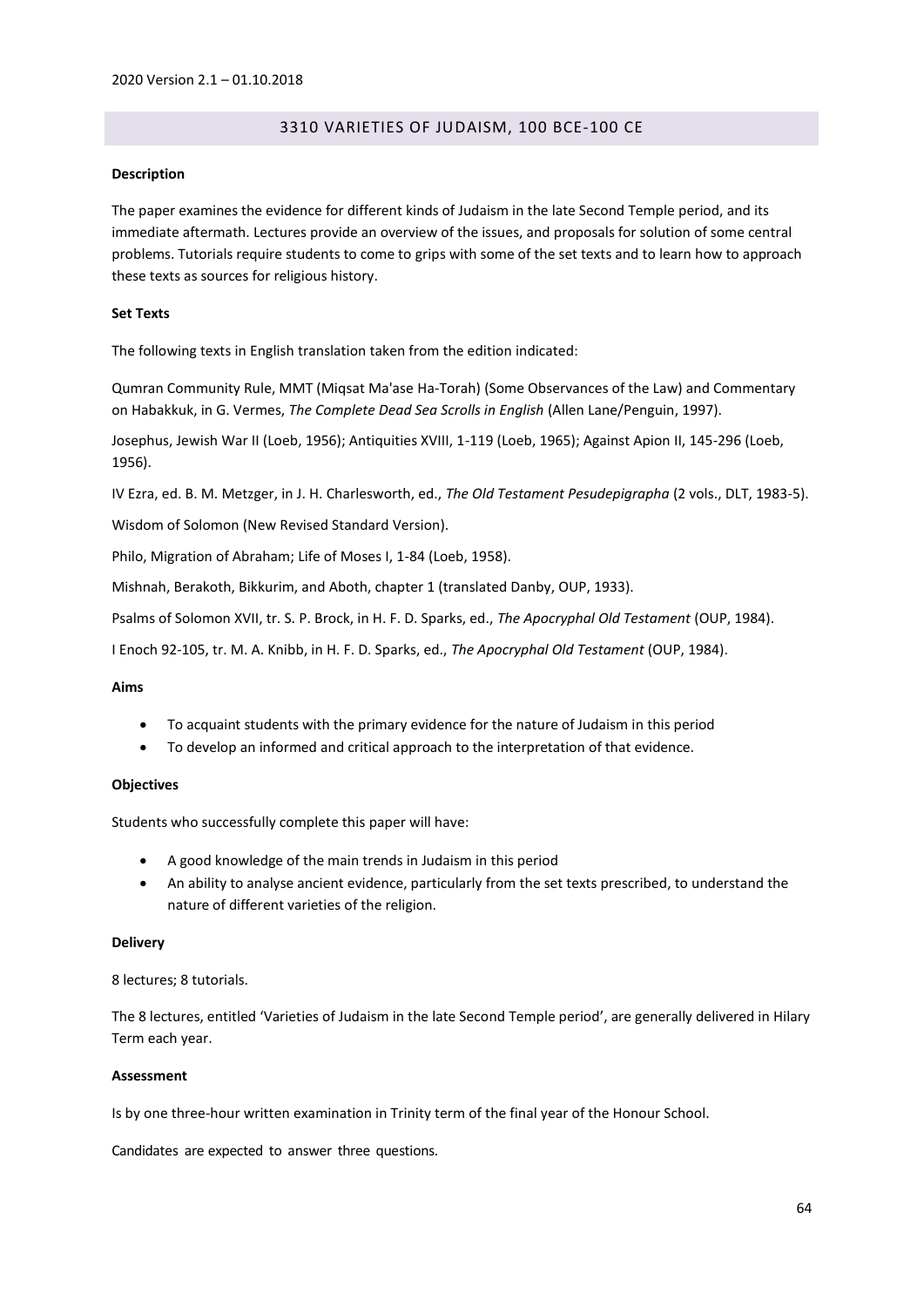## 3401 THE NATURE OF RELIGION

## **Description**

By examining the main classical and contemporary approaches to the study of religion, candidates are required to engage critically in examining the comparative study of religions, the relations between religious belief and religious practice, and the central roles of myth, symbol, and ritual in theoretical discussions of religion over the course of the 20th century. Tutorials aim to enable students to engage with theories covered in lectures.

## **Aims**

The aim of this course is to enable students to take an informed view of the place of religion in the modern world, through engaging with primary theoretical texts.

## **Objectives**

Students who successfully complete this paper will:

- Have acquired a good knowledge of the main classical studies in the field of the Study of Religions in the  $20<sup>th</sup>$  century.
- Be aware in a general and accurate way of both the main attempts to define religion and the problems of defining it. They should also understand the difference between defining religion as a universal phenomenon and locating religions in particular cultural contexts.
- Be aware of a number of major debates in the field of religious studies, e.g. the outsider/insider problem, religious pluralism, the construction of identity, gender issues, religious violence, postcolonialism, and the benefits and limits of comparison.
- Be enabled to make critical use of these theoretical discussions in their study of different religions.

### **Delivery**

16 lectures; 8 tutorials.

### **Assessment**

Is by one three-hour written examination in Trinity term of the final year of the Honour School.

Candidates are expected to answer three questions.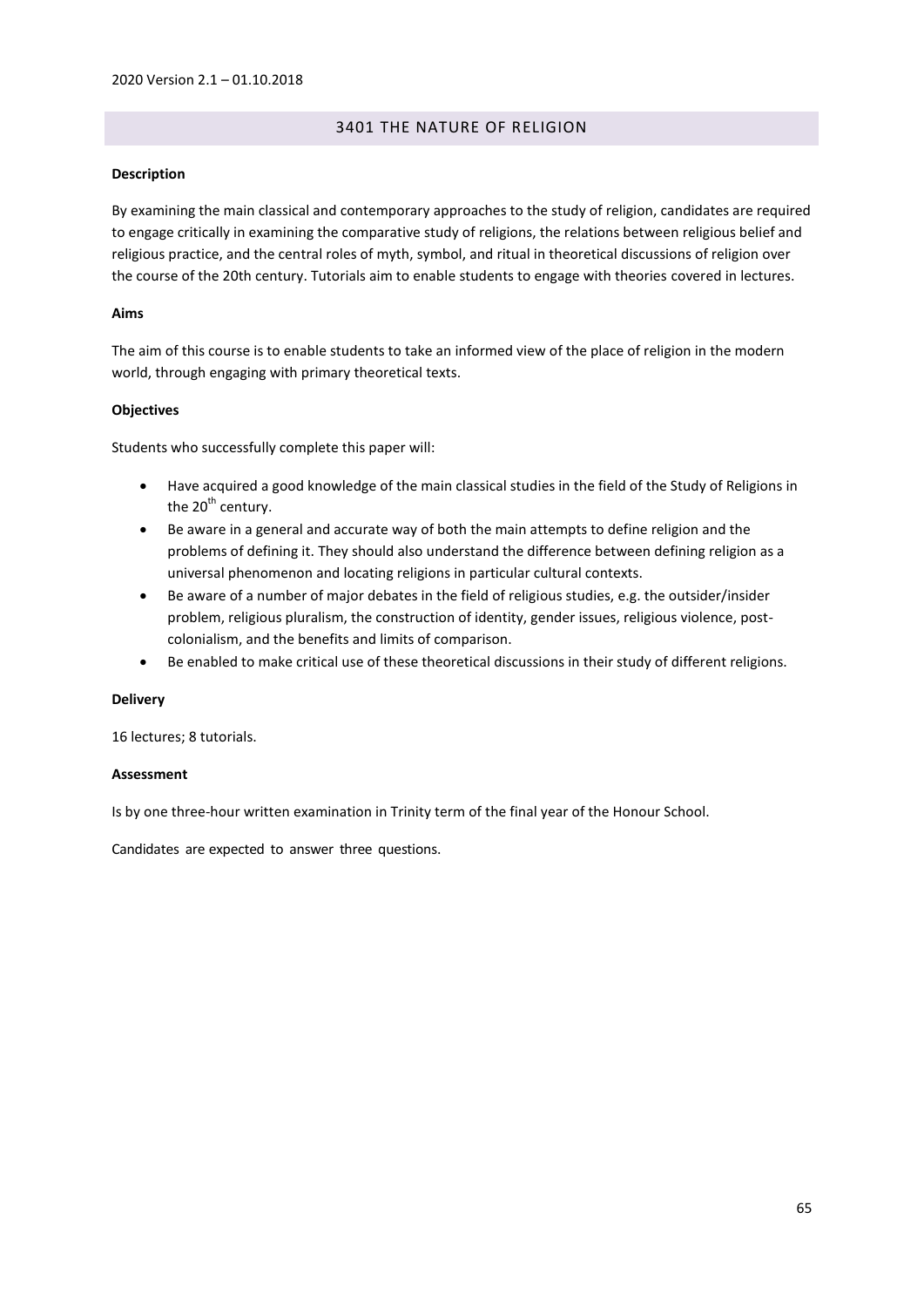## 3402 PSYCHOLOGY OF RELIGION

## **Description**

The course introduces the main psychological theories that have been used to understand human religious experience, cognition, and behaviour. The distinctive nature of psychological concepts and methods, especially their reliance on empirical data, will be made clear throughout. A range of theoretical approaches are considered: depth psychologies; social psychology; cognitive psychology; evolutionary psychology; health and clinical psychology. Topics covered include continuity and change of religious faith over the lifespan; religious conversion; mystical experience; religion and social identity; the influence of religion on moral behaviour; the relationship between religion and mental and physical health and wellbeing. An interest in interdisciplinary perspectives on religion is desirable.

## **Aims**

- To provide an overview of the main issues in the psychological study of religion that reflects contemporary developments in psychological research and theory.
- To introduce the use of methods from the human and biological sciences in the study of religion as a human phenomenon.
- To encourage the application of the course material to theological study and reflection.

## **Objectives**

Students who successfully complete this paper will:

- Be familiar with the main psychological accounts of religion and spirituality as distinct from those offered by other disciplines;
- Be aware of the main theoretical and methodological approaches in contemporary scientific psychology and related disciplines (such as cognitive neuroscience)
- Have a greater understanding of specific religious phenomena, and have critically examined the strengths and weaknesses of psychological approach to elucidating them
- Have strengthened transferable skills, particularly in the area of critical analysis, the use of evidence, and working across disciplines

## **Delivery**

### 8 lectures; 8 tutorials

The lectures are designed to introduce students to the core issues and questions on the main topics in the field while tutorials are opportunities to study in greater depth the selected topics as well as focus on questions of particular interest.

### **Assessment**

Is by one three-hour written examination in Trinity term of the final year of the Honour School.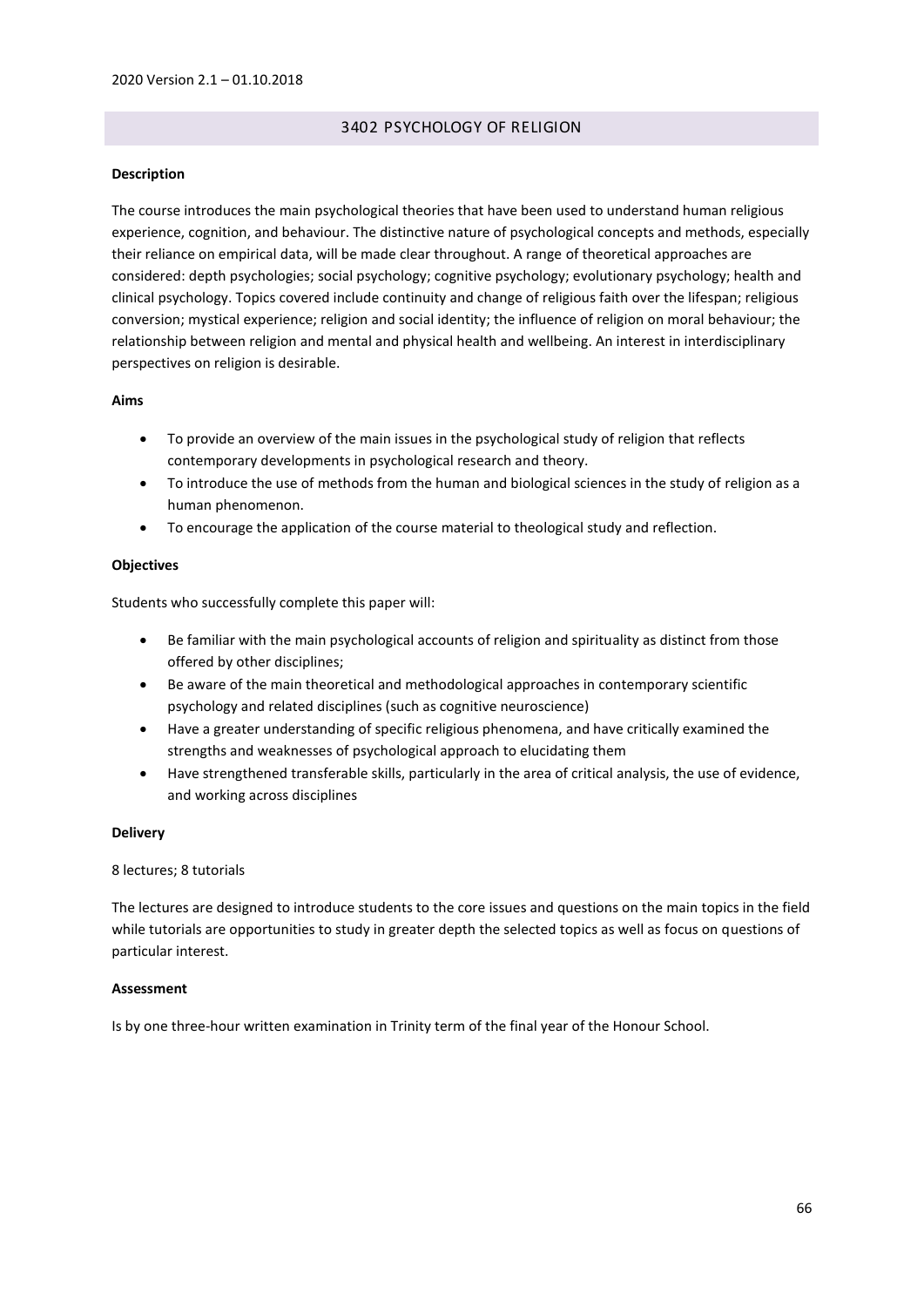# 3403 SOCIOLOGY OF RELIGION

### **Description**

This paper will enable candidates to acquire an understanding of the major figures in the development of the sociology of religion, with particular reference to Western Europe, North America and other regions as announced. Lectures (Religion and Society in the Contemporary World) introduce students to the core issues; tutorials are used to study selected topics in greater depth as well as focus on questions of particular interest.

### Set Texts

Candidates will be expected to know at least one of the following in detail:

Karl Marx, *Marx on Religion*, ed. John Raines, Temple University Press, 2002 together with CAPITAL, chapters 1 and 13 (Penguin Books, 1990).

E. Durkheim, T*he Elementary Forms of the Religious Life* (Allen and Unwin, 1976).

M. Weber, *The Protestant Ethic and the Spirit of Capitalism* (Harper Collins, 1991).

E. Troeltsch, *The Social Teaching of the Christian Churches* (2 vols, J. Knox, 1992).

Talcott Parsons, *Action Theory and the Human Condition* (New York, 1978).

Robert Bellah and Stephen Tipton, *The Robert Bellah Reader* (Durham, NC: Duke University Press, 2006): Part Two: "American Religion", pp. 221-376.

### **Aims**

To develop a critical understanding of how religion relates to contemporary societies, and how the discipline of sociology has contributed to our contemporary understanding of religion.

### **Objectives**

Students who successfully complete this paper will:

- Achieve an understanding of the major figures in the development of the sociology of religion.
- Become familiar with contemporary sociological discussions and acquire a critical understanding of the major debates in contemporary sociology of religion
- Become aware of how sociological models of and theories about religion may be usefully brought to bear on issues in the modern world.

### **Delivery**

8 lectures; 8 tutorials.

### **Assessment**

Is by one three-hour written examination in Trinity term of the final year of the Honour School.

Candidates are expected to answer three questions.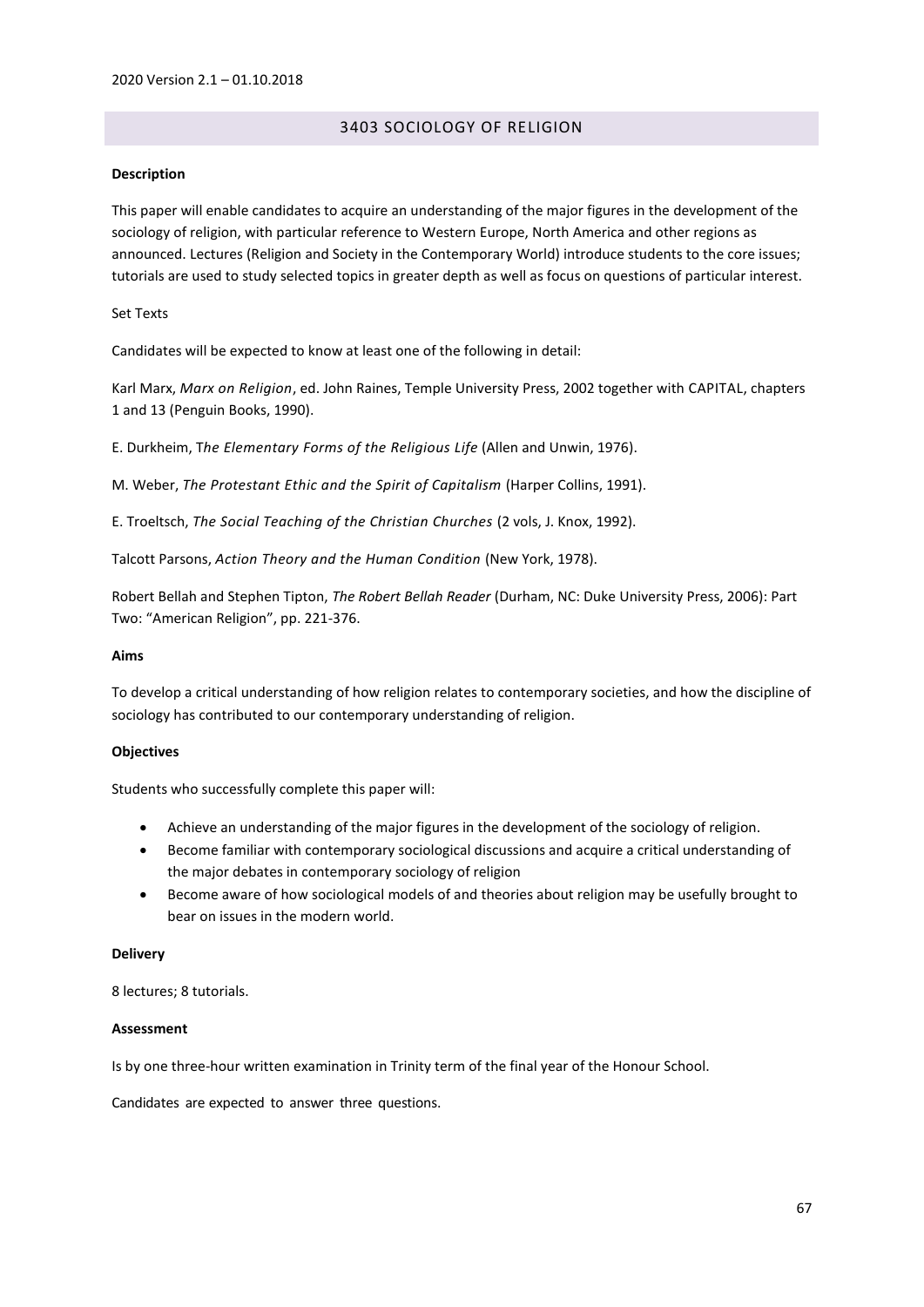# 3404 FURTHER STUDIES IN SCIENCE AND RELIGION

Candidates who wish to take this paper must have taken paper **2405**, *Science and Religion* in the first year of the Honour School.

### **Description**

Students write a dissertation on a particular issue in Science and Religion. The choice of subject for the dissertation will be specific to each student. Guidance will be through tutorials tailored to individual topics.

### **Aims**

Students will be provided with an opportunity to study in depth a specific issue in Science and Religion.

## **Objectives**

Students who successfully complete this paper will:

- Acquire a good understanding of the issue on which they have chosen to write their dissertation.
- Acquire transferrable skills for the collation, analysis and presentation of evidence and arguments in an extended piece of scholarly writing.

## **Delivery**

8 tutorials.

## **Assessment**

Is by an extended essay by noon on Monday of week 1 of Trinity term in the final year of the Honour School.

Extended essays should not exceed 10,000 words, inclusive of notes and appendices but excluding bibliography. Prior approval of the subject of the extended essay must be obtained from the Chair of the Study of Religion Subject Group, acting on behalf of the Undergraduate Studies Committee. Such approval must be sought not later than 4 pm on Friday of Week 7 of Michaelmas Term in the final year of the Honour School. The request for approval should be made electronically on a form provided by the Faculty Office which must be signed by the candidate's tutor stating that this subject has his or her approval. The request must include an abstract of approximately 100 words addressing how the topic will be treated, and an indicative bibliography.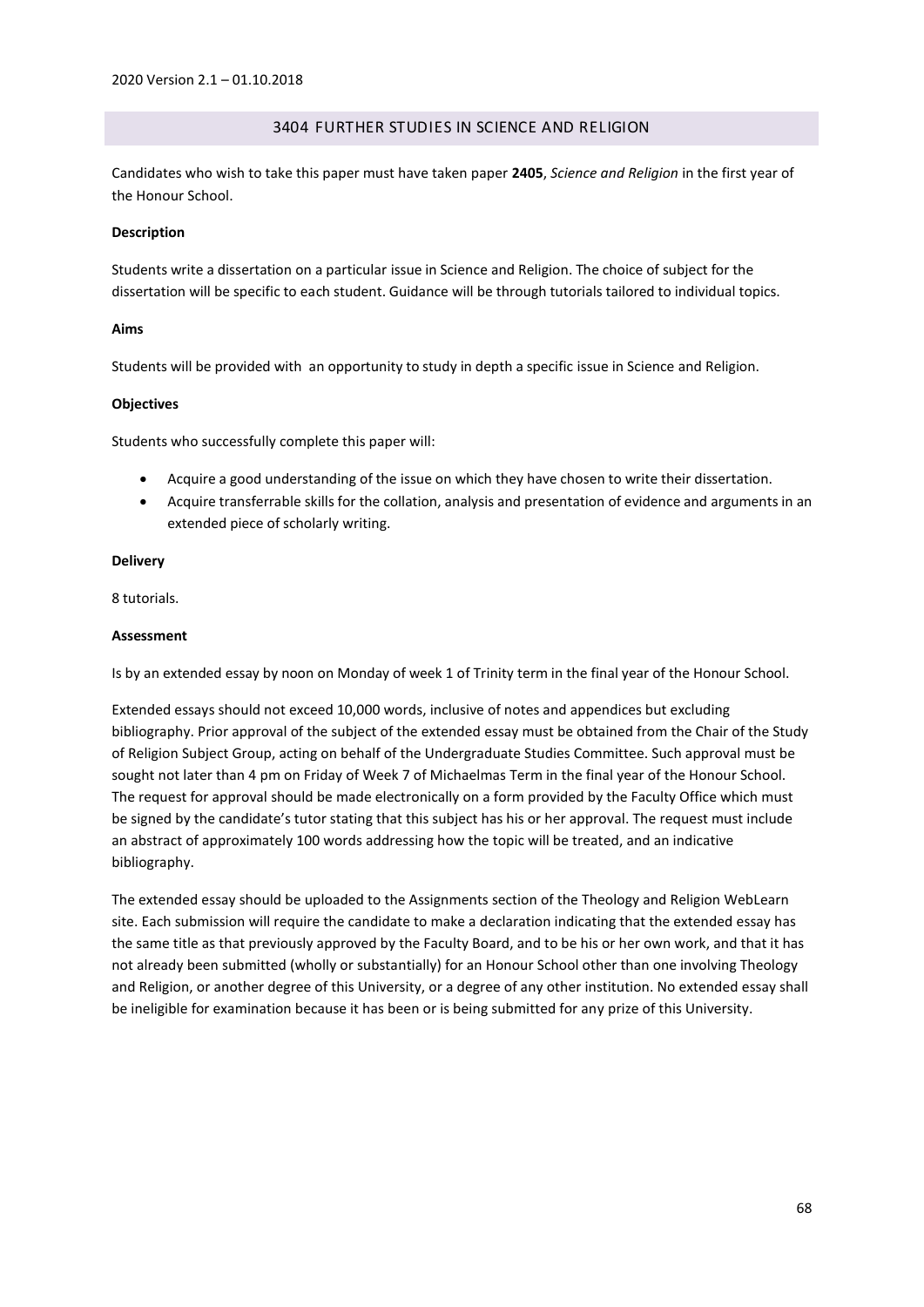# 3406 FEMINIST APPROACHES TO THEOLOGY AND RELIGION

### **Description**

Since the second half of the twentieth century, the development of feminist theories and the contributions of feminist thinkers have made a profound impact on every field of theology and religious studies. While some of these fresh perspectives have confronted traditional forms of religion, taking an oppositional stance, others have sought to expand intellectual horizons irrespective of religious commitment. This paper offers the opportunity to examine the range of problems and insights brought to theology and the study of religion by feminist approaches. Guided by tutors from different disciplines within the Faculty of Theology and Religion, students will consider the ways that feminists have re-interpreted, challenged and re-appropriated sacred texts, myths and rituals, and how feminist theory helps us consider the institutions and structures of religions. Students will be encouraged to ask for themselves how far feminism demands reform in the major religious traditions, what structures of knowledge feminist theory aims to challenge, and, ultimately, how successful and legitimate feminist critiques have been. The key secondary literature for this course will include core feminist epistemological approaches, and may incorporate readings in feminist biblical criticism, anthropology of religion, historiography, ethics, liberation theology and the sociology of religion.

### **Aims**

- To gain an advanced understanding of the implications of feminist ethics, politics and theory for the study of Theology and Religion.
- To examine in comparative perspective the contributions made by feminist theorists to different disciplines within the field.
- To explore fundamental questions about the extent to which religious thought and practice is organised by constructions of gender or binary difference.

### **Objectives**

Students who successfully complete this paper:

- Should be aware of the outlines of developments within feminist and gender theory since the 1970s, and be able to comment on their significance for trends within the theological disciplines.
- Will have been introduced to major feminist contributions to biblical criticism, theological ethics, church history, liberationism and the sociology and anthropology of religion.
- Should be able to understand the implications of feminist theory for the study of religion.
- Will be able to trace common themes and concerns among feminist commentators across disciplinary boundaries.

### **Delivery**

8 classes

### **Assessment**

All candidates will be assessed by both:

(i) An essay, which should not exceed 2,500 words, inclusive of notes and appendices but excluding bibliography, submitted no later than noon on Monday of Week 9 of Hilary Term in the final year of the Honour School. Students will decide the subject of the essay individually, in consultation with their subject tutor.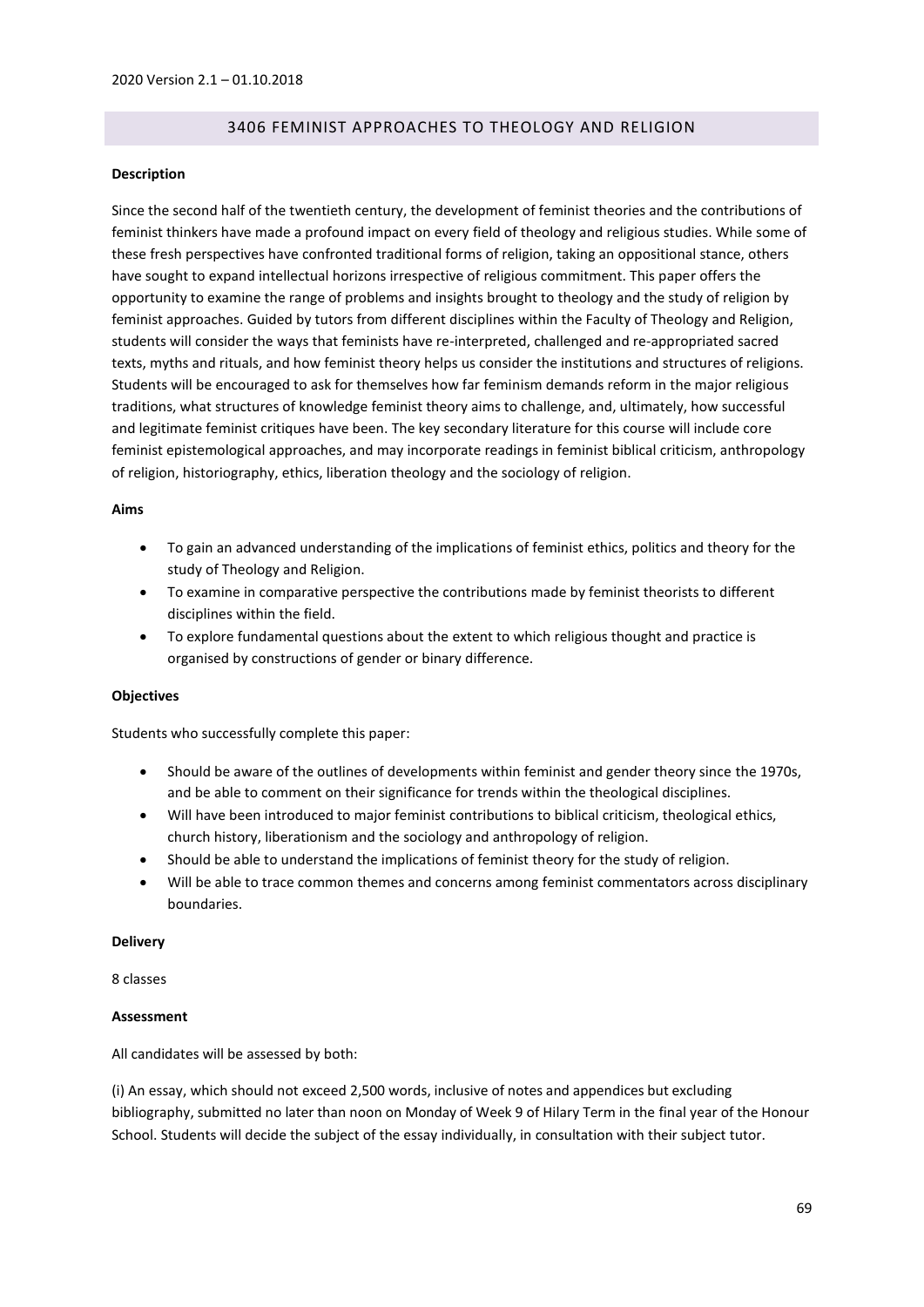# 2020 Version 2.1 – 01.10.2018

Each essay should be uploaded to the Assignments section of the Theology and Religion WebLearn site. Each submission will require the candidate to make a declaration indicating that the essay has the same title as that previously approved by the Faculty Board, and to be his or her own work, and that it has not already been submitted (wholly or substantially) for an Honour School other than one involving Theology and Religion, or another degree of this University, or a degree of any other institution. No extended essay shall be ineligible for examination because it has been or is being submitted for any prize of this University.

(ii) A two-hour written examination in Trinity Term of the final year of the Honour School.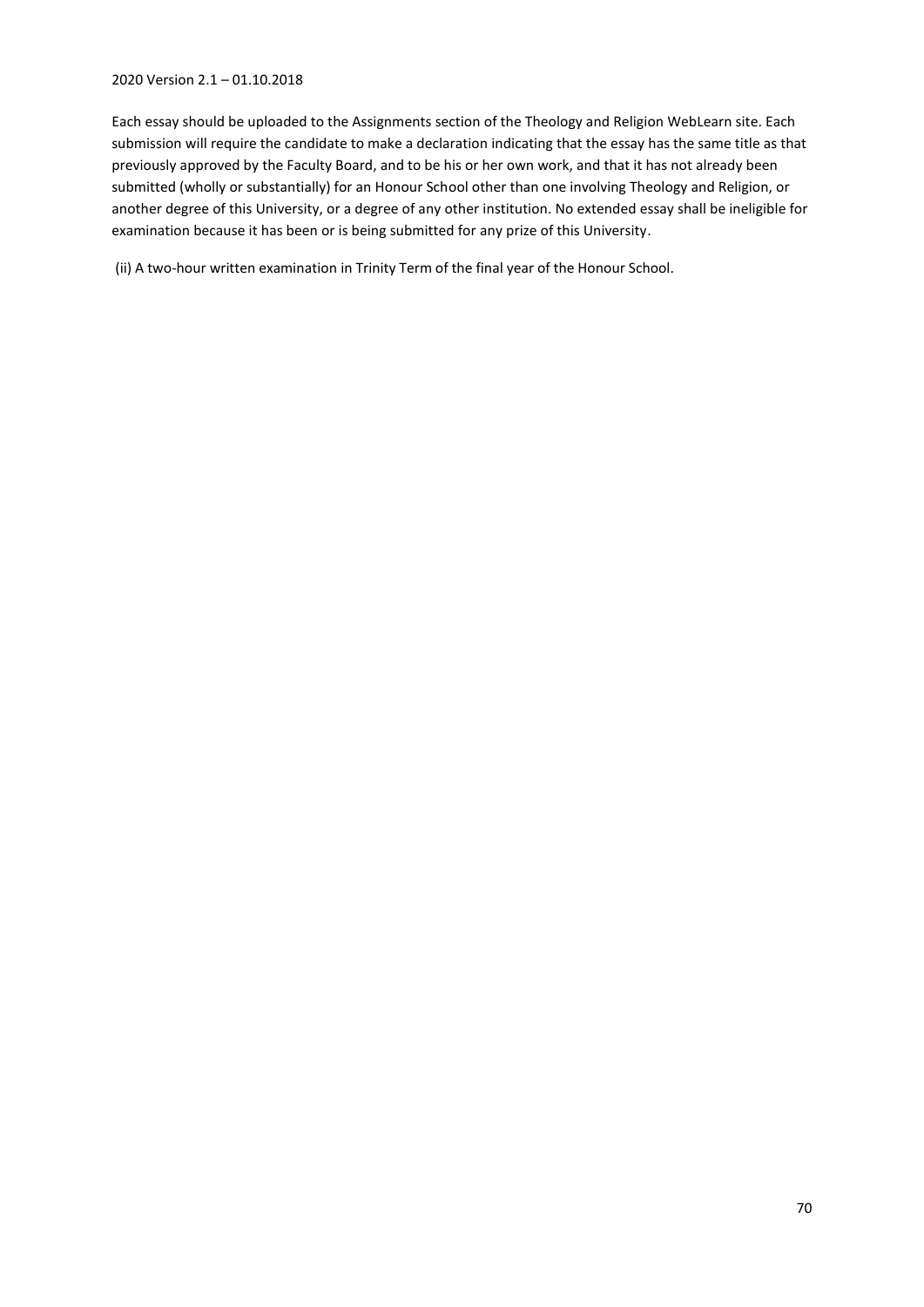# 107 PHILOSOPHY OF RELIGION

Paper 107, Philosophy of Religion is available to students of Theology and Religion – please check your *[Examination Regulations](https://www.admin.ox.ac.uk/examregs/2016-17/peitheoandreli/studentview/)*. It is delivered by the Philosophy Faculty and details are available on their [website.](https://www.philosophy.ox.ac.uk/course-descriptions-finals)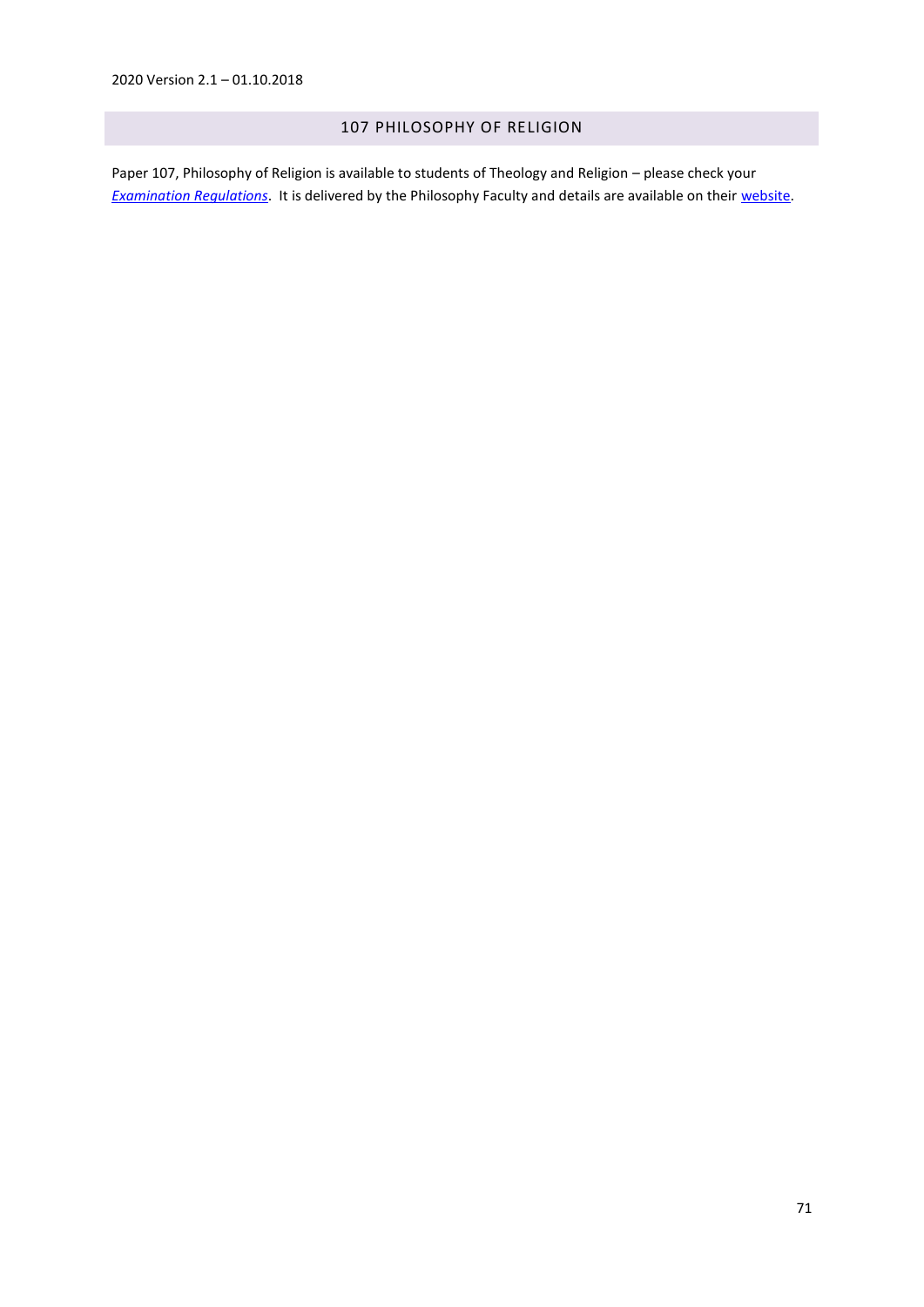# **A NOTE ON PROGRESSION BETWEEN PAPERS IN THE FIRST AND SECOND YEAR OF THE FINAL HONOUR SCHOOL**

Some papers in the second year of the Final Honour School can usefully build on the content of papers in the first year of the Final Honour School. In other words, students studying certain specialised final year papers may benefit from having already studied relevant material in the first year of FHS. There are, however, no formal prerequisites for the study of any final year paper. With a few exceptions, it is not strictly necessary to study any paper alongside or before any other; you may indicate a preference for any final year paper, regardless of what you have already studied. Nevertheless, tutors have made recommendations of which 2### papers might normally have been studied by students embarking on a final year paper and which 2### papers might cover relevant or related material. This information is included at the top of each course description, below the paper title. These recommendations are summarised below but you should always consult your college and subject tutors before making a final decision.

Candidates who take papers **3101** and **3105** should normally have taken 1002 *Biblical Hebrew* and at least one of 2101 *Narrative World of the Hebrew Bible* or 2102 *Poetic World of the Hebrew Bible* in the first year of the Honour School.*.*

There are no formal prerequisites for this paper, However, candidates who take paper **3108** will benefit from taking 2016 Varieties of Judaism, 2101 *Narrative World of the Hebrew Bible, and/or* 2102 *Poetic World of the Hebrew Bible.*

Candidates who take papers **3109** and **3110** should normally have taken paper 2103 The Gospels in the first year of the Honour School, although this is not a formal prerequisite.

Students must have taken a course in Judaism in the first year of the honour school, before they can take any of the Further Studies paper **3305**.

Students must have taken a course in Islam in the first year of the honour school, before they can take any of the Further Studies paper **3306**.

Students must have taken a course in Buddhism in the first year of the honour school, before they can take any of the Further Studies paper **3307**.

Students must have taken a course in Hinduism in the first year of the honour school, before they can take any of the Further Studies paper **3308**.

Candidates who wish to take paper **3404** must have taken paper **2405**, *Science and Religion* in the first year of the Honour School.

**These recommendations may not apply to PG Dip students, who should consult their Directors of Studies.**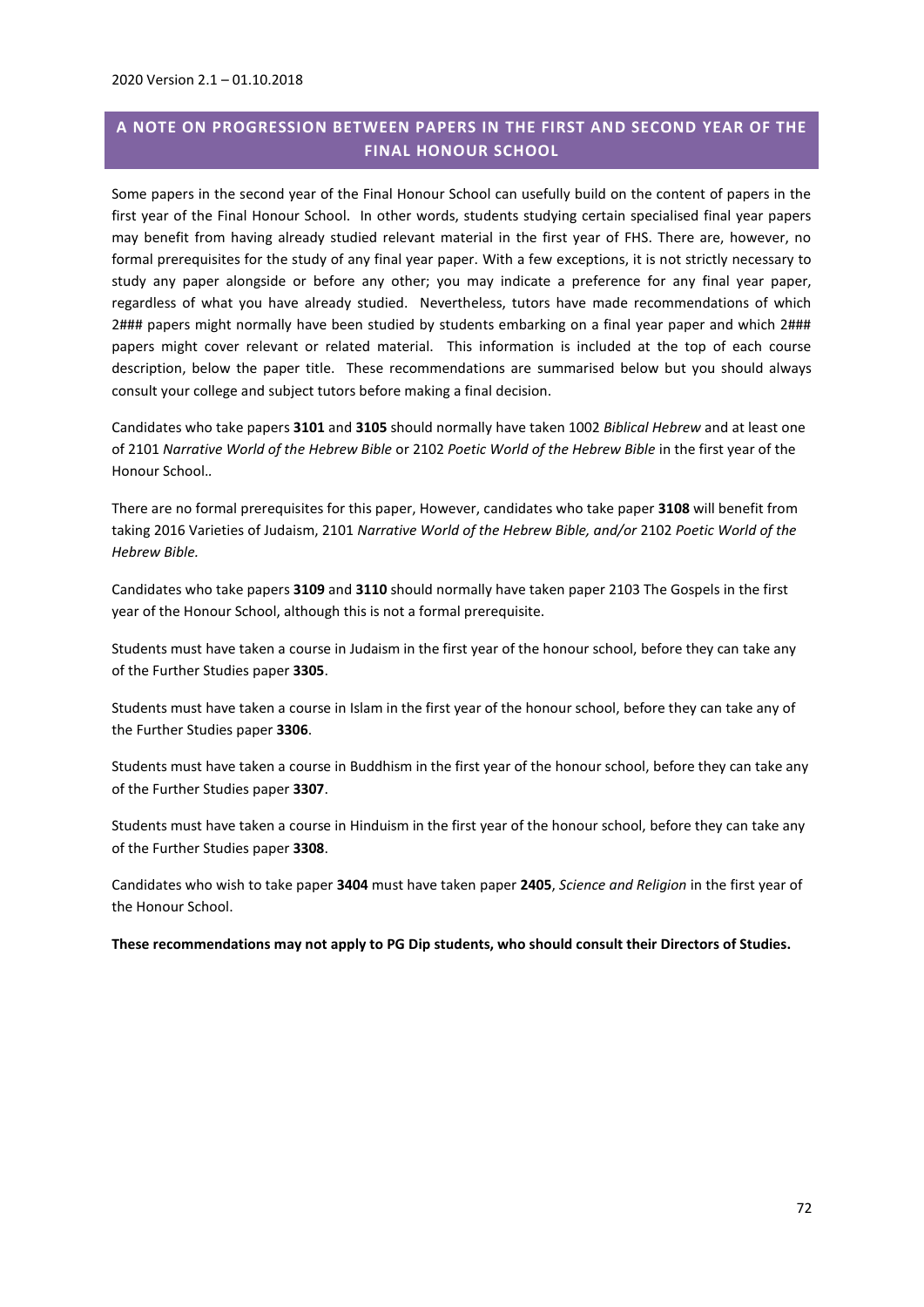## **LIST OF PAPERS UNAVAILABLE FOR EXAMINATION IN 2020**

For clarity and convenience here follows a list of those papers which will not be available for study in 2018-19 or examination in FHS 2020

2201 History of Doctrine

A list of papers unavailable for study in the final year of FHS (3###) for examination in 2020 will be included when this Schedule of papers is reissued in Hilary Term 2019.

BA students are reminded that, subject to the availability of suitable expert supervision, an interest in the content of any of these papers might be pursued in a thesis (paper 3000). Please consult your college tutor for further advice.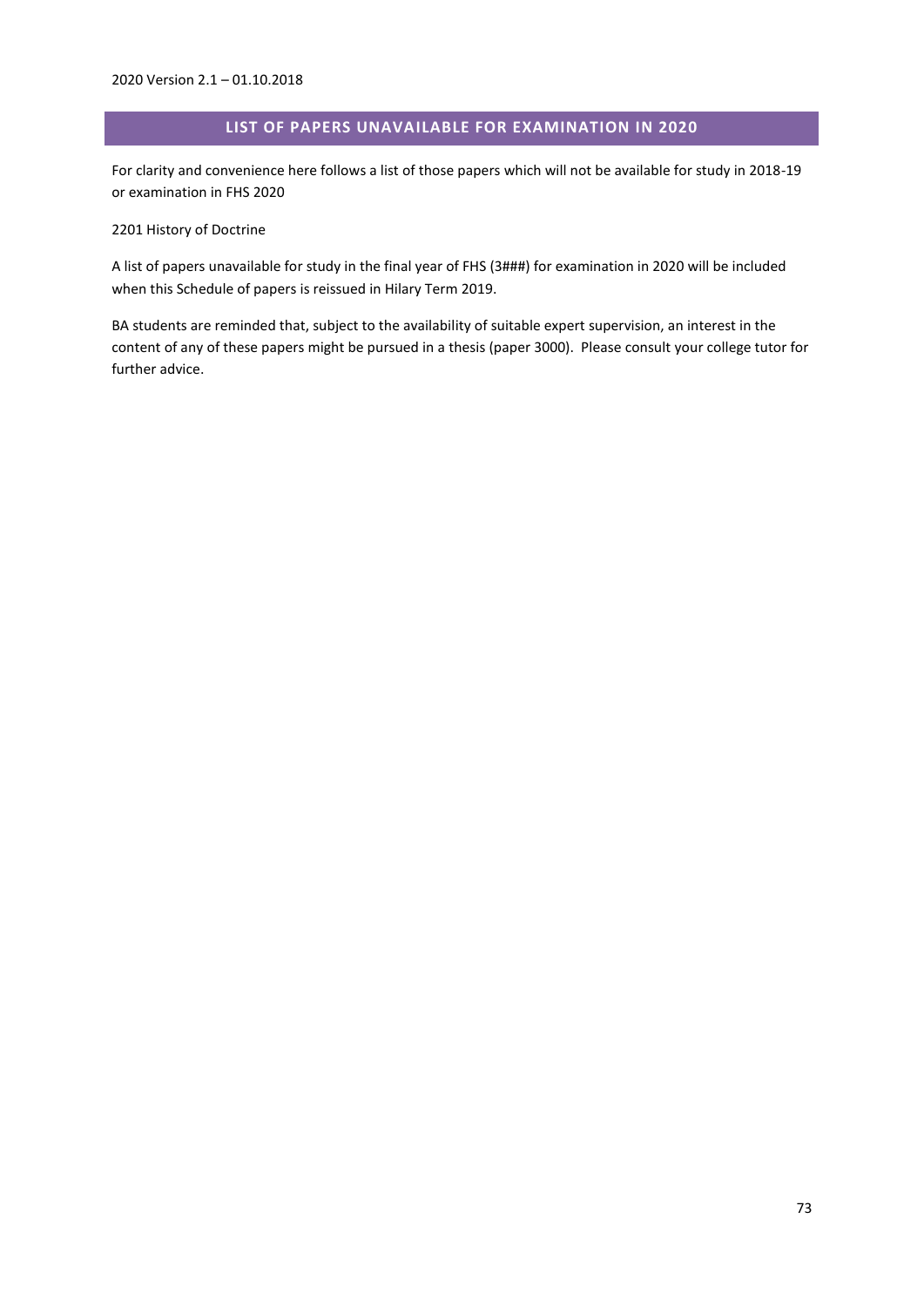## **RECOMMENDED PATTERNS OF TEACHING**

This grid indicates the pattern of teaching recommended by the Faculty for each paper. It represents in tabular form the information already included in the individual paper descriptions above. This pattern is not prescriptive and, as you will see, allows considerable flexibility but it is intended to help students and tutors plan students' workload. All details are subject to change.

|                                                                         |             | <b>Faculty</b> |         | <b>College</b>   |         |                                                                                                           |
|-------------------------------------------------------------------------|-------------|----------------|---------|------------------|---------|-----------------------------------------------------------------------------------------------------------|
| Paper                                                                   | <b>Term</b> | Lectures       | Classes | <b>Tutorials</b> | Classes | <b>Comments</b>                                                                                           |
| 2101: The Narrative                                                     | MT          | 8              |         | 10               |         | Includes 2 tutorials preparing set texts in English,<br>which may be replaced by 6 tutorials on texts for |
| World of the Hebrew<br><b>Bible</b>                                     | HT          | $4(+4)$        |         |                  |         | candidates offering Hebrew (giving a total of 14<br>tutorials). Students for 2101 are recommended to      |
|                                                                         | <b>TT</b>   |                |         |                  |         | attend the 4 HT lectures for 2102.                                                                        |
| 2102: The Poetic                                                        | MT          | 8              |         |                  |         | Includes 2 tutorials preparing set texts in English,<br>which may be replaced by 6 tutorials on texts for |
| World of the Hebrew<br><b>Bible</b>                                     | HT          | $4(+4)$        |         | 10               |         | candidates offering Hebrew (giving a total of 14<br>tutorials). Students for 2102 are recommended to      |
|                                                                         | TT          |                |         |                  |         | attend the 4 HT lectures for 2101.                                                                        |
| 2103: The Gospels                                                       | MT          | 6              |         |                  |         |                                                                                                           |
|                                                                         | <b>HT</b>   |                | 4       | 8                |         | Students attend all classes on each text in EITHER<br>English OR Greek.                                   |
|                                                                         | ΤT          | 6              | 4       |                  |         |                                                                                                           |
| 2202: Ethics I:                                                         | MT          | 8              |         | 8                |         |                                                                                                           |
| Christian Moral<br>Reasoning                                            | HT          |                | 8       |                  |         |                                                                                                           |
|                                                                         | <b>TT</b>   |                |         |                  |         |                                                                                                           |
| 2203: Themes in                                                         | MT          | 8              |         | 8                |         |                                                                                                           |
| Nineteenth-Century<br>Theology and                                      | <b>HT</b>   | 8              |         |                  |         | 4 revision classes may be attended by students in<br>their Final year.                                    |
| Religion                                                                | TT          |                | $[4]$   |                  |         |                                                                                                           |
|                                                                         | MT          | 8              |         |                  |         |                                                                                                           |
| 2204: Key Themes in<br><b>Systematic Theology</b>                       | HT          | 8              |         | 8                |         |                                                                                                           |
|                                                                         | TT          |                | 8       |                  |         |                                                                                                           |
| 2301: History and<br>Theology of the Early<br>Church (64 - 337<br>A.D.) | MT          | 8              |         |                  |         |                                                                                                           |
|                                                                         | HT          |                | 8       | 8                |         |                                                                                                           |
|                                                                         | TT          |                |         |                  |         |                                                                                                           |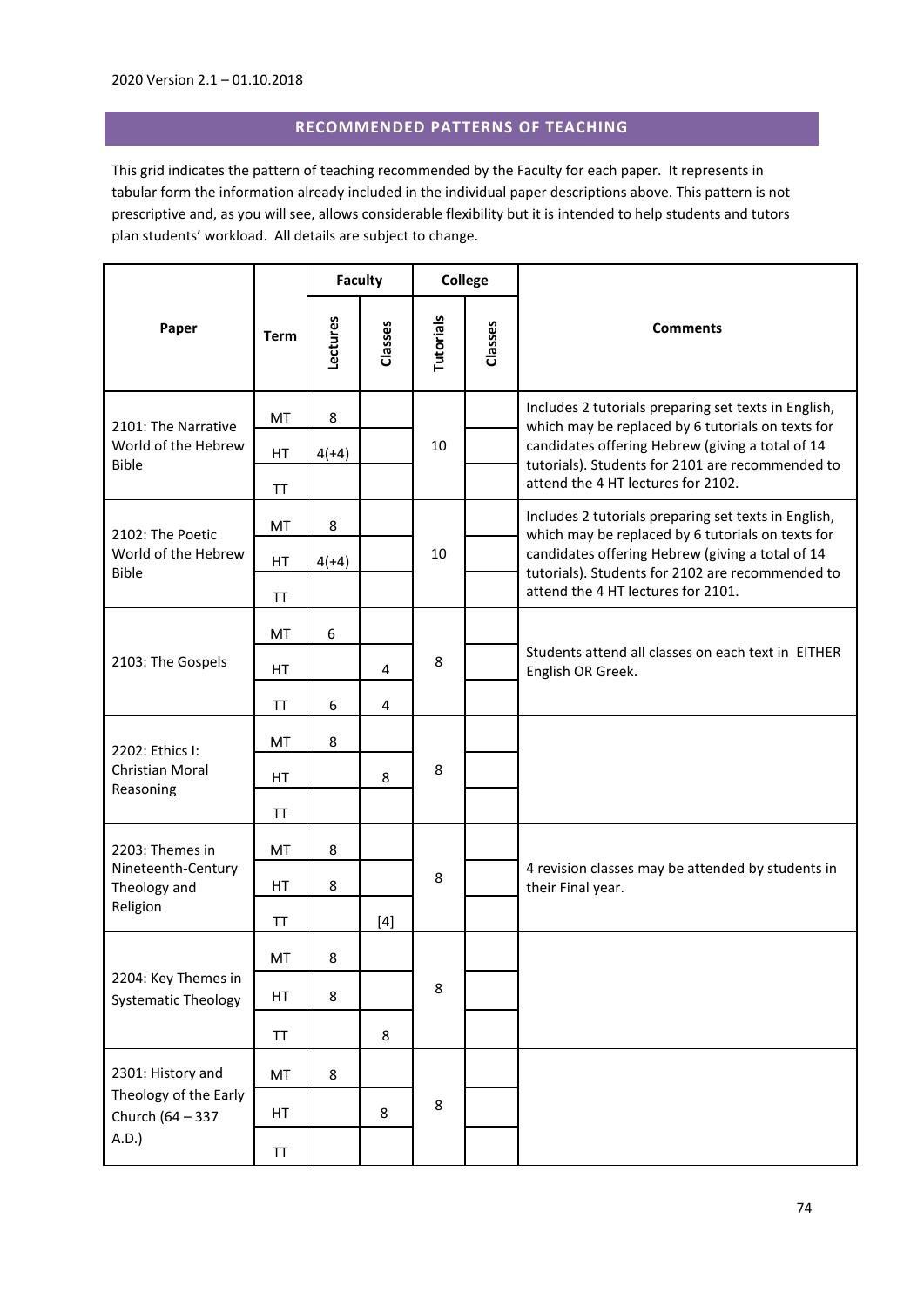| 2302: Medieval<br>Religions                   | MT  | 8       |   |         |  |                                                                                        |
|-----------------------------------------------|-----|---------|---|---------|--|----------------------------------------------------------------------------------------|
|                                               | HT  | 8       |   | 8       |  |                                                                                        |
|                                               | TT  |         | 6 |         |  |                                                                                        |
| 2303: Early Modern                            | MT  | 8       |   |         |  |                                                                                        |
| Christianity 1500-<br>1648                    | HT. | 8       |   | 8       |  |                                                                                        |
|                                               | TT  |         |   |         |  |                                                                                        |
|                                               | MT  | 16      |   |         |  | (8 lectures may be transferred to HT. Students                                         |
| 2304: Formation of<br>Rabbinic Judaism        | HT  |         |   | $\,8\,$ |  | are further encouraged to attend 8 lectures for<br>paper 3310 in HT.)                  |
|                                               | TT  |         |   |         |  |                                                                                        |
|                                               | MT  | 8       |   |         |  |                                                                                        |
| 2305: Islam in the<br><b>Classical Period</b> | HT  |         |   | 8       |  |                                                                                        |
|                                               | TT  |         |   |         |  |                                                                                        |
|                                               | MT  | 16      |   |         |  | 16 Lectures across MT and HT on 'Foundations of<br>Buddhist Thought' shared with 2403  |
| 2306: Foundations of<br>Buddhism              | HT  | 8       |   | 8       |  |                                                                                        |
|                                               | TT  |         |   |         |  |                                                                                        |
| 2307: Hinduism:                               | MT  | $\,8\,$ |   | 8       |  |                                                                                        |
| Sources and<br>Formations                     | HT  |         |   |         |  |                                                                                        |
|                                               | TT  |         |   |         |  |                                                                                        |
|                                               | MT  |         |   |         |  |                                                                                        |
| 2401: Modern<br>Judaism                       | HT  | 8       |   | 8       |  |                                                                                        |
|                                               | TT  |         |   |         |  |                                                                                        |
| 2402: Islam in<br>Contemporary<br>Society     | MT  |         |   |         |  |                                                                                        |
|                                               | HT. | $\,8\,$ |   | 8       |  |                                                                                        |
|                                               | TT  |         |   |         |  |                                                                                        |
| 2403: Buddhism in<br>Space and Time           | MT  | 8       |   |         |  |                                                                                        |
|                                               | HT  | 16      |   | 8       |  | 16 Lectures across MT and HT on 'Foundations of<br>Buddhist Thought' shared with 2306. |
|                                               | TT  |         |   |         |  |                                                                                        |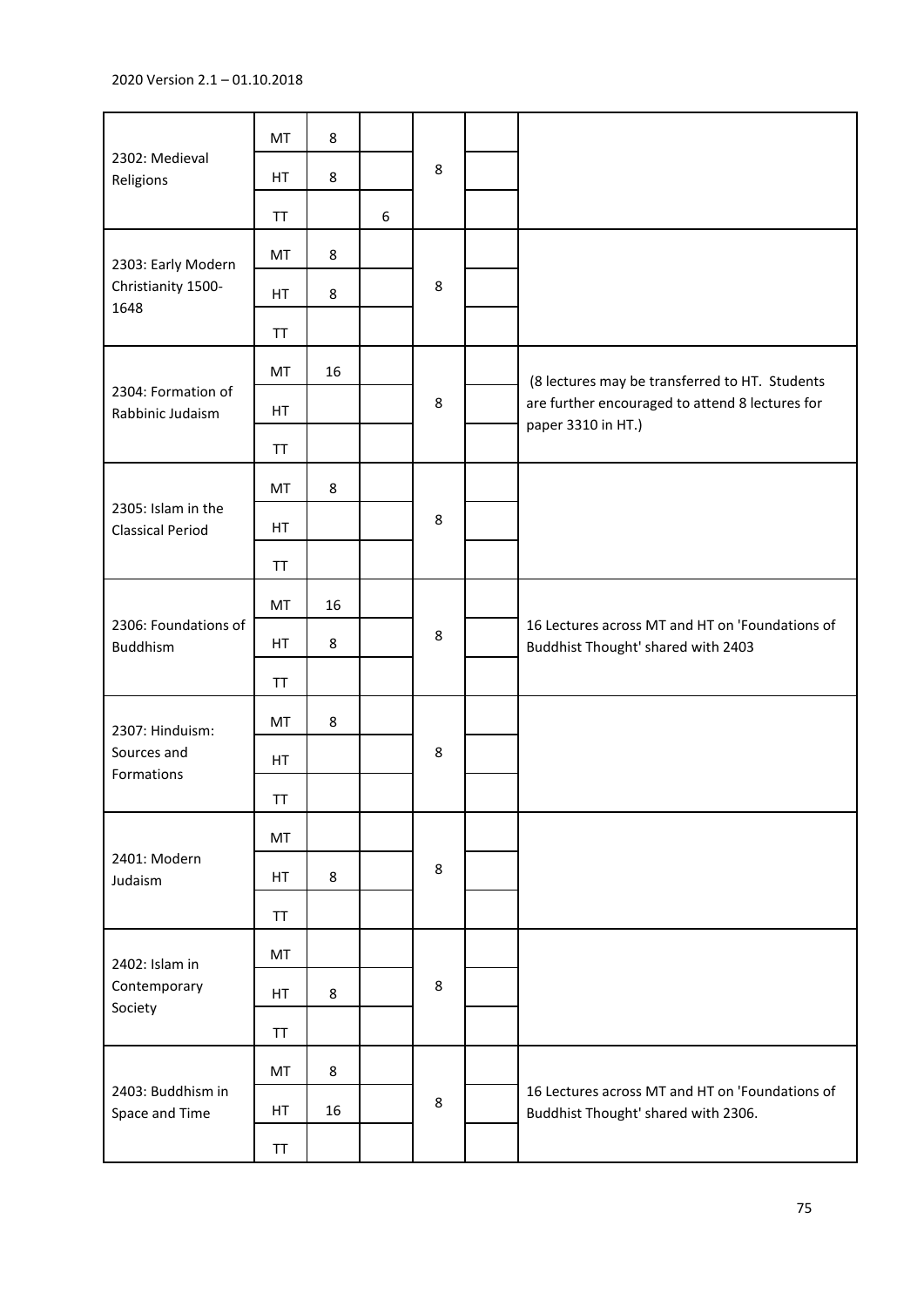|                                                                             | MT        |         |                |                |                                                                                                       |
|-----------------------------------------------------------------------------|-----------|---------|----------------|----------------|-------------------------------------------------------------------------------------------------------|
| 2404: Modern<br>Hinduism                                                    | HT        | 8       |                | 8              |                                                                                                       |
|                                                                             | <b>TT</b> |         |                |                |                                                                                                       |
|                                                                             | MT        | 8       |                |                |                                                                                                       |
| 2405: Science and<br>Religion                                               | HT        | 8       |                | 8              |                                                                                                       |
|                                                                             | <b>TT</b> |         |                |                |                                                                                                       |
|                                                                             | MT        |         |                |                | The total time spent in all meetings with the                                                         |
| 3000: Thesis                                                                | HT        |         |                | 5              | College Tutor and/or the specialized thesis adviser<br>must not exceed five hours.                    |
|                                                                             | <b>TT</b> |         |                |                |                                                                                                       |
|                                                                             | MT        |         | 16             |                | Students are encouraged to have followed Hebrew                                                       |
| 3101: The Hebrew of<br>the Hebrew Bible                                     | HT        |         | 16             | 4              | Tutorials for 2101 and 2102 as well as attending<br>the Hebrew Reading Group in the first year of FHS |
|                                                                             | <b>TT</b> |         | 8              |                |                                                                                                       |
|                                                                             | MT        | 8       |                | 4              |                                                                                                       |
| 3102: Paul and the<br><b>Pauline Tradition</b>                              | HT        |         | $\overline{4}$ |                |                                                                                                       |
|                                                                             | <b>TT</b> |         |                |                |                                                                                                       |
| 3103: Biblical                                                              | MT        |         |                | 12             |                                                                                                       |
| Interpretation:<br>Perspectives from                                        | HT        |         |                |                |                                                                                                       |
| <b>Social Sciences</b>                                                      | TT        |         |                |                | Includes 4 tutorials on the set texts in EITHER                                                       |
| 3105: Worship and                                                           | MT        |         |                |                | English OR Hebrew.                                                                                    |
| Liturgy in the<br><b>Hebrew Bible</b>                                       | HT        | 4       |                | 12             |                                                                                                       |
|                                                                             | <b>TT</b> |         |                |                |                                                                                                       |
| 3108: Early<br>Interpretation of the<br><b>Bible and Ancient</b><br>Judaism | MT        |         |                |                |                                                                                                       |
|                                                                             | HT        | $\,8\,$ |                | 8              |                                                                                                       |
|                                                                             | TT        |         |                |                |                                                                                                       |
| 3110: Study of a<br>New Testament<br>Book: The Letter to<br>the Hebrews     | MT        | 8       | 4              |                |                                                                                                       |
|                                                                             | HT        |         |                | $\overline{4}$ |                                                                                                       |
|                                                                             | TT        |         |                |                |                                                                                                       |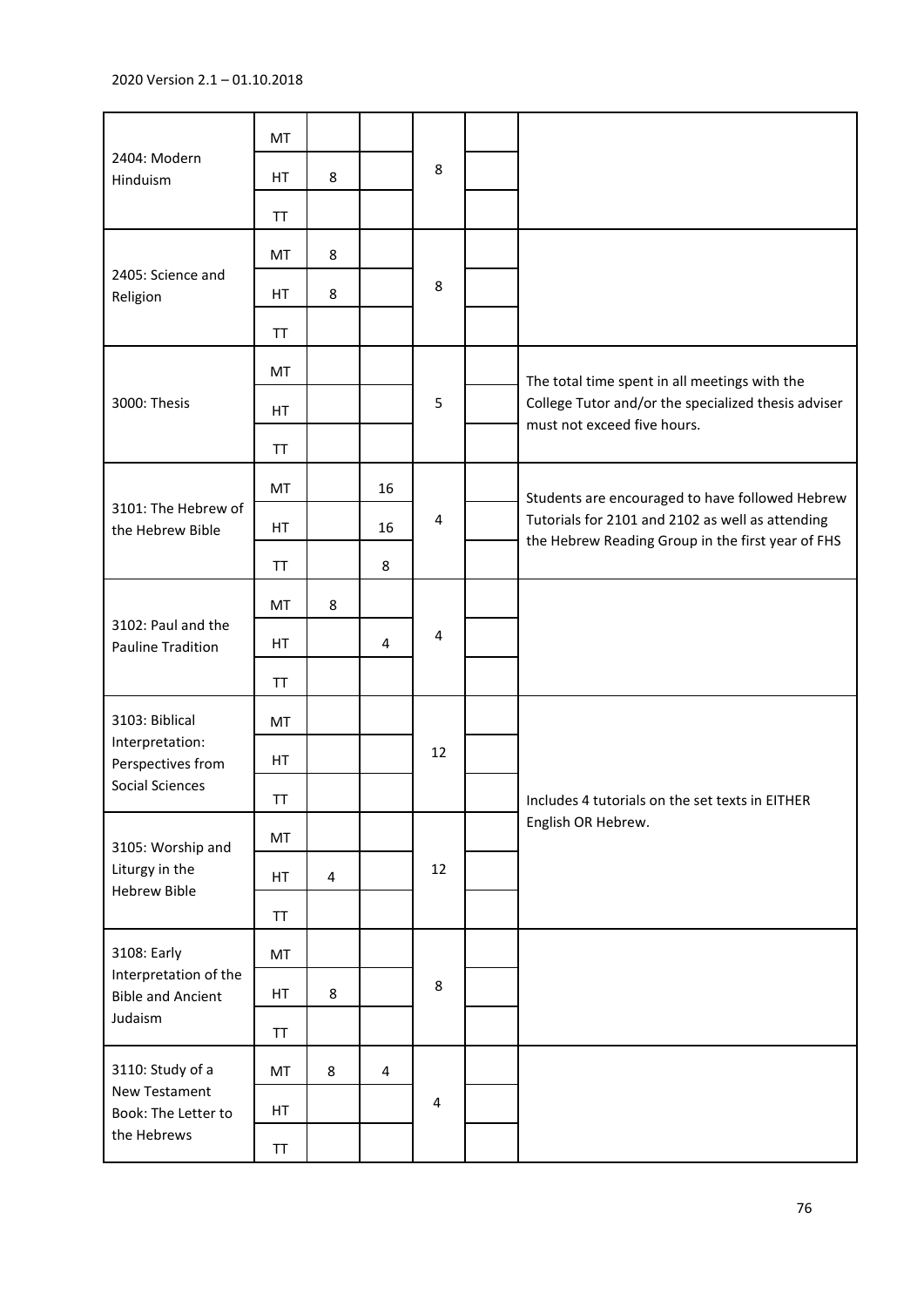| 3203: Analytic                                                       | MT        | 8 |   |                         |                       |
|----------------------------------------------------------------------|-----------|---|---|-------------------------|-----------------------|
| Philosophy and<br>Christian Theology                                 | HT        |   | 4 | $\,8\,$                 |                       |
|                                                                      | <b>TT</b> |   |   |                         |                       |
|                                                                      | MT        | 8 |   |                         |                       |
| 3204: Ethics II:<br>Religious Ethics                                 | HT        |   | 4 | $\overline{\mathbf{4}}$ |                       |
|                                                                      | <b>TT</b> |   |   |                         |                       |
| 3208-3220: Further                                                   | MT        |   | 8 |                         |                       |
| Studies in a Special<br>Theologian                                   | HT        |   |   |                         | 8 x 90 minute classes |
|                                                                      | <b>TT</b> |   |   |                         |                       |
| 3221: Liberation                                                     | MT        |   |   |                         |                       |
| Theology and Its<br>Legacy                                           | HT        |   | 8 |                         | 8 x 90 minute classes |
|                                                                      | <b>TT</b> |   |   |                         |                       |
|                                                                      | MT        | 8 |   | 8                       |                       |
| 3301: From Nicaea<br>to Chalcedon                                    | HT        |   | 8 |                         |                       |
|                                                                      | <b>TT</b> |   |   |                         |                       |
| 3302: Saints and                                                     | MT        |   |   |                         |                       |
| Sanctity in the Age                                                  | HT        |   | 8 | $\overline{\mathbf{4}}$ | 8 x 90 minute classes |
| of Bede                                                              | <b>TT</b> |   |   |                         |                       |
| 3303: Faith, Reason,                                                 | MT        |   | 8 |                         |                       |
| and Religion from<br>the Enlightenment                               | HT        |   |   | $\overline{\mathbf{4}}$ | 8 x 90 minute classes |
| to the Romantic Age                                                  | TT        |   |   |                         |                       |
| 3304: Eastern<br>Christianities from<br>Constantinople to<br>Baghdad | MT        | 8 |   |                         |                       |
|                                                                      | HT        |   | 8 | $\overline{\mathbf{4}}$ |                       |
|                                                                      | TT        |   |   |                         |                       |
|                                                                      | MT        |   |   |                         |                       |
| 3305: Further Study<br>in Judaism                                    | HT        |   |   | $\,8\,$                 | Extended essay        |
|                                                                      | <b>TT</b> |   |   |                         |                       |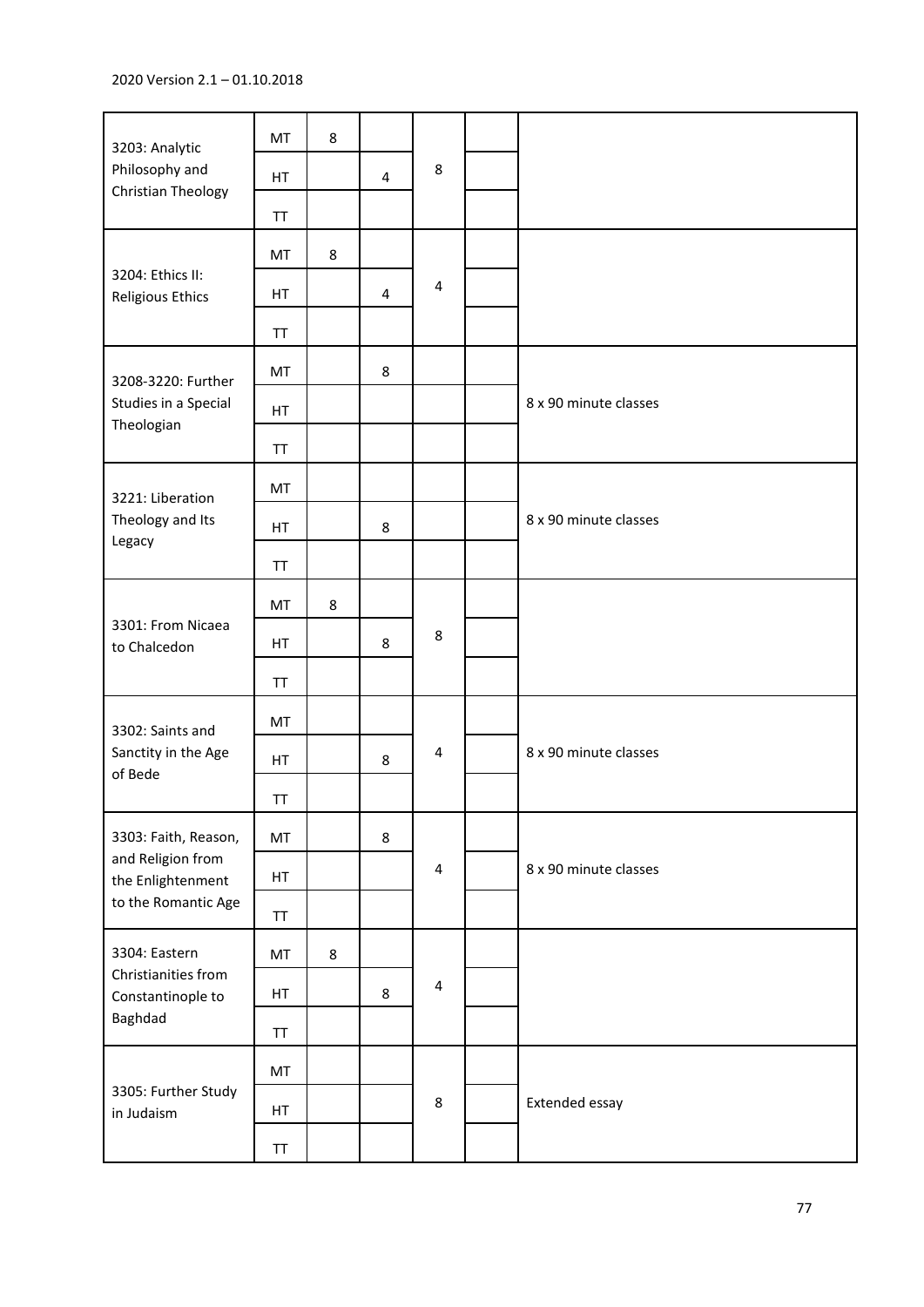## 2020 Version 2.1 – 01.10.2018

| 3306: Further study<br>in Islam                   | MT                                               |                |                         |         |                       |
|---------------------------------------------------|--------------------------------------------------|----------------|-------------------------|---------|-----------------------|
|                                                   | HT                                               |                |                         | $\,8\,$ |                       |
|                                                   | <b>TT</b>                                        |                |                         |         |                       |
|                                                   | MT                                               |                |                         |         |                       |
| 3307: Further study<br>in Buddhism                | HT                                               |                |                         | 8       |                       |
|                                                   | <b>TT</b>                                        |                |                         |         |                       |
|                                                   | MT                                               |                |                         |         |                       |
| 3308: Further Study<br>in Hinduism                | HT                                               |                |                         | $\,8\,$ |                       |
|                                                   | TT                                               |                |                         |         |                       |
| 3309 Studies in the                               | MT                                               | $\overline{4}$ | $\overline{\mathbf{4}}$ |         |                       |
| Abrahamic Religions:<br>Crusades and Jihad        | HT                                               |                | 8                       |         | 90 minutes            |
|                                                   | TT                                               |                | $\overline{2}$          |         |                       |
| 3310: Varieties of                                | MT                                               |                |                         |         |                       |
| Judaism, 100 BCE-<br>100 CE                       | HT                                               | $\bf 8$        |                         | $\,8\,$ |                       |
|                                                   | <b>TT</b>                                        |                |                         |         |                       |
|                                                   | MT                                               | 8              |                         | 8       |                       |
| 3401: The Nature of<br>Religion                   | HT                                               | 8              |                         |         |                       |
|                                                   | TT                                               |                |                         |         |                       |
|                                                   | MT                                               | 8              |                         |         |                       |
| 3402: Psychology of<br>Religion                   | HT                                               |                |                         | $\bf 8$ |                       |
|                                                   | $\ensuremath{\mathsf{T}}\ensuremath{\mathsf{T}}$ |                |                         |         |                       |
| 3403: Sociology of<br>Religion                    | MT                                               |                |                         |         |                       |
|                                                   | HT                                               | 8              |                         | 8       |                       |
|                                                   | TT                                               |                |                         |         |                       |
| 3404: Further Study<br>in Science and<br>Religion | MT                                               |                |                         |         |                       |
|                                                   | HT                                               |                |                         | $\bf 8$ | <b>Extended Essay</b> |
|                                                   | ${\sf TT}$                                       |                |                         |         |                       |